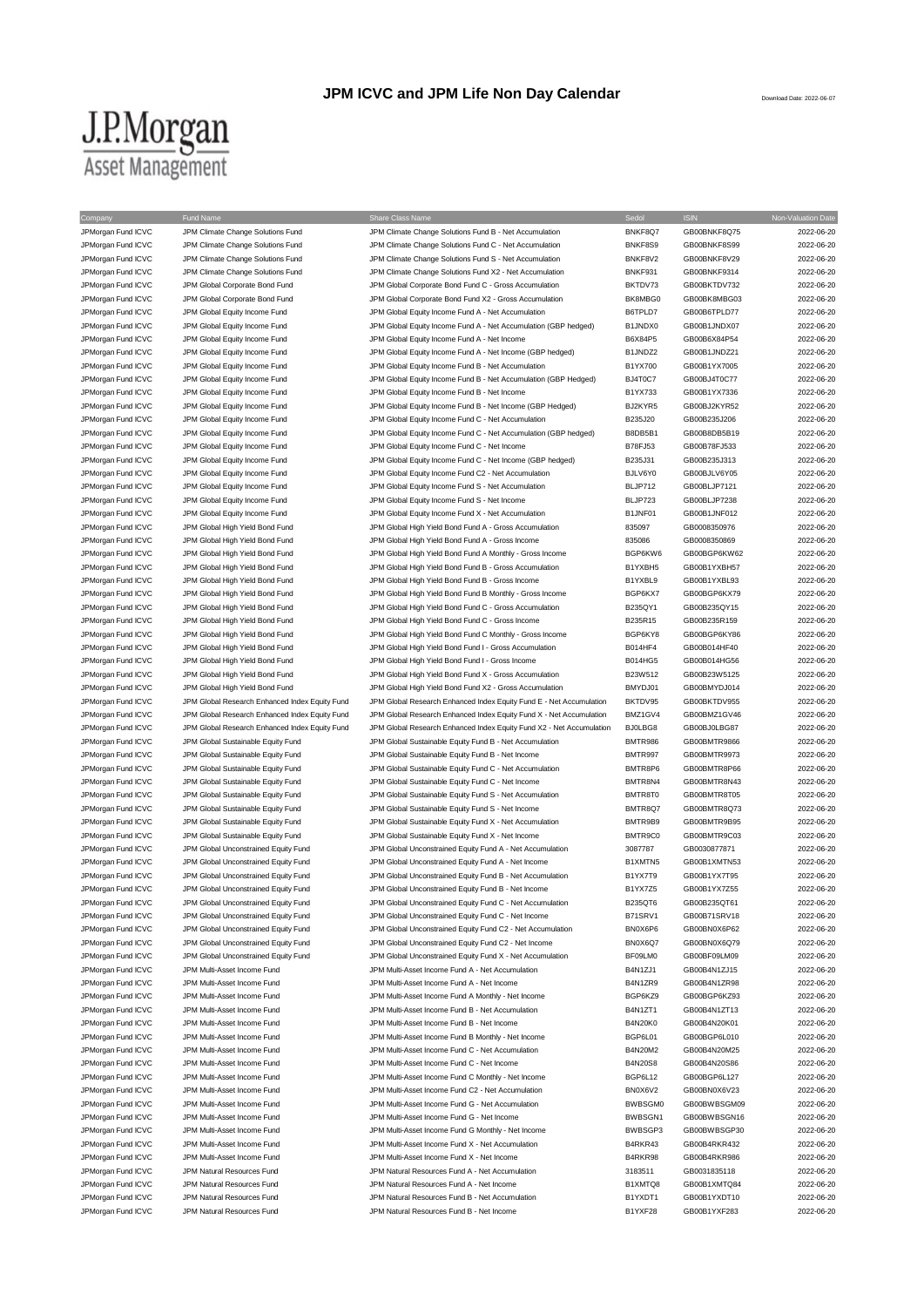| JPMorgan Fund ICVC     | JPM Natural Resources Fund                  | JPM Natural Resources Fund C - Net Accumulation                  | <b>B88MP08</b> | GB00B88MP089 | 2022-06-20 |
|------------------------|---------------------------------------------|------------------------------------------------------------------|----------------|--------------|------------|
| JPMorgan Fund ICVC     | JPM Natural Resources Fund                  | JPM Natural Resources Fund C - Net Income                        | B61M943        | GB00B61M9437 | 2022-06-20 |
| JPMorgan Fund ICVC     | JPM US Equity Income Fund                   | JPM US Equity Income Fund A - Net Accumulation                   | B3FJQ04        | GB00B3FJQ045 | 2022-06-20 |
| JPMorgan Fund ICVC     | JPM US Equity Income Fund                   | JPM US Equity Income Fund A - Net Income                         | B3FJQ15        | GB00B3FJQ151 | 2022-06-20 |
| JPMorgan Fund ICVC     | JPM US Equity Income Fund                   | JPM US Equity Income Fund A - Net Income (GBP hedged)            | B4N1G32        | GB00B4N1G326 | 2022-06-20 |
| JPMorgan Fund ICVC     | JPM US Equity Income Fund                   | JPM US Equity Income Fund B - Net Accumulation                   | B3FJQ26        | GB00B3FJQ268 | 2022-06-20 |
| JPMorgan Fund ICVC     | JPM US Equity Income Fund                   | JPM US Equity Income Fund B - Net Income                         | B3FJQ37        | GB00B3FJQ375 | 2022-06-20 |
| JPMorgan Fund ICVC     | JPM US Equity Income Fund                   | JPM US Equity Income Fund B - Net Income (GBP Hedged)            | B7H0WN8        | GB00B7H0WN83 | 2022-06-20 |
| JPMorgan Fund ICVC     | JPM US Equity Income Fund                   | JPM US Equity Income Fund C - Net Accumulation                   | B3FJQ48        | GB00B3FJQ482 | 2022-06-20 |
| JPMorgan Fund ICVC     | JPM US Equity Income Fund                   | JPM US Equity Income Fund C - Net Income                         | B3FJQ59        | GB00B3FJQ599 | 2022-06-20 |
| JPMorgan Fund ICVC     | JPM US Equity Income Fund                   | JPM US Equity Income Fund C - Net Income (GBP Hedged)            | B7N0306        | GB00B7N03064 | 2022-06-20 |
| JPMorgan Fund ICVC     | JPM US Equity Income Fund                   | JPM US Equity Income Fund C2 - Net Accumulation                  | BYX8GY4        | GB00BYX8GY46 | 2022-06-20 |
| JPMorgan Fund ICVC     | JPM US Equity Income Fund                   | JPM US Equity Income Fund C2 - Net Income                        | BYX8H07        | GB00BYX8H079 | 2022-06-20 |
| JPMorgan Fund ICVC     | JPM US Equity Income Fund                   | JPM US Equity Income Fund C2 - Net Income (GBP hedged)           | BYX8HB8        | GB00BYX8HB83 | 2022-06-20 |
| JPMorgan Fund ICVC     | JPM US Equity Income Fund                   | JPM US Equity Income Fund X - Net Accumulation                   | B7301B3        | GB00B7301B38 | 2022-06-20 |
| JPMorgan Fund ICVC     | JPM US Research Enhanced Index Equity Fund  | JPM US Research Enhanced Index Equity Fund E - Net Accumulation  | BJRCPT5        | GB00BJRCPT57 | 2022-06-20 |
| JPMorgan Fund ICVC     | JPM US Research Enhanced Index Equity Fund  | JPM US Research Enhanced Index Equity Fund X2 - Net Accumulation | BJ0LQ96        | GB00BJ0LQ964 | 2022-06-20 |
|                        |                                             |                                                                  |                |              |            |
| JPMorgan Fund ICVC     | JPM US Select Fund                          | JPM US Select Fund A - Net Accumulation                          | <b>B2Q5DW5</b> | GB00B2Q5DW58 | 2022-06-20 |
| JPMorgan Fund ICVC     | JPM US Select Fund                          | JPM US Select Fund A - Net Income                                | B2Q5DX6        | GB00B2Q5DX65 | 2022-06-20 |
| JPMorgan Fund ICVC     | JPM US Select Fund                          | JPM US Select Fund B - Net Accumulation                          | B2Q5DV4        | GB00B2Q5DV42 | 2022-06-20 |
| JPMorgan Fund ICVC     | JPM US Select Fund                          | JPM US Select Fund B - Net Income                                | <b>B2Q5DS1</b> | GB00B2Q5DS13 | 2022-06-20 |
| JPMorgan Fund ICVC     | JPM US Select Fund                          | JPM US Select Fund C - Net Accumulation                          | B2Q5DR0        | GB00B2Q5DR06 | 2022-06-20 |
| JPMorgan Fund ICVC     | JPM US Select Fund                          | JPM US Select Fund C - Net Income                                | B2Q5DQ9        | GB00B2Q5DQ98 | 2022-06-20 |
| JPMorgan Fund ICVC     | JPM US Select Fund                          | JPM US Select Fund C2 - Net Accumulation                         | <b>BN0X753</b> | GB00BN0X7537 | 2022-06-20 |
| JPMorgan Fund ICVC     | JPM US Select Fund                          | JPM US Select Fund I - Net Accumulation                          | 3183522        | GB0031835225 | 2022-06-20 |
| JPMorgan Fund ICVC     | JPM US Select Fund                          | JPM US Select Fund X - Net Accumulation                          | B2Q5DN6        | GB00B2Q5DN67 | 2022-06-20 |
| JPMorgan Fund ICVC     | JPM US Sustainable Equity Fund              | JPM US Sustainable Equity Fund B - Net Accumulation              | BMDHD24        | GB00BMDHD244 | 2022-06-20 |
| JPMorgan Fund ICVC     | JPM US Sustainable Equity Fund              | JPM US Sustainable Equity Fund B - Net Income                    | BMDHD13        | GB00BMDHD137 | 2022-06-20 |
| JPMorgan Fund ICVC     | JPM US Sustainable Equity Fund              | JPM US Sustainable Equity Fund C - Net Accumulation              | BLSN6P4        | GB00BLSN6P46 | 2022-06-20 |
| JPMorgan Fund ICVC     | JPM US Sustainable Equity Fund              | JPM US Sustainable Equity Fund C - Net Accumulation (GBP Hedged) | BLR4K89        | GB00BLR4K893 | 2022-06-20 |
| JPMorgan Fund ICVC     | JPM US Sustainable Equity Fund              | JPM US Sustainable Equity Fund C - Net Income                    | BLSN6R6        | GB00BLSN6R69 | 2022-06-20 |
| JPMorgan Fund ICVC     | JPM US Sustainable Equity Fund              | JPM US Sustainable Equity Fund S - Net Accumulation              | BMDHD35        | GB00BMDHD350 | 2022-06-20 |
| JPMorgan Fund ICVC     | JPM US Sustainable Equity Fund              | JPM US Sustainable Equity Fund S - Net Income                    | BMDHD46        | GB00BMDHD467 | 2022-06-20 |
| JPMorgan Fund ICVC     | JPM Unconstrained Bond Fund                 | JPM Unconstrained Bond Fund A - Gross Accumulation               | B3RJ9B4        | GB00B3RJ9B43 | 2022-06-20 |
| JPMorgan Fund ICVC     | JPM Unconstrained Bond Fund                 | JPM Unconstrained Bond Fund A - Gross Income                     | B3RJ9K3        | GB00B3RJ9K34 | 2022-06-20 |
|                        |                                             |                                                                  |                |              |            |
| JPMorgan Fund ICVC     | JPM Unconstrained Bond Fund                 | JPM Unconstrained Bond Fund B - Gross Accumulation               | <b>B3RJ9S1</b> | GB00B3RJ9S10 | 2022-06-20 |
| JPMorgan Fund ICVC     | JPM Unconstrained Bond Fund                 | JPM Unconstrained Bond Fund B - Gross Income                     | B3RJB41        | GB00B3RJB414 | 2022-06-20 |
| JPMorgan Fund ICVC     | JPM Unconstrained Bond Fund                 | JPM Unconstrained Bond Fund C - Gross Accumulation               | B3RJBC9        | GB00B3RJBC99 | 2022-06-20 |
| JPMorgan Fund ICVC     | JPM Unconstrained Bond Fund                 | JPM Unconstrained Bond Fund C - Gross Income                     | B3RJBL8        | GB00B3RJBL80 | 2022-06-20 |
| JPMorgan Fund ICVC     | JPM Unconstrained Bond Fund                 | JPM Unconstrained Bond Fund I - Gross Accumulation               | B3RJBY1        | GB00B3RJBY10 | 2022-06-20 |
| JPMorgan Fund ICVC     | JPM Unconstrained Bond Fund                 | JPM Unconstrained Bond Fund I - Gross Income                     | B3RJC59        | GB00B3RJC594 | 2022-06-20 |
| JPMorgan Fund ICVC     | JPM Unconstrained Bond Fund                 | JPM Unconstrained Bond Fund I Monthly - Gross Income             | BYP56V0        | GB00BYP56V03 | 2022-06-20 |
| JPMorgan Fund II ICVC  | JPM Global Bond Opportunities Fund          | JPM Global Bond Opportunities Fund A - Gross Accumulation        | BV9GHS2        | GB00BV9GHS23 | 2022-06-20 |
| JPMorgan Fund II ICVC  | JPM Global Bond Opportunities Fund          | JPM Global Bond Opportunities Fund A - Gross Income              | BV9GHR1        | GB00BV9GHR16 | 2022-06-20 |
| JPMorgan Fund II ICVC  | JPM Global Bond Opportunities Fund          | JPM Global Bond Opportunities Fund B - Gross Accumulation        | BV9GHV5        | GB00BV9GHV51 | 2022-06-20 |
| JPMorgan Fund II ICVC  | JPM Global Bond Opportunities Fund          | JPM Global Bond Opportunities Fund B - Gross Income              | BV9GHT3        | GB00BV9GHT30 | 2022-06-20 |
| JPMorgan Fund II ICVC  | JPM Global Bond Opportunities Fund          | JPM Global Bond Opportunities Fund C - Gross Accumulation        | BV9GHX7        | GB00BV9GHX75 | 2022-06-20 |
| JPMorgan Fund II ICVC  | JPM Global Bond Opportunities Fund          | JPM Global Bond Opportunities Fund C - Gross Income              | BV9GHW6        | GB00BV9GHW68 | 2022-06-20 |
| JPMorgan Fund II ICVC  | JPM Global Bond Opportunities Fund          | JPM Global Bond Opportunities Fund C2 - Gross Accumulation       | BJLV6X9        | GB00BJLV6X97 | 2022-06-20 |
| JPMorgan Fund II ICVC  | JPM Global Bond Opportunities Fund          | JPM Global Bond Opportunities Fund S - Gross Accumulation        | BYMFG79        | GB00BYMFG791 | 2022-06-20 |
| JPMorgan Fund II ICVC  | JPM Global Bond Opportunities Fund          | JPM Global Bond Opportunities Fund X - Gross Accumulation        | BV9GJ31        | GB00BV9GJ311 | 2022-06-20 |
| JPMorgan Fund II ICVC  | JPM US Small Cap Growth Fund                | JPM US Small Cap Growth Fund A - Net Accumulation                | 3088003        | GB0030880032 | 2022-06-20 |
| JPMorgan Fund II ICVC  | JPM US Small Cap Growth Fund                | JPM US Small Cap Growth Fund A - Net Income                      | B1XN4Y4        | GB00B1XN4Y45 | 2022-06-20 |
| JPMorgan Fund II ICVC  | JPM US Small Cap Growth Fund                | JPM US Small Cap Growth Fund B - Net Accumulation                | B2359Z3        | GB00B2359Z32 | 2022-06-20 |
|                        |                                             |                                                                  |                |              |            |
| JPMorgan Fund II ICVC  | JPM US Small Cap Growth Fund                | JPM US Small Cap Growth Fund B - Net Income                      | B235B35        | GB00B235B351 | 2022-06-20 |
| JPMorgan Fund II ICVC  | JPM US Small Cap Growth Fund                | JPM US Small Cap Growth Fund C - Net Accumulation                | <b>B8H99P3</b> | GB00B8H99P30 | 2022-06-20 |
| JPMorgan Fund II ICVC  | JPM US Small Cap Growth Fund                | JPM US Small Cap Growth Fund C - Net Income                      | B88VFM7        | GB00B88VFM76 | 2022-06-20 |
| JPMorgan Fund III ICVC | JPM Diversified Growth Fund                 | JPM Diversified Growth Fund A - Net Accumulation                 | 3183469        | GB0031834699 | 2022-06-20 |
| JPMorgan Fund III ICVC | JPM Diversified Growth Fund                 | JPM Diversified Growth Fund B - Net Accumulation                 | B8325K3        | GB00B8325K37 | 2022-06-20 |
| JPMorgan Fund III ICVC | JPM Diversified Growth Fund                 | JPM Diversified Growth Fund C - Net Accumulation                 | <b>B7XL365</b> | GB00B7XL3656 | 2022-06-20 |
| JPMorgan Fund III ICVC | JPM Diversified Growth Fund                 | JPM Diversified Growth Fund X - Net Accumulation                 | BN71XG3        | GB00BN71XG30 | 2022-06-20 |
| JPMorgan Fund III ICVC | JPM Multi-Asset Growth Fund                 | JPM Multi-Asset Growth Fund C - Net Accumulation                 | BJRDJX0        | GB00BJRDJX09 | 2022-06-20 |
| JPMorgan Fund III ICVC | JPM Multi-Asset Growth Fund                 | JPM Multi-Asset Growth Fund X2 - Net Accumulation                | BJ0LS45        | GB00BJ0LS457 | 2022-06-20 |
| JPMorgan Life Limited  | JPMorgan Life High Yield Opportunities Fund | JPMorgan Life High Yield Opportunities Fund Class 1              | BYW8WR0        | GB00BYW8WR05 | 2022-06-20 |
| JPMorgan Fund ICVC     | JPM China Fund                              | JPM China Fund B - Net Accumulation                              | BLH0C03        | GB00BLH0C031 | 2022-07-01 |
| JPMorgan Fund ICVC     | JPM China Fund                              | JPM China Fund B - Net Income                                    | BLH0C14        | GB00BLH0C148 | 2022-07-01 |
| JPMorgan Fund ICVC     | JPM China Fund                              | JPM China Fund C - Net Accumulation                              | BLH0CG9        | GB00BLH0CG99 | 2022-07-01 |
| JPMorgan Fund ICVC     | JPM China Fund                              | JPM China Fund C - Net Income                                    | BLH0CH0        | GB00BLH0CH07 | 2022-07-01 |
| JPMorgan Fund ICVC     | JPM China Fund                              | JPM China Fund S - Net Accumulation                              | <b>BLH3031</b> | GB00BLH30312 | 2022-07-01 |
| JPMorgan Fund ICVC     | JPM China Fund                              | JPM China Fund S - Net Income                                    | <b>BLH3042</b> | GB00BLH30429 | 2022-07-01 |
| JPMorgan Fund ICVC     | JPM Climate Change Solutions Fund           | JPM Climate Change Solutions Fund B - Net Accumulation           | BNKF8Q7        | GB00BNKF8Q75 | 2022-07-04 |
| JPMorgan Fund ICVC     | JPM Climate Change Solutions Fund           | JPM Climate Change Solutions Fund C - Net Accumulation           | BNKF8S9        | GB00BNKF8S99 | 2022-07-04 |
| JPMorgan Fund ICVC     | JPM Climate Change Solutions Fund           | JPM Climate Change Solutions Fund S - Net Accumulation           | BNKF8V2        | GB00BNKF8V29 | 2022-07-04 |
| JPMorgan Fund ICVC     |                                             | JPM Climate Change Solutions Fund X2 - Net Accumulation          | BNKF931        |              | 2022-07-04 |
|                        | JPM Climate Change Solutions Fund           |                                                                  |                | GB00BNKF9314 |            |
| JPMorgan Fund ICVC     | JPM Global Corporate Bond Fund              | JPM Global Corporate Bond Fund C - Gross Accumulation            | BKTDV73        | GB00BKTDV732 | 2022-07-04 |
| JPMorgan Fund ICVC     | JPM Global Corporate Bond Fund              | JPM Global Corporate Bond Fund X2 - Gross Accumulation           | BK8MBG0        | GB00BK8MBG03 | 2022-07-04 |
| JPMorgan Fund ICVC     | JPM Global Equity Income Fund               | JPM Global Equity Income Fund A - Net Accumulation               | B6TPLD7        | GB00B6TPLD77 | 2022-07-04 |
| JPMorgan Fund ICVC     | JPM Global Equity Income Fund               | JPM Global Equity Income Fund A - Net Accumulation (GBP hedged)  | B1JNDX0        | GB00B1JNDX07 | 2022-07-04 |
| JPMorgan Fund ICVC     | JPM Global Equity Income Fund               | JPM Global Equity Income Fund A - Net Income                     | B6X84P5        | GB00B6X84P54 | 2022-07-04 |
| JPMorgan Fund ICVC     | JPM Global Equity Income Fund               | JPM Global Equity Income Fund A - Net Income (GBP hedged)        | B1JNDZ2        | GB00B1JNDZ21 | 2022-07-04 |
| JPMorgan Fund ICVC     | JPM Global Equity Income Fund               | JPM Global Equity Income Fund B - Net Accumulation               | B1YX700        | GB00B1YX7005 | 2022-07-04 |
| JPMorgan Fund ICVC     | JPM Global Equity Income Fund               | JPM Global Equity Income Fund B - Net Accumulation (GBP Hedged)  | BJ4T0C7        | GB00BJ4T0C77 | 2022-07-04 |
| JPMorgan Fund ICVC     | JPM Global Equity Income Fund               | JPM Global Equity Income Fund B - Net Income                     | B1YX733        | GB00B1YX7336 | 2022-07-04 |
| JPMorgan Fund ICVC     | JPM Global Equity Income Fund               | JPM Global Equity Income Fund B - Net Income (GBP Hedged)        | BJ2KYR5        | GB00BJ2KYR52 | 2022-07-04 |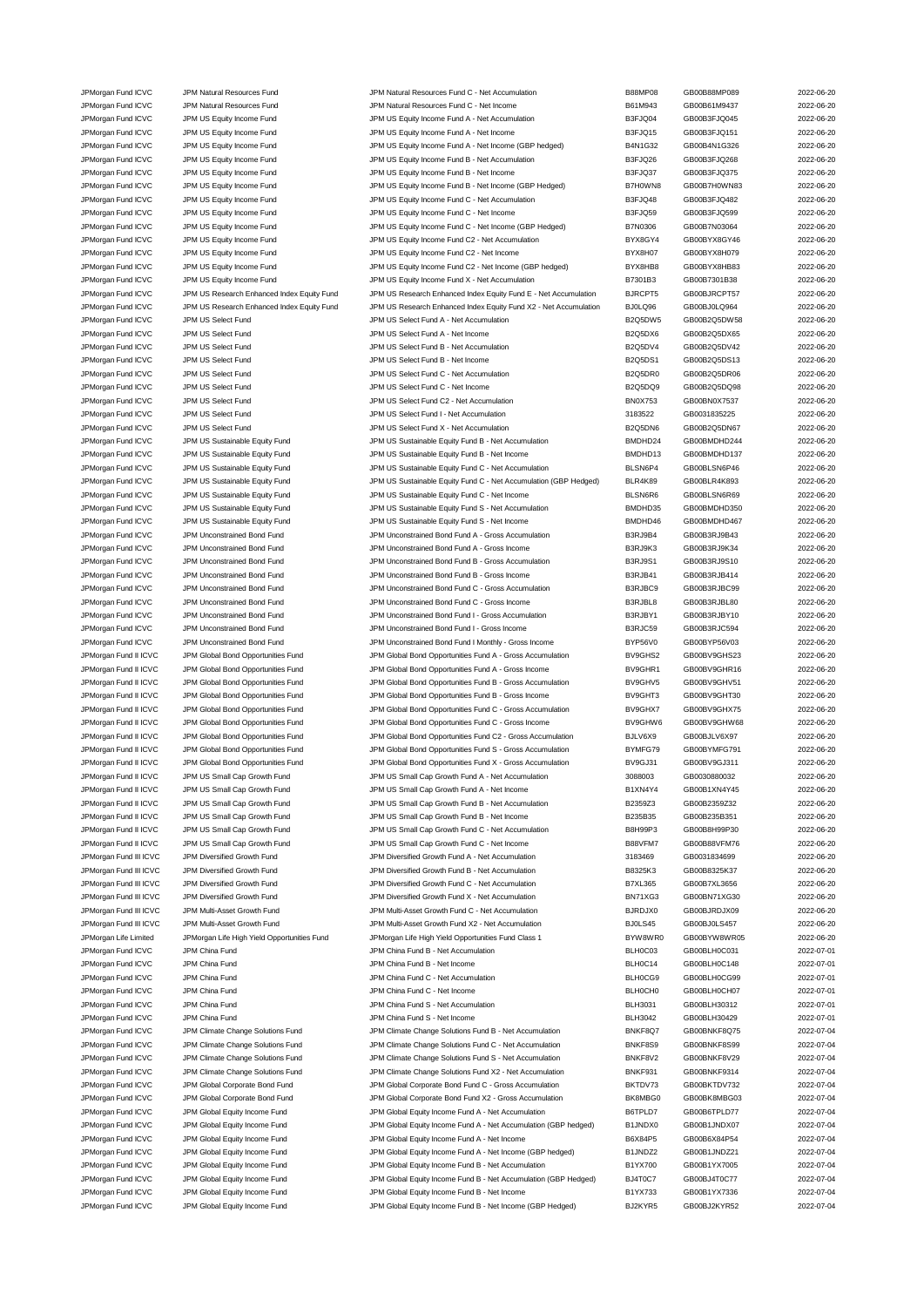JPMorgan Fund ICVC JPM Global Equity Income Fund JPM Global Equity Income Fund C - Net Accumulation B235J20 GB00B235J206 2022-07-04 JPMorgan Fund ICVC JPM Global Equity Income Fund JPM Global Equity Income Fund C - Net Accumulation (GBP hedged) B8DB5B1 GB00B8DB5B19 2022-07-04 JPMorgan Fund ICVC JPM Global Equity Income Fund JPM Global Equity Income Fund C - Net Income B78FJ53 GB00B78FJ533 2022-07-04 JPMorgan Fund ICVC JPM Global Equity Income Fund JPM Global Equity Income Fund C - Net Income (GBP hedged) B235J31 GB00B235J313 2022-07-04 JPMorgan Fund ICVC JPM Global Equity Income Fund JPM Global Equity Income Fund C2 - Net Accumulation BJLV6Y0 GB00BJLV6Y05 2022-07-04 JPMorgan Fund ICVC JPM Global Equity Income Fund JPM Global Equity Income Fund S - Net Accumulation BLJP712 GB00BLJP7121 2022-07-04 JPMorgan Fund ICVC JPM Global Equity Income Fund JPM Global Equity Income Fund S - Net Income Bund S - Net Income BLJP723 GB00BLJP7238 2022-07-04 JPMorgan Fund ICVC JPM Global Equity Income Fund JPM Global Equity Income Fund X - Net Accumulation B1JNF01 GB00B1JNF012 2022-07-04 JPMorgan Fund ICVC JPM Global High Yield Bond Fund JPM Global High Yield Bond Fund A - Gross Accumulation 835097 GB0008350976 2022-07-04 JPMorgan Fund ICVC JPM Global High Yield Bond Fund JPM Global High Yield Bond Fund A - Gross Income 835086 GB0008350869 2022-07-04 JPMorgan Fund ICVC JPM Global High Yield Bond Fund JPM Global High Yield Bond Fund A Monthly - Gross Income BGP6KW6 GB00BGP6KW62 2022-07-04 JPMorgan Fund ICVC JPM Global High Yield Bond Fund JPM Global High Yield Bond Fund B - Gross Accumulation B1YXBH5 GB00B1YXBH57 2022-07-04 JPMorgan Fund ICVC JPM Global High Yield Bond Fund JPM Global High Yield Bond Fund B - Gross Income B1YXBL9 GB00B1YXBL93 2022-07-04 JPMorgan Fund ICVC JPM Global High Yield Bond Fund JPM Global High Yield Bond Fund B Monthly - Gross Income BGP6KX7 GB00BGP6KX79 2022-07-04 JPMorgan Fund ICVC JPM Global High Yield Bond Fund JPM Global High Yield Bond Fund C - Gross Accumulation B235QY1 GB00B235QY15 2022-07-04 JPMorgan Fund ICVC JPM Global High Yield Bond Fund JPM Global High Yield Bond Fund C - Gross Income B235R15 GB00B235R159 2022-07-04 JPMorgan Fund ICVC JPM Global High Yield Bond Fund JPM Global High Yield Bond Fund C Monthly - Gross Income BGP6KY8 GB00BGP6KY86 2022-07-04 JPMorgan Fund ICVC JPM Global High Yield Bond Fund JPM Global High Yield Bond Fund I - Gross Accumulation B014HF4 GB00B014HF40 2022-07-04 JPMorgan Fund ICVC JPM Global High Yield Bond Fund JPM Global High Yield Bond Fund I - Gross Income B014HG5 GB00B014HG56 2022-07-04 JPMorgan Fund ICVC JPM Global High Yield Bond Fund JPM Global High Yield Bond Fund X - Gross Accumulation B23W512 GB00B23W5125 2022-07-04<br>JPMorgan Fund ICVC JPM Global High Yield Bond Fund JPM Global High Yield Bond Fund X JPM Global High Yield Bond Fund JPM Global High Yield Bond Fund X2 - Gross Accumulation BMYDJ01 GB00BMYDJ014 2022-07-04 JPMorgan Fund ICVC JPM Global Research Enhanced Index Equity Fund JPM Global Research Enhanced Index Equity Fund E - Net Accumulation BKTDV95 GB00BKTDV955 2022-07-04 JPMorgan Fund ICVC JPM Global Research Enhanced Index Equity Fund JPM Global Research Enhanced Index Equity Fund X - Net Accumulation BMZ1GV4 GB00BMZ1GV46 2022-07-04 JPMorgan Fund ICVC JPM Global Research Enhanced Index Equity Fund JPM Global Research Enhanced Index Equity Fund X2 - Net Accumulation BJ0LBG8 GB00BJ0LBG87 2022-07-04 JPMorgan Fund ICVC JPM Global Sustainable Equity Fund JPM Global Sustainable Equity Fund B - Net Accumulation BMTR986 GB00BMTR9866 2022-07-04 JPMorgan Fund ICVC JPM Global Sustainable Equity Fund JPM Global Sustainable Equity Fund B - Net Income BMTR997 GB00BMTR9973 2022-07-04 JPMorgan Fund ICVC JPM Global Sustainable Equity Fund JPM Global Sustainable Equity Fund C - Net Accumulation BMTR8P6 GB00BMTR8P66 2022-07-04 JPMorgan Fund ICVC JPM Global Sustainable Equity Fund JPM Global Sustainable Equity Fund C - Net Income BMTR8N4 GB00BMTR8N43 2022-07-04<br>JPMorgan Fund ICVC JPM Global Sustainable Equity Fund JPM Global Sustainable Equity Fu JPMorgan Fund ICVC JPM Global Sustainable Equity Fund JPM Global Sustainable Equity Fund S - Net Accumulation BMTR8T0 GB00BMTR8T05 2022-07-04 JPMorgan Fund ICVC JPM Global Sustainable Equity Fund JPM Global Sustainable Equity Fund S - Net Income BMTR8Q7 GB00BMTR8Q73 2022-07-04 JPMorgan Fund ICVC JPM Global Sustainable Equity Fund JPM Global Sustainable Equity Fund X - Net Accumulation BMTR9B9 GB00BMTR9B95 2022-07-04 JPMorgan Fund ICVC JPM Global Sustainable Equity Fund JPM Global Sustainable Equity Fund X - Net Income BMTR9C0 GB00BMTR9C03 2022-07-04 JPMorgan Fund ICVC JPM Global Unconstrained Equity Fund JPM Global Unconstrained Equity Fund A - Net Accumulation 3087787 GB0030877871 2022-07-04 JPMorgan Fund ICVC JPM Global Unconstrained Equity Fund JPM Global Unconstrained Equity Fund A - Net Income B1XMTN5 GB00B1XMTN53 2022-07-04 JPMorgan Fund ICVC JPM Global Unconstrained Equity Fund JPM Global Unconstrained Equity Fund B - Net Accumulation B1YX7T9 GB00B1YX7T95 2022-07-04 JPMorgan Fund ICVC JPM Global Unconstrained Equity Fund JPM Global Unconstrained Equity Fund B - Net Income B1YX7Z5 GB00B1YX7Z55 2022-07-04 JPMorgan Fund ICVC JPM Global Unconstrained Equity Fund JPM Global Unconstrained Equity Fund C - Net Accumulation B235QT6 GB00B235QT61 2022-07-04 JPMorgan Fund ICVC JPM Global Unconstrained Equity Fund JPM Global Unconstrained Equity Fund C - Net Income B71SRV1 GB00B71SRV18 2022-07-04 JPMorgan Fund ICVC JPM Global Unconstrained Equity Fund JPM Global Unconstrained Equity Fund C2 - Net Accumulation BN0X6P6 GB00BN0X6P62 2022-07-04 JPMorgan Fund ICVC JPM Global Unconstrained Equity Fund JPM Global Unconstrained Equity Fund C2 - Net Income BN0X6Q7 GB00BN0X6Q79 2022-07-04 JPMorgan Fund ICVC JPM Global Unconstrained Equity Fund JPM Global Unconstrained Equity Fund X - Net Accumulation BF09LM0 GB00BF09LM09 2022-07-04 JPMorgan Fund ICVC JPM Multi-Asset Income Fund JPM Multi-Asset Income Fund A - Net Accumulation B4N1ZJ1 GB00B4N1ZJ15 2022-07-04 JPMorgan Fund ICVC JPM Multi-Asset Income Fund JPM Multi-Asset Income Fund A - Net Income B4N1ZR9 GB00B4N1ZR98 2022-07-04 JPMorgan Fund ICVC JPM Multi-Asset Income Fund JPM Multi-Asset Income Fund A Monthly - Net Income BGP6KZ9 GB00BGP6KZ93 2022-07-04 JPMorgan Fund ICVC JPM Multi-Asset Income Fund JPM Multi-Asset Income Fund B - Net Accumulation B4N1ZT1 GB00B4N1ZT13 2022-07-04 JPMorgan Fund ICVC JPM Multi-Asset Income Fund JPM Multi-Asset Income Fund B - Net Income B4N20K0 GB00B4N20K01 2022-07-04 JPMorgan Fund ICVC JPM Multi-Asset Income Fund JPM Multi-Asset Income Fund B Monthly - Net Income BGP6L01 GB00BGP6L010 2022-07-04 JPMorgan Fund ICVC JPM Multi-Asset Income Fund JPM Multi-Asset Income Fund C - Net Accumulation B4N20M2 GB00B4N20M25 2022-07-04 JPMorgan Fund ICVC JPM Multi-Asset Income Fund C - Net Income Fund C - Net Income B4N20S8 GB00B4N20S86 2022-07-04 JPMorgan Fund ICVC JPM Multi-Asset Income Fund State of the Multi-Asset Income Fund C Monthly - Net Income BGP6L12 GB00BGP6L127 2022-07-04 JPMorgan Fund ICVC JPM Multi-Asset Income Fund JPM Multi-Asset Income Fund C2 - Net Accumulation BN0X6V2 GB00BN0X6V23 2022-07-04 JPMorgan Fund ICVC JPM Multi-Asset Income Fund JPM Multi-Asset Income Fund G - Net Accumulation BWBSGM0 GB00BWBSGM09 2022-07-04 JPMorgan Fund ICVC JPM Multi-Asset Income Fund JPM Multi-Asset Income Fund G - Net Income BWBSGN1 GB00BWBSGN16 2022-07-04 JPMorgan Fund ICVC JPM Multi-Asset Income Fund JPM Multi-Asset Income Fund G Monthly - Net Income BWBSGP3 GB00BWBSGP30 2022-07-04 JPMorgan Fund ICVC JPM Multi-Asset Income Fund JPM Multi-Asset Income Fund X - Net Accumulation B4RKR43 GB00B4RKR432 2022-07-04 JPMorgan Fund ICVC JPM Multi-Asset Income Fund JPM Multi-Asset Income Fund X - Net Income B4RKR98 GB00B4RKR986 2022-07-04 JPMorgan Fund ICVC JPM Natural Resources Fund JPM Natural Resources Fund A - Net Accumulation 3183511 GB0031835118 2022-07-04 JPMorgan Fund ICVC JPM Natural Resources Fund JPM Natural Resources Fund A - Net Income B1XMTQ8 GB00B1XMTQ84 2022-07-04 JPMorgan Fund ICVC JPM Natural Resources Fund JPM Natural Resources Fund B - Net Accumulation B1YXDT1 GB00B1YXDT10 2022-07-04 JPMorgan Fund ICVC JPM Natural Resources Fund JPM Natural Resources Fund B - Net Income B1YXF28 GB00B1YXF283 2022-07-04 JPMorgan Fund ICVC JPM Natural Resources Fund JPM Natural Resources Fund C - Net Accumulation B88MP08 GB00B88MP089 2022-07-04 JPMorgan Fund ICVC JPM Natural Resources Fund JPM Natural Resources Fund C - Net Income B61M943 GB00B61M9437 2022-07-04 JPMorgan Fund ICVC JPM US Equity Income Fund JPM US Equity Income Fund A - Net Accumulation B3FJQ04 GB00B3FJQ045 2022-07-04 JPMorgan Fund ICVC JPM US Equity Income Fund JPM US Equity Income Fund A - Net Income B3FJQ15 GB00B3FJQ151 2022-07-04 JPMorgan Fund ICVC JPM US Equity Income Fund JPM US Equity Income Fund A - Net Income (GBP hedged) B4N1G32 GB00B4N1G326 2022-07-04 JPMorgan Fund ICVC JPM US Equity Income Fund JPM US Equity Income Fund B - Net Accumulation B3FJQ26 GB00B3FJQ268 2022-07-04 JPMorgan Fund ICVC JPM US Equity Income Fund JPM US Equity Income Fund B - Net Income COMB3FJQ37 GB00B3FJQ375 2022-07-04 JPMorgan Fund ICVC JPM US Equity Income Fund JPM US Equity Income Fund B - Net Income (GBP Hedged) B7H0WN8 GB00B7H0WN83 2022-07-04 JPMorgan Fund ICVC JPM US Equity Income Fund JPM US Equity Income Fund C - Net Accumulation B3FJQ48 GB00B3FJQ482 2022-07-04 JPMorgan Fund ICVC JPM US Equity Income Fund JPM US Equity Income Fund C - Net Income COME B3FJQ59 GB00B3FJQ599 2022-07-04 JPMorgan Fund ICVC JPM US Equity Income Fund JPM US Equity Income Fund C - Net Income (GBP Hedged) B7N0306 GB00B7N03064 2022-07-04 JPMorgan Fund ICVC JPM US Equity Income Fund JPM US Equity Income Fund C2 - Net Accumulation BYX8GY4 GB00BYX8GY46 2022-07-04 JPMorgan Fund ICVC JPM US Equity Income Fund JPM US Equity Income Fund C2 - Net Income BYX8H07 GB00BYX8H079 2022-07-04 JPMorgan Fund ICVC JPM US Equity Income Fund JPM US Equity Income Fund C2 - Net Income (GBP hedged) BYX8HB8 GB00BYX8HB83 2022-07-04 JPMorgan Fund ICVC JPM US Equity Income Fund JPM US Equity Income Fund X - Net Accumulation B7301B3 GB00B7301B38 2022-07-04 JPMorgan Fund ICVC JPM US Research Enhanced Index Equity Fund JPM US Research Enhanced Index Equity Fund E - Net Accumulation BJRCPT5 GB00BJRCPT57 2022-07-04 JPMorgan Fund ICVC JPM US Research Enhanced Index Equity Fund JPM US Research Enhanced Index Equity Fund X2 - Net Accumulation BJ0LQ96 GB00BJ0LQ964 2022-07-04 JPMorgan Fund ICVC JPM US Select Fund JPM US Select Fund A - Net Accumulation B2Q5DW5 GB00B2Q5DW58 2022-07-04 JPMorgan Fund ICVC JPM US Select Fund CO22-07-04 JPM US Select Fund A - Net Income B2Q5DX6 B2Q5DX6 GB00B2Q5DX65 2022-07-04 JPMorgan Fund ICVC JPM US Select Fund 30022-07-04 JPM US Select Fund B - Net Accumulation B2Q5DV4 GB00B2Q5DV42 2022-07-04 JPMorgan Fund ICVC JPM US Select Fund JPM US Select Fund B - Net Income B2Q5DS1 GB00B2Q5DS13 2022-07-04 JPMorgan Fund ICVC JPM US Select Fund C - Net Accumulation C - Net Accumulation B2Q5DR0 GB00B2Q5DR06 2022-07-04 JPMorgan Fund ICVC JPM US Select Fund C - Net Income C - Net Income B2Q5DQ9 GB00B2Q5DQ98 2022-07-04 JPMorgan Fund ICVC JPM US Select Fund CVC JPM US Select Fund C2 - Net Accumulation BN0X753 GB00BN0X7537 2022-07-04

| 5J20             | GB00B235J206                 | 2022-07            |
|------------------|------------------------------|--------------------|
| )B5B1            | GB00B8DB5B19                 | 2022-07            |
| FJ53             | GB00B78FJ533                 | 2022-07            |
| 5J31             | GB00B235J313                 | 2022-07            |
| V6Y0<br>P712     | GB00BJLV6Y05<br>GB00BLJP7121 | 2022-07<br>2022-07 |
| P723             | GB00BLJP7238                 | 2022-07            |
| NF01             | GB00B1JNF012                 | 2022-07            |
| 097              | GB0008350976                 | 2022-07            |
| 086              | GB0008350869                 | 2022-07            |
| P6KW6            | GB00BGP6KW62                 | 2022-07            |
| XBH <sub>5</sub> | GB00B1YXBH57                 | 2022-07            |
| XBL9             | GB00B1YXBL93                 | 2022-07            |
| P6KX7            | GB00BGP6KX79                 | 2022-07            |
| 15QY1            | GB00B235QY15                 | 2022-07            |
| 5R15             | GB00B235R159                 | 2022-07            |
| P6KY8            | GB00BGP6KY86                 | 2022-07            |
| 4HF4<br>4HG5     | GB00B014HF40<br>GB00B014HG56 | 2022-07<br>2022-07 |
| W512             | GB00B23W5125                 | 2022-07            |
| YDJ01            | GB00BMYDJ014                 | 2022-07            |
| TDV95            | GB00BKTDV955                 | 2022-07            |
| Z1GV4            | GB00BMZ1GV46                 | 2022-07            |
| LBG8             | GB00BJ0LBG87                 | 2022-07            |
| TR986            | GB00BMTR9866                 | 2022-07            |
| TR997            | GB00BMTR9973                 | 2022-07            |
| TR8P6            | GB00BMTR8P66                 | 2022-07            |
| TR8N4            | GB00BMTR8N43                 | 2022-07            |
| TR8T0            | GB00BMTR8T05                 | 2022-07            |
| <b>TR8Q7</b>     | GB00BMTR8Q73                 | 2022-07            |
| TR9B9<br>TR9C0   | GB00BMTR9B95<br>GB00BMTR9C03 | 2022-07<br>2022-07 |
| 7787             | GB0030877871                 | 2022-07            |
| (MTN5            | GB00B1XMTN53                 | 2022-07            |
| 'X7T9            | GB00B1YX7T95                 | 2022-07            |
| 'X7Z5            | GB00B1YX7Z55                 | 2022-07            |
| 5QT6             | GB00B235QT61                 | 2022-07            |
| SRV1             | GB00B71SRV18                 | 2022-07            |
| X6P6             | GB00BN0X6P62                 | 2022-07            |
| X6Q7             | GB00BN0X6Q79                 | 2022-07            |
| 9LM0             | GB00BF09LM09                 | 2022-07            |
| J1ZJ1            | GB00B4N1ZJ15                 | 2022-07            |
| 11ZR9<br>P6KZ9   | GB00B4N1ZR98                 | 2022-07            |
| I1ZT1            | GB00BGP6KZ93<br>GB00B4N1ZT13 | 2022-07<br>2022-07 |
| 120K0            | GB00B4N20K01                 | 2022-07            |
| P6L01            | GB00BGP6L010                 | 2022-07            |
| <b>20M2</b>      | GB00B4N20M25                 | 2022-07            |
| <b>I20S8</b>     | GB00B4N20S86                 | 2022-07            |
| P6L12            | GB00BGP6L127                 | 2022-07            |
| X6V2             | GB00BN0X6V23                 | 2022-07            |
| <b>BSGM0</b>     | GB00BWBSGM09                 | 2022-07            |
| BSGN1            | GB00BWBSGN16                 | 2022-07            |
| BSGP3            | GB00BWBSGP30                 | 2022-07            |
| KR43             | GB00B4RKR432                 | 2022-07            |
| RKR98<br>3511    | GB00B4RKR986<br>GB0031835118 | 2022-07<br>2022-07 |
| 8OTM)            | GB00B1XMTQ84                 | 2022-07            |
| XDT1             | GB00B1YXDT10                 | 2022-07            |
| XF <sub>28</sub> | GB00B1YXF283                 | 2022-07            |
| MP08             | GB00B88MP089                 | 2022-07            |
| M943             | GB00B61M9437                 | 2022-07            |
| JQ04             | GB00B3FJQ045                 | 2022-07            |
| JQ15             | GB00B3FJQ151                 | 2022-07            |
| I1G32            | GB00B4N1G326                 | 2022-07            |
| JQ26             | GB00B3FJQ268                 | 2022-07            |
| JQ37             | GB00B3FJQ375                 | 2022-07            |
| 8WW0ł            | GB00B7H0WN83                 | 2022-07<br>2022-07 |
| JQ48<br>JQ59     | GB00B3FJQ482<br>GB00B3FJQ599 | 2022-07            |
| 10306            | GB00B7N03064                 | 2022-07            |
| <b>&lt;8GY4</b>  | GB00BYX8GY46                 | 2022-07            |
| <b>&lt;8H07</b>  | GB00BYX8H079                 | 2022-07            |
| (8HB8            | GB00BYX8HB83                 | 2022-07            |
| 01B3             | GB00B7301B38                 | 2022-07            |
| CPT5             | GB00BJRCPT57                 | 2022-07            |
| LQ96             | GB00BJ0LQ964                 | 2022-07            |
| 25DW5            | GB00B2Q5DW58                 | 2022-07            |
| 25DX6            | GB00B2Q5DX65                 | 2022-07            |
| 25DV4            | GB00B2Q5DV42                 | 2022-07            |
| 25DS1            | GB00B2Q5DS13                 | 2022-07            |
| 25DR0            | GB00B2Q5DR06                 | 2022-07            |
| 25DQ9            | GB00B2Q5DQ98<br>CROODNOVZESZ | 2022-07<br>2022.07 |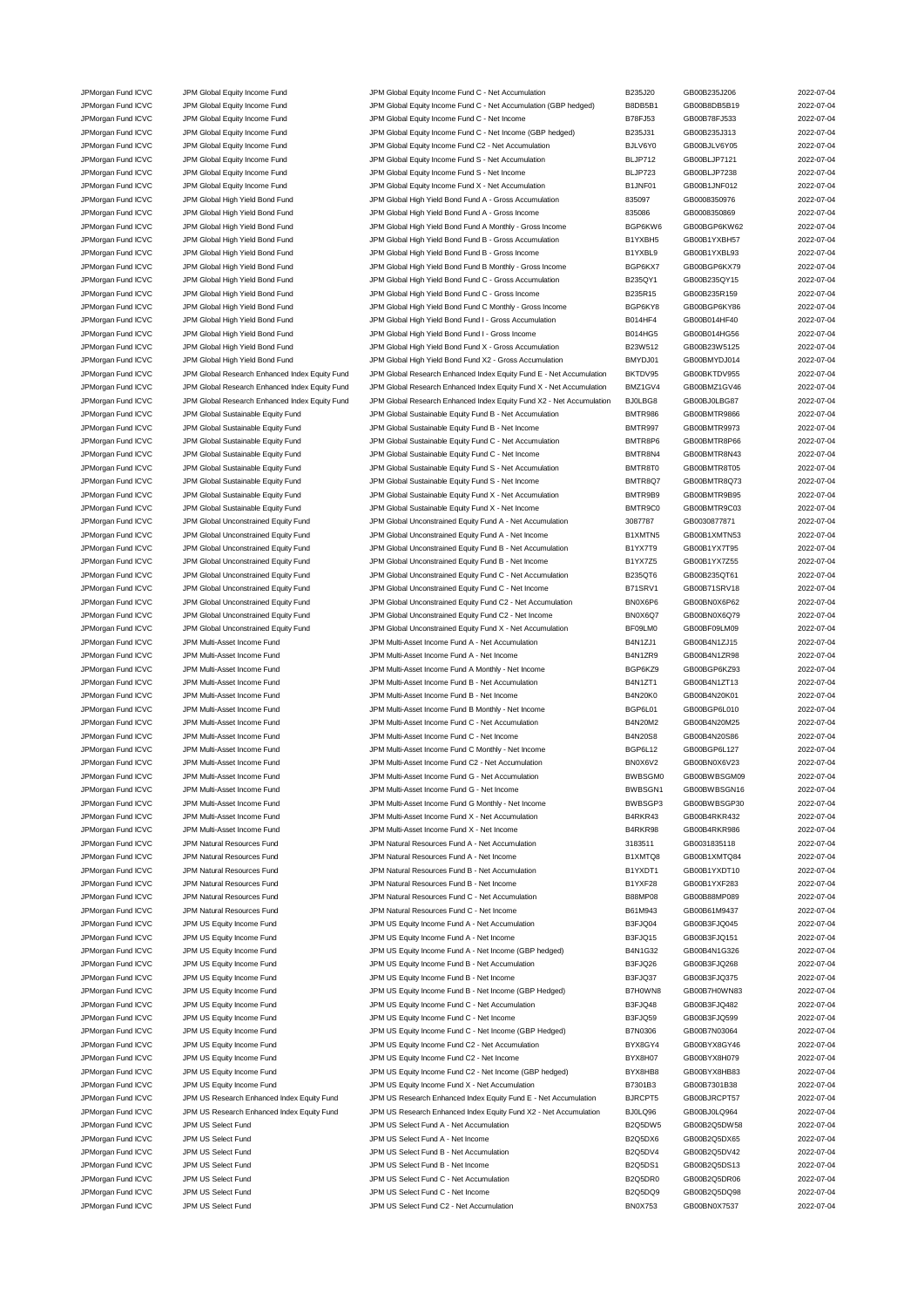| JPMorgan Fund ICVC     | JPM US Select Fund                          | JPM US Select Fund I - Net Accumulation                          | 3183522        | GB0031835225 | 2022-07-04 |
|------------------------|---------------------------------------------|------------------------------------------------------------------|----------------|--------------|------------|
| JPMorgan Fund ICVC     | JPM US Select Fund                          | JPM US Select Fund X - Net Accumulation                          | B2Q5DN6        | GB00B2Q5DN67 | 2022-07-04 |
| JPMorgan Fund ICVC     | JPM US Sustainable Equity Fund              | JPM US Sustainable Equity Fund B - Net Accumulation              | BMDHD24        | GB00BMDHD244 | 2022-07-04 |
|                        |                                             |                                                                  |                |              |            |
| JPMorgan Fund ICVC     | JPM US Sustainable Equity Fund              | JPM US Sustainable Equity Fund B - Net Income                    | BMDHD13        | GB00BMDHD137 | 2022-07-04 |
| JPMorgan Fund ICVC     | JPM US Sustainable Equity Fund              | JPM US Sustainable Equity Fund C - Net Accumulation              | BLSN6P4        | GB00BLSN6P46 | 2022-07-04 |
| JPMorgan Fund ICVC     | JPM US Sustainable Equity Fund              | JPM US Sustainable Equity Fund C - Net Accumulation (GBP Hedged) | BLR4K89        | GB00BLR4K893 | 2022-07-04 |
|                        |                                             |                                                                  |                |              |            |
| JPMorgan Fund ICVC     | JPM US Sustainable Equity Fund              | JPM US Sustainable Equity Fund C - Net Income                    | BLSN6R6        | GB00BLSN6R69 | 2022-07-04 |
| JPMorgan Fund ICVC     | JPM US Sustainable Equity Fund              | JPM US Sustainable Equity Fund S - Net Accumulation              | BMDHD35        | GB00BMDHD350 | 2022-07-04 |
| JPMorgan Fund ICVC     | JPM US Sustainable Equity Fund              | JPM US Sustainable Equity Fund S - Net Income                    | BMDHD46        | GB00BMDHD467 | 2022-07-04 |
|                        |                                             |                                                                  |                |              |            |
| JPMorgan Fund ICVC     | JPM Unconstrained Bond Fund                 | JPM Unconstrained Bond Fund A - Gross Accumulation               | B3RJ9B4        | GB00B3RJ9B43 | 2022-07-04 |
| JPMorgan Fund ICVC     | JPM Unconstrained Bond Fund                 | JPM Unconstrained Bond Fund A - Gross Income                     | B3RJ9K3        | GB00B3RJ9K34 | 2022-07-04 |
| JPMorgan Fund ICVC     | JPM Unconstrained Bond Fund                 | JPM Unconstrained Bond Fund B - Gross Accumulation               | <b>B3RJ9S1</b> | GB00B3RJ9S10 | 2022-07-04 |
|                        |                                             |                                                                  |                |              |            |
| JPMorgan Fund ICVC     | JPM Unconstrained Bond Fund                 | JPM Unconstrained Bond Fund B - Gross Income                     | B3RJB41        | GB00B3RJB414 | 2022-07-04 |
| JPMorgan Fund ICVC     | JPM Unconstrained Bond Fund                 | JPM Unconstrained Bond Fund C - Gross Accumulation               | B3RJBC9        | GB00B3RJBC99 | 2022-07-04 |
| JPMorgan Fund ICVC     | JPM Unconstrained Bond Fund                 | JPM Unconstrained Bond Fund C - Gross Income                     | B3RJBL8        | GB00B3RJBL80 | 2022-07-04 |
|                        |                                             |                                                                  |                |              |            |
| JPMorgan Fund ICVC     | JPM Unconstrained Bond Fund                 | JPM Unconstrained Bond Fund I - Gross Accumulation               | B3RJBY1        | GB00B3RJBY10 | 2022-07-04 |
| JPMorgan Fund ICVC     | JPM Unconstrained Bond Fund                 | JPM Unconstrained Bond Fund I - Gross Income                     | B3RJC59        | GB00B3RJC594 | 2022-07-04 |
|                        | JPM Unconstrained Bond Fund                 |                                                                  | BYP56V0        | GB00BYP56V03 | 2022-07-04 |
| JPMorgan Fund ICVC     |                                             | JPM Unconstrained Bond Fund I Monthly - Gross Income             |                |              |            |
| JPMorgan Fund II ICVC  | JPM Global Bond Opportunities Fund          | JPM Global Bond Opportunities Fund A - Gross Accumulation        | BV9GHS2        | GB00BV9GHS23 | 2022-07-04 |
| JPMorgan Fund II ICVC  | JPM Global Bond Opportunities Fund          | JPM Global Bond Opportunities Fund A - Gross Income              | BV9GHR1        | GB00BV9GHR16 | 2022-07-04 |
|                        |                                             |                                                                  | BV9GHV5        | GB00BV9GHV51 | 2022-07-04 |
| JPMorgan Fund II ICVC  | JPM Global Bond Opportunities Fund          | JPM Global Bond Opportunities Fund B - Gross Accumulation        |                |              |            |
| JPMorgan Fund II ICVC  | JPM Global Bond Opportunities Fund          | JPM Global Bond Opportunities Fund B - Gross Income              | BV9GHT3        | GB00BV9GHT30 | 2022-07-04 |
| JPMorgan Fund II ICVC  | JPM Global Bond Opportunities Fund          | JPM Global Bond Opportunities Fund C - Gross Accumulation        | BV9GHX7        | GB00BV9GHX75 | 2022-07-04 |
| JPMorgan Fund II ICVC  |                                             | JPM Global Bond Opportunities Fund C - Gross Income              |                | GB00BV9GHW68 |            |
|                        | JPM Global Bond Opportunities Fund          |                                                                  | BV9GHW6        |              | 2022-07-04 |
| JPMorgan Fund II ICVC  | JPM Global Bond Opportunities Fund          | JPM Global Bond Opportunities Fund C2 - Gross Accumulation       | BJLV6X9        | GB00BJLV6X97 | 2022-07-04 |
| JPMorgan Fund II ICVC  | JPM Global Bond Opportunities Fund          | JPM Global Bond Opportunities Fund S - Gross Accumulation        | BYMFG79        | GB00BYMFG791 | 2022-07-04 |
|                        |                                             |                                                                  |                |              |            |
| JPMorgan Fund II ICVC  | JPM Global Bond Opportunities Fund          | JPM Global Bond Opportunities Fund X - Gross Accumulation        | BV9GJ31        | GB00BV9GJ311 | 2022-07-04 |
| JPMorgan Fund II ICVC  | JPM US Small Cap Growth Fund                | JPM US Small Cap Growth Fund A - Net Accumulation                | 3088003        | GB0030880032 | 2022-07-04 |
| JPMorgan Fund II ICVC  | JPM US Small Cap Growth Fund                | JPM US Small Cap Growth Fund A - Net Income                      | B1XN4Y4        | GB00B1XN4Y45 | 2022-07-04 |
|                        |                                             |                                                                  |                |              |            |
| JPMorgan Fund II ICVC  | JPM US Small Cap Growth Fund                | JPM US Small Cap Growth Fund B - Net Accumulation                | B2359Z3        | GB00B2359Z32 | 2022-07-04 |
| JPMorgan Fund II ICVC  | JPM US Small Cap Growth Fund                | JPM US Small Cap Growth Fund B - Net Income                      | B235B35        | GB00B235B351 | 2022-07-04 |
| JPMorgan Fund II ICVC  | JPM US Small Cap Growth Fund                | JPM US Small Cap Growth Fund C - Net Accumulation                | <b>B8H99P3</b> | GB00B8H99P30 | 2022-07-04 |
|                        |                                             |                                                                  |                |              |            |
| JPMorgan Fund II ICVC  | JPM US Small Cap Growth Fund                | JPM US Small Cap Growth Fund C - Net Income                      | B88VFM7        | GB00B88VFM76 | 2022-07-04 |
| JPMorgan Fund III ICVC | JPM Diversified Growth Fund                 | JPM Diversified Growth Fund A - Net Accumulation                 | 3183469        | GB0031834699 | 2022-07-04 |
| JPMorgan Fund III ICVC | JPM Diversified Growth Fund                 | JPM Diversified Growth Fund B - Net Accumulation                 | B8325K3        | GB00B8325K37 | 2022-07-04 |
|                        |                                             |                                                                  |                |              |            |
| JPMorgan Fund III ICVC | JPM Diversified Growth Fund                 | JPM Diversified Growth Fund C - Net Accumulation                 | <b>B7XL365</b> | GB00B7XL3656 | 2022-07-04 |
| JPMorgan Fund III ICVC | JPM Diversified Growth Fund                 | JPM Diversified Growth Fund X - Net Accumulation                 | BN71XG3        | GB00BN71XG30 | 2022-07-04 |
|                        |                                             |                                                                  |                |              | 2022-07-04 |
| JPMorgan Fund III ICVC | JPM Multi-Asset Growth Fund                 | JPM Multi-Asset Growth Fund C - Net Accumulation                 | BJRDJX0        | GB00BJRDJX09 |            |
| JPMorgan Fund III ICVC | JPM Multi-Asset Growth Fund                 | JPM Multi-Asset Growth Fund X2 - Net Accumulation                | BJ0LS45        | GB00BJ0LS457 | 2022-07-04 |
| JPMorgan Life Limited  | JPMorgan Life High Yield Opportunities Fund | JPMorgan Life High Yield Opportunities Fund Class 1              | BYW8WR0        | GB00BYW8WR05 | 2022-07-04 |
|                        |                                             |                                                                  |                |              |            |
| JPMorgan Fund ICVC     | JPM Japan Fund                              | JPM Japan Fund A - Net Accumulation                              | 3087947        | GB0030879471 | 2022-07-18 |
| JPMorgan Fund ICVC     | JPM Japan Fund                              | JPM Japan Fund A - Net Income                                    | B1XMTP7        | GB00B1XMTP77 | 2022-07-18 |
| JPMorgan Fund ICVC     | JPM Japan Fund                              | JPM Japan Fund B - Net Accumulation                              | B1YXDH9        | GB00B1YXDH97 | 2022-07-18 |
|                        |                                             |                                                                  |                |              |            |
| JPMorgan Fund ICVC     | JPM Japan Fund                              | JPM Japan Fund B - Net Income                                    | B1YXDM4        | GB00B1YXDM41 | 2022-07-18 |
| JPMorgan Fund ICVC     | JPM Japan Fund                              | JPM Japan Fund C - GBP Hedged Net Accumulation                   | B9Z1HQ5        | GB00B9Z1HQ52 | 2022-07-18 |
| JPMorgan Fund ICVC     | JPM Japan Fund                              | JPM Japan Fund C - Net Accumulation                              | <b>B235RG0</b> | GB00B235RG08 | 2022-07-18 |
|                        |                                             |                                                                  |                |              |            |
| JPMorgan Fund ICVC     | JPM Japan Fund                              | JPM Japan Fund C - Net Income                                    | B235RJ3        | GB00B235RJ39 | 2022-07-18 |
| JPMorgan Fund ICVC     | JPM Japan Fund                              | JPM Japan Fund C2 - Net Accumulation                             | BN0X6T0        | GB00BN0X6T01 | 2022-07-18 |
| JPMorgan Fund ICVC     | JPM Japan Fund                              | JPM Japan Fund X - Net Accumulation                              | BN71WL1        | GB00BN71WL18 | 2022-07-18 |
|                        |                                             |                                                                  |                |              |            |
| JPMorgan Fund ICVC     | JPM Japan Fund                              | JPM Japan Fund A - Net Accumulation                              | 3087947        | GB0030879471 | 2022-08-11 |
| JPMorgan Fund ICVC     | JPM Japan Fund                              | JPM Japan Fund A - Net Income                                    | B1XMTP7        | GB00B1XMTP77 | 2022-08-11 |
|                        |                                             | JPM Japan Fund B - Net Accumulation                              | B1YXDH9        | GB00B1YXDH97 | 2022-08-11 |
| JPMorgan Fund ICVC     | JPM Japan Fund                              |                                                                  |                |              |            |
| JPMorgan Fund ICVC     | JPM Japan Fund                              | JPM Japan Fund B - Net Income                                    | B1YXDM4        | GB00B1YXDM41 | 2022-08-11 |
| JPMorgan Fund ICVC     | JPM Japan Fund                              | JPM Japan Fund C - GBP Hedged Net Accumulation                   | <b>B9Z1HQ5</b> | GB00B9Z1HQ52 | 2022-08-11 |
|                        |                                             |                                                                  |                |              |            |
| JPMorgan Fund ICVC     | JPM Japan Fund                              | JPM Japan Fund C - Net Accumulation                              | B235RG0        | GB00B235RG08 | 2022-08-11 |
| JPMorgan Fund ICVC     | JPM Japan Fund                              | JPM Japan Fund C - Net Income                                    | B235RJ3        | GB00B235RJ39 | 2022-08-11 |
| JPMorgan Fund ICVC     | JPM Japan Fund                              |                                                                  |                |              |            |
|                        |                                             |                                                                  |                |              |            |
| JPMorgan Fund ICVC     |                                             | JPM Japan Fund C2 - Net Accumulation                             | BN0X6T0        | GB00BN0X6T01 | 2022-08-11 |
|                        | JPM Japan Fund                              | JPM Japan Fund X - Net Accumulation                              | BN71WL1        | GB00BN71WL18 | 2022-08-11 |
| JPMorgan Fund ICVC     | JPM Climate Change Solutions Fund           | JPM Climate Change Solutions Fund B - Net Accumulation           | BNKF8Q7        | GB00BNKF8Q75 | 2022-09-05 |
|                        |                                             |                                                                  |                |              |            |
| JPMorgan Fund ICVC     | JPM Climate Change Solutions Fund           | JPM Climate Change Solutions Fund C - Net Accumulation           | BNKF8S9        | GB00BNKF8S99 | 2022-09-05 |
| JPMorgan Fund ICVC     | JPM Climate Change Solutions Fund           | JPM Climate Change Solutions Fund S - Net Accumulation           | BNKF8V2        | GB00BNKF8V29 | 2022-09-05 |
| JPMorgan Fund ICVC     | JPM Climate Change Solutions Fund           | JPM Climate Change Solutions Fund X2 - Net Accumulation          | BNKF931        | GB00BNKF9314 | 2022-09-05 |
|                        |                                             |                                                                  |                |              |            |
| JPMorgan Fund ICVC     | JPM Global Corporate Bond Fund              | JPM Global Corporate Bond Fund C - Gross Accumulation            | BKTDV73        | GB00BKTDV732 | 2022-09-05 |
| JPMorgan Fund ICVC     | JPM Global Corporate Bond Fund              | JPM Global Corporate Bond Fund X2 - Gross Accumulation           | BK8MBG0        | GB00BK8MBG03 | 2022-09-05 |
| JPMorgan Fund ICVC     | JPM Global Equity Income Fund               | JPM Global Equity Income Fund A - Net Accumulation               | B6TPLD7        | GB00B6TPLD77 | 2022-09-05 |
|                        |                                             |                                                                  |                |              |            |
| JPMorgan Fund ICVC     | JPM Global Equity Income Fund               | JPM Global Equity Income Fund A - Net Accumulation (GBP hedged)  | B1JNDX0        | GB00B1JNDX07 | 2022-09-05 |
| JPMorgan Fund ICVC     | JPM Global Equity Income Fund               | JPM Global Equity Income Fund A - Net Income                     | B6X84P5        | GB00B6X84P54 | 2022-09-05 |
| JPMorgan Fund ICVC     | JPM Global Equity Income Fund               | JPM Global Equity Income Fund A - Net Income (GBP hedged)        | B1JNDZ2        | GB00B1JNDZ21 | 2022-09-05 |
|                        |                                             |                                                                  |                |              |            |
| JPMorgan Fund ICVC     | JPM Global Equity Income Fund               | JPM Global Equity Income Fund B - Net Accumulation               | B1YX700        | GB00B1YX7005 | 2022-09-05 |
| JPMorgan Fund ICVC     | JPM Global Equity Income Fund               | JPM Global Equity Income Fund B - Net Accumulation (GBP Hedged)  | BJ4T0C7        | GB00BJ4T0C77 | 2022-09-05 |
| JPMorgan Fund ICVC     | JPM Global Equity Income Fund               | JPM Global Equity Income Fund B - Net Income                     | B1YX733        | GB00B1YX7336 | 2022-09-05 |
|                        |                                             |                                                                  |                |              |            |
| JPMorgan Fund ICVC     | JPM Global Equity Income Fund               | JPM Global Equity Income Fund B - Net Income (GBP Hedged)        | BJ2KYR5        | GB00BJ2KYR52 | 2022-09-05 |
| JPMorgan Fund ICVC     | JPM Global Equity Income Fund               | JPM Global Equity Income Fund C - Net Accumulation               | B235J20        | GB00B235J206 | 2022-09-05 |
|                        |                                             |                                                                  |                |              |            |
| JPMorgan Fund ICVC     | JPM Global Equity Income Fund               | JPM Global Equity Income Fund C - Net Accumulation (GBP hedged)  | B8DB5B1        | GB00B8DB5B19 | 2022-09-05 |
| JPMorgan Fund ICVC     | JPM Global Equity Income Fund               | JPM Global Equity Income Fund C - Net Income                     | B78FJ53        | GB00B78FJ533 | 2022-09-05 |
| JPMorgan Fund ICVC     | JPM Global Equity Income Fund               | JPM Global Equity Income Fund C - Net Income (GBP hedged)        | B235J31        | GB00B235J313 | 2022-09-05 |
|                        |                                             |                                                                  |                |              |            |
| JPMorgan Fund ICVC     | JPM Global Equity Income Fund               | JPM Global Equity Income Fund C2 - Net Accumulation              | BJLV6Y0        | GB00BJLV6Y05 | 2022-09-05 |
| JPMorgan Fund ICVC     | JPM Global Equity Income Fund               | JPM Global Equity Income Fund S - Net Accumulation               | BLJP712        | GB00BLJP7121 | 2022-09-05 |
| JPMorgan Fund ICVC     | JPM Global Equity Income Fund               | JPM Global Equity Income Fund S - Net Income                     | BLJP723        | GB00BLJP7238 | 2022-09-05 |
|                        |                                             |                                                                  |                |              |            |
| JPMorgan Fund ICVC     | JPM Global Equity Income Fund               | JPM Global Equity Income Fund X - Net Accumulation               | B1JNF01        | GB00B1JNF012 | 2022-09-05 |
| JPMorgan Fund ICVC     | JPM Global High Yield Bond Fund             | JPM Global High Yield Bond Fund A - Gross Accumulation           | 835097         | GB0008350976 | 2022-09-05 |
| JPMorgan Fund ICVC     | JPM Global High Yield Bond Fund             | JPM Global High Yield Bond Fund A - Gross Income                 | 835086         | GB0008350869 | 2022-09-05 |
| JPMorgan Fund ICVC     | JPM Global High Yield Bond Fund             | JPM Global High Yield Bond Fund A Monthly - Gross Income         | BGP6KW6        | GB00BGP6KW62 | 2022-09-05 |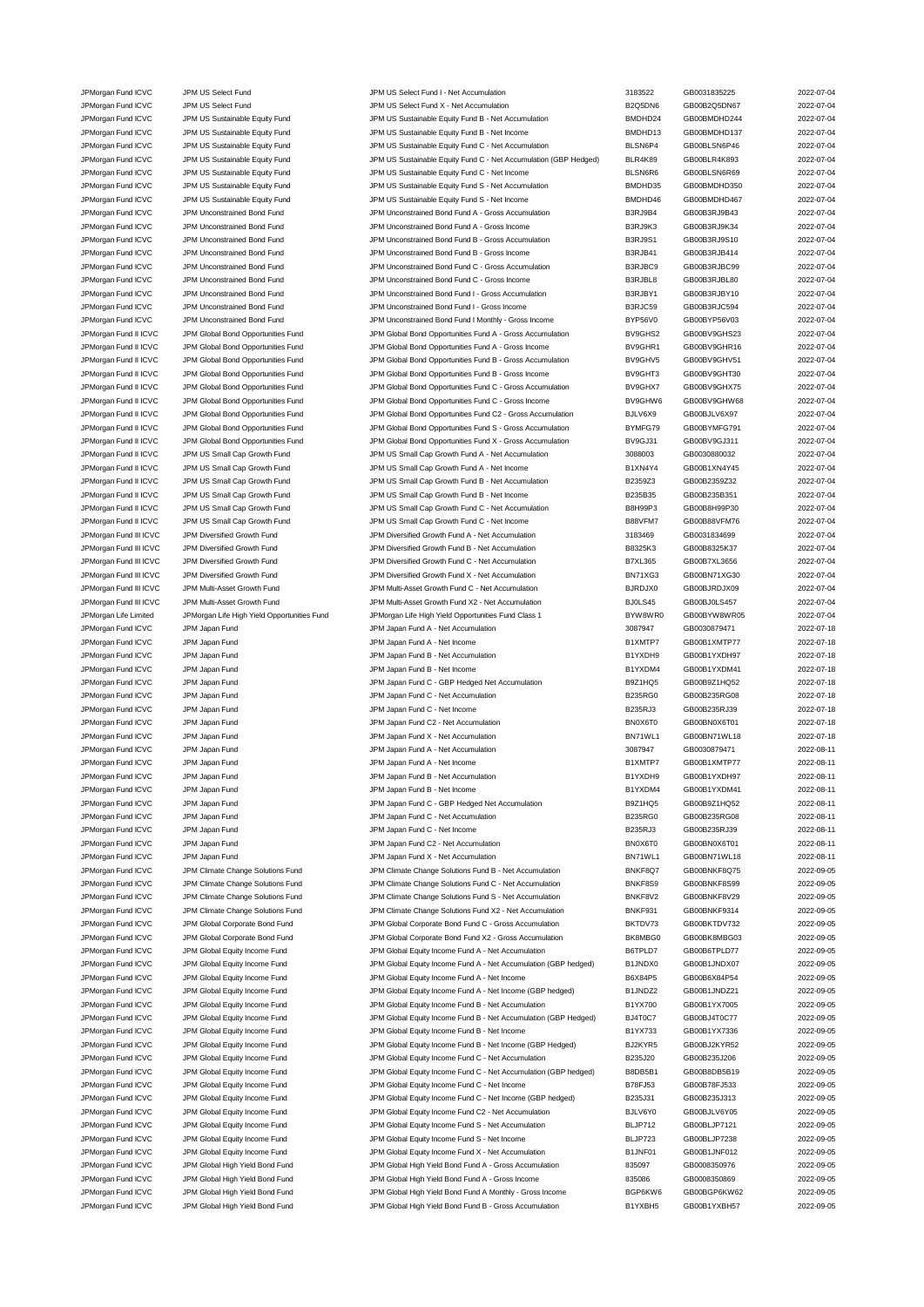| JPMorgan Fund ICVC                       | JPM Global High Yield Bond Fund                | JPM Global High Yield Bond Fund B - Gross Income                     | B1YXBL9            | GB00B1YXBL93                 | 2022-09-05 |
|------------------------------------------|------------------------------------------------|----------------------------------------------------------------------|--------------------|------------------------------|------------|
| JPMorgan Fund ICVC                       | JPM Global High Yield Bond Fund                | JPM Global High Yield Bond Fund B Monthly - Gross Income             | BGP6KX7            | GB00BGP6KX79                 | 2022-09-05 |
| JPMorgan Fund ICVC                       | JPM Global High Yield Bond Fund                | JPM Global High Yield Bond Fund C - Gross Accumulation               | B235QY1            | GB00B235QY15                 | 2022-09-05 |
| JPMorgan Fund ICVC                       | JPM Global High Yield Bond Fund                | JPM Global High Yield Bond Fund C - Gross Income                     | B235R15            | GB00B235R159                 | 2022-09-05 |
| JPMorgan Fund ICVC                       | JPM Global High Yield Bond Fund                | JPM Global High Yield Bond Fund C Monthly - Gross Income             | BGP6KY8            | GB00BGP6KY86                 | 2022-09-05 |
| JPMorgan Fund ICVC                       | JPM Global High Yield Bond Fund                | JPM Global High Yield Bond Fund I - Gross Accumulation               | B014HF4            | GB00B014HF40                 | 2022-09-05 |
| JPMorgan Fund ICVC                       | JPM Global High Yield Bond Fund                | JPM Global High Yield Bond Fund I - Gross Income                     | B014HG5            | GB00B014HG56                 | 2022-09-05 |
| JPMorgan Fund ICVC                       | JPM Global High Yield Bond Fund                | JPM Global High Yield Bond Fund X - Gross Accumulation               | B23W512            | GB00B23W5125                 | 2022-09-05 |
| JPMorgan Fund ICVC                       | JPM Global High Yield Bond Fund                | JPM Global High Yield Bond Fund X2 - Gross Accumulation              | BMYDJ01            | GB00BMYDJ014                 | 2022-09-05 |
|                                          |                                                |                                                                      |                    |                              |            |
| JPMorgan Fund ICVC                       | JPM Global Research Enhanced Index Equity Fund | JPM Global Research Enhanced Index Equity Fund E - Net Accumulation  | BKTDV95            | GB00BKTDV955                 | 2022-09-05 |
| JPMorgan Fund ICVC                       | JPM Global Research Enhanced Index Equity Fund | JPM Global Research Enhanced Index Equity Fund X - Net Accumulation  | BMZ1GV4            | GB00BMZ1GV46                 | 2022-09-05 |
| JPMorgan Fund ICVC                       | JPM Global Research Enhanced Index Equity Fund | JPM Global Research Enhanced Index Equity Fund X2 - Net Accumulation | BJ0LBG8            | GB00BJ0LBG87                 | 2022-09-05 |
| JPMorgan Fund ICVC                       | JPM Global Sustainable Equity Fund             | JPM Global Sustainable Equity Fund B - Net Accumulation              | <b>BMTR986</b>     | GB00BMTR9866                 | 2022-09-05 |
| JPMorgan Fund ICVC                       | JPM Global Sustainable Equity Fund             | JPM Global Sustainable Equity Fund B - Net Income                    | BMTR997            | GB00BMTR9973                 | 2022-09-05 |
| JPMorgan Fund ICVC                       | JPM Global Sustainable Equity Fund             | JPM Global Sustainable Equity Fund C - Net Accumulation              | BMTR8P6            | GB00BMTR8P66                 | 2022-09-05 |
| JPMorgan Fund ICVC                       | JPM Global Sustainable Equity Fund             | JPM Global Sustainable Equity Fund C - Net Income                    | BMTR8N4            | GB00BMTR8N43                 | 2022-09-05 |
| JPMorgan Fund ICVC                       | JPM Global Sustainable Equity Fund             | JPM Global Sustainable Equity Fund S - Net Accumulation              | BMTR8T0            | GB00BMTR8T05                 | 2022-09-05 |
| JPMorgan Fund ICVC                       | JPM Global Sustainable Equity Fund             | JPM Global Sustainable Equity Fund S - Net Income                    | BMTR8Q7            | GB00BMTR8Q73                 | 2022-09-05 |
| JPMorgan Fund ICVC                       | JPM Global Sustainable Equity Fund             | JPM Global Sustainable Equity Fund X - Net Accumulation              | BMTR9B9            | GB00BMTR9B95                 | 2022-09-05 |
| JPMorgan Fund ICVC                       | JPM Global Sustainable Equity Fund             | JPM Global Sustainable Equity Fund X - Net Income                    | BMTR9C0            | GB00BMTR9C03                 | 2022-09-05 |
|                                          |                                                |                                                                      |                    | GB0030877871                 |            |
| JPMorgan Fund ICVC                       | JPM Global Unconstrained Equity Fund           | JPM Global Unconstrained Equity Fund A - Net Accumulation            | 3087787            |                              | 2022-09-05 |
| JPMorgan Fund ICVC                       | JPM Global Unconstrained Equity Fund           | JPM Global Unconstrained Equity Fund A - Net Income                  | B1XMTN5            | GB00B1XMTN53                 | 2022-09-05 |
| JPMorgan Fund ICVC                       | JPM Global Unconstrained Equity Fund           | JPM Global Unconstrained Equity Fund B - Net Accumulation            | B1YX7T9            | GB00B1YX7T95                 | 2022-09-05 |
| JPMorgan Fund ICVC                       | JPM Global Unconstrained Equity Fund           | JPM Global Unconstrained Equity Fund B - Net Income                  | B1YX7Z5            | GB00B1YX7Z55                 | 2022-09-05 |
| JPMorgan Fund ICVC                       | JPM Global Unconstrained Equity Fund           | JPM Global Unconstrained Equity Fund C - Net Accumulation            | B235QT6            | GB00B235QT61                 | 2022-09-05 |
| JPMorgan Fund ICVC                       | JPM Global Unconstrained Equity Fund           | JPM Global Unconstrained Equity Fund C - Net Income                  | B71SRV1            | GB00B71SRV18                 | 2022-09-05 |
| JPMorgan Fund ICVC                       | JPM Global Unconstrained Equity Fund           | JPM Global Unconstrained Equity Fund C2 - Net Accumulation           | BN0X6P6            | GB00BN0X6P62                 | 2022-09-05 |
| JPMorgan Fund ICVC                       | JPM Global Unconstrained Equity Fund           | JPM Global Unconstrained Equity Fund C2 - Net Income                 | BN0X6Q7            | GB00BN0X6Q79                 | 2022-09-05 |
| JPMorgan Fund ICVC                       | JPM Global Unconstrained Equity Fund           | JPM Global Unconstrained Equity Fund X - Net Accumulation            | BF09LM0            | GB00BF09LM09                 | 2022-09-05 |
| JPMorgan Fund ICVC                       | JPM Multi-Asset Income Fund                    | JPM Multi-Asset Income Fund A - Net Accumulation                     | B4N1ZJ1            | GB00B4N1ZJ15                 | 2022-09-05 |
| JPMorgan Fund ICVC                       | JPM Multi-Asset Income Fund                    | JPM Multi-Asset Income Fund A - Net Income                           | B4N1ZR9            | GB00B4N1ZR98                 | 2022-09-05 |
|                                          |                                                |                                                                      |                    |                              | 2022-09-05 |
| JPMorgan Fund ICVC                       | JPM Multi-Asset Income Fund                    | JPM Multi-Asset Income Fund A Monthly - Net Income                   | BGP6KZ9            | GB00BGP6KZ93                 |            |
| JPMorgan Fund ICVC                       | JPM Multi-Asset Income Fund                    | JPM Multi-Asset Income Fund B - Net Accumulation                     | B4N1ZT1            | GB00B4N1ZT13                 | 2022-09-05 |
| JPMorgan Fund ICVC                       | JPM Multi-Asset Income Fund                    | JPM Multi-Asset Income Fund B - Net Income                           | <b>B4N20K0</b>     | GB00B4N20K01                 | 2022-09-05 |
| JPMorgan Fund ICVC                       | JPM Multi-Asset Income Fund                    | JPM Multi-Asset Income Fund B Monthly - Net Income                   | BGP6L01            | GB00BGP6L010                 | 2022-09-05 |
| JPMorgan Fund ICVC                       | JPM Multi-Asset Income Fund                    | JPM Multi-Asset Income Fund C - Net Accumulation                     | B4N20M2            | GB00B4N20M25                 | 2022-09-05 |
| JPMorgan Fund ICVC                       | JPM Multi-Asset Income Fund                    | JPM Multi-Asset Income Fund C - Net Income                           | <b>B4N20S8</b>     | GB00B4N20S86                 | 2022-09-05 |
| JPMorgan Fund ICVC                       | JPM Multi-Asset Income Fund                    | JPM Multi-Asset Income Fund C Monthly - Net Income                   | BGP6L12            | GB00BGP6L127                 | 2022-09-05 |
| JPMorgan Fund ICVC                       | JPM Multi-Asset Income Fund                    | JPM Multi-Asset Income Fund C2 - Net Accumulation                    | BN0X6V2            | GB00BN0X6V23                 | 2022-09-05 |
| JPMorgan Fund ICVC                       | JPM Multi-Asset Income Fund                    | JPM Multi-Asset Income Fund G - Net Accumulation                     | BWBSGM0            | GB00BWBSGM09                 | 2022-09-05 |
| JPMorgan Fund ICVC                       | JPM Multi-Asset Income Fund                    | JPM Multi-Asset Income Fund G - Net Income                           | BWBSGN1            | GB00BWBSGN16                 | 2022-09-05 |
|                                          |                                                |                                                                      |                    |                              |            |
| JPMorgan Fund ICVC                       | JPM Multi-Asset Income Fund                    | JPM Multi-Asset Income Fund G Monthly - Net Income                   | BWBSGP3            | GB00BWBSGP30                 | 2022-09-05 |
| JPMorgan Fund ICVC                       | JPM Multi-Asset Income Fund                    | JPM Multi-Asset Income Fund X - Net Accumulation                     | B4RKR43            | GB00B4RKR432                 | 2022-09-05 |
| JPMorgan Fund ICVC                       | JPM Multi-Asset Income Fund                    | JPM Multi-Asset Income Fund X - Net Income                           | B4RKR98            | GB00B4RKR986                 | 2022-09-05 |
| JPMorgan Fund ICVC                       | JPM Natural Resources Fund                     | JPM Natural Resources Fund A - Net Accumulation                      | 3183511            | GB0031835118                 | 2022-09-05 |
| JPMorgan Fund ICVC                       | JPM Natural Resources Fund                     | JPM Natural Resources Fund A - Net Income                            | B1XMTQ8            | GB00B1XMTQ84                 | 2022-09-05 |
|                                          |                                                | JPM Natural Resources Fund B - Net Accumulation                      | B1YXDT1            | GB00B1YXDT10                 | 2022-09-05 |
| JPMorgan Fund ICVC                       | JPM Natural Resources Fund                     |                                                                      |                    |                              |            |
| JPMorgan Fund ICVC                       | JPM Natural Resources Fund                     | JPM Natural Resources Fund B - Net Income                            | B1YXF28            | GB00B1YXF283                 | 2022-09-05 |
| JPMorgan Fund ICVC                       | JPM Natural Resources Fund                     | JPM Natural Resources Fund C - Net Accumulation                      | <b>B88MP08</b>     | GB00B88MP089                 | 2022-09-05 |
|                                          |                                                |                                                                      |                    |                              |            |
| JPMorgan Fund ICVC                       | JPM Natural Resources Fund                     | JPM Natural Resources Fund C - Net Income                            | B61M943            | GB00B61M9437                 | 2022-09-05 |
| JPMorgan Fund ICVC                       | JPM US Equity Income Fund                      | JPM US Equity Income Fund A - Net Accumulation                       | B3FJQ04            | GB00B3FJQ045                 | 2022-09-05 |
| JPMorgan Fund ICVC                       | JPM US Equity Income Fund                      | JPM US Equity Income Fund A - Net Income                             | B3FJQ15            | GB00B3FJQ151                 | 2022-09-05 |
| JPMorgan Fund ICVC                       | JPM US Equity Income Fund                      | JPM US Equity Income Fund A - Net Income (GBP hedged)                | B4N1G32            | GB00B4N1G326                 | 2022-09-05 |
| JPMorgan Fund ICVC                       | JPM US Equity Income Fund                      | JPM US Equity Income Fund B - Net Accumulation                       | B3FJQ26            | GB00B3FJQ268                 | 2022-09-05 |
| JPMorgan Fund ICVC                       | JPM US Equity Income Fund                      | JPM US Equity Income Fund B - Net Income                             | B3FJQ37            | GB00B3FJQ375                 | 2022-09-05 |
| JPMorgan Fund ICVC                       | JPM US Equity Income Fund                      | JPM US Equity Income Fund B - Net Income (GBP Hedged)                | B7H0WN8            | GB00B7H0WN83                 | 2022-09-05 |
| JPMorgan Fund ICVC                       | JPM US Equity Income Fund                      | JPM US Equity Income Fund C - Net Accumulation                       | B3FJQ48            | GB00B3FJQ482                 | 2022-09-05 |
| JPMorgan Fund ICVC                       | JPM US Equity Income Fund                      | JPM US Equity Income Fund C - Net Income                             | B3FJQ59            | GB00B3FJQ599                 | 2022-09-05 |
| JPMorgan Fund ICVC                       | JPM US Equity Income Fund                      | JPM US Equity Income Fund C - Net Income (GBP Hedged)                | B7N0306            | GB00B7N03064                 | 2022-09-05 |
| JPMorgan Fund ICVC                       | JPM US Equity Income Fund                      | JPM US Equity Income Fund C2 - Net Accumulation                      | BYX8GY4            | GB00BYX8GY46                 | 2022-09-05 |
|                                          |                                                |                                                                      |                    |                              |            |
| JPMorgan Fund ICVC<br>JPMorgan Fund ICVC | JPM US Equity Income Fund                      | JPM US Equity Income Fund C2 - Net Income                            | BYX8H07<br>BYX8HB8 | GB00BYX8H079<br>GB00BYX8HB83 | 2022-09-05 |
|                                          | JPM US Equity Income Fund                      | JPM US Equity Income Fund C2 - Net Income (GBP hedged)               |                    |                              | 2022-09-05 |
| JPMorgan Fund ICVC                       | JPM US Equity Income Fund                      | JPM US Equity Income Fund X - Net Accumulation                       | B7301B3            | GB00B7301B38                 | 2022-09-05 |
| JPMorgan Fund ICVC                       | JPM US Research Enhanced Index Equity Fund     | JPM US Research Enhanced Index Equity Fund E - Net Accumulation      | BJRCPT5            | GB00BJRCPT57                 | 2022-09-05 |
| JPMorgan Fund ICVC                       | JPM US Research Enhanced Index Equity Fund     | JPM US Research Enhanced Index Equity Fund X2 - Net Accumulation     | BJ0LQ96            | GB00BJ0LQ964                 | 2022-09-05 |
| JPMorgan Fund ICVC                       | JPM US Select Fund                             | JPM US Select Fund A - Net Accumulation                              | B2Q5DW5            | GB00B2Q5DW58                 | 2022-09-05 |
| JPMorgan Fund ICVC                       | JPM US Select Fund                             | JPM US Select Fund A - Net Income                                    | B2Q5DX6            | GB00B2Q5DX65                 | 2022-09-05 |
| JPMorgan Fund ICVC                       | JPM US Select Fund                             | JPM US Select Fund B - Net Accumulation                              | B2Q5DV4            | GB00B2Q5DV42                 | 2022-09-05 |
| JPMorgan Fund ICVC                       | JPM US Select Fund                             | JPM US Select Fund B - Net Income                                    | <b>B2Q5DS1</b>     | GB00B2Q5DS13                 | 2022-09-05 |
| JPMorgan Fund ICVC                       | JPM US Select Fund                             | JPM US Select Fund C - Net Accumulation                              | B2Q5DR0            | GB00B2Q5DR06                 | 2022-09-05 |
| JPMorgan Fund ICVC                       | JPM US Select Fund                             | JPM US Select Fund C - Net Income                                    | B2Q5DQ9            | GB00B2Q5DQ98                 | 2022-09-05 |
|                                          | JPM US Select Fund                             | JPM US Select Fund C2 - Net Accumulation                             | <b>BN0X753</b>     | GB00BN0X7537                 | 2022-09-05 |
| JPMorgan Fund ICVC                       |                                                |                                                                      |                    |                              |            |
| JPMorgan Fund ICVC                       | JPM US Select Fund                             | JPM US Select Fund I - Net Accumulation                              | 3183522            | GB0031835225                 | 2022-09-05 |
| JPMorgan Fund ICVC                       | JPM US Select Fund                             | JPM US Select Fund X - Net Accumulation                              | B2Q5DN6            | GB00B2Q5DN67                 | 2022-09-05 |
| JPMorgan Fund ICVC                       | JPM US Sustainable Equity Fund                 | JPM US Sustainable Equity Fund B - Net Accumulation                  | BMDHD24            | GB00BMDHD244                 | 2022-09-05 |
| JPMorgan Fund ICVC                       | JPM US Sustainable Equity Fund                 | JPM US Sustainable Equity Fund B - Net Income                        | BMDHD13            | GB00BMDHD137                 | 2022-09-05 |
| JPMorgan Fund ICVC                       | JPM US Sustainable Equity Fund                 | JPM US Sustainable Equity Fund C - Net Accumulation                  | BLSN6P4            | GB00BLSN6P46                 | 2022-09-05 |
| JPMorgan Fund ICVC                       | JPM US Sustainable Equity Fund                 | JPM US Sustainable Equity Fund C - Net Accumulation (GBP Hedged)     | BLR4K89            | GB00BLR4K893                 | 2022-09-05 |
| JPMorgan Fund ICVC                       | JPM US Sustainable Equity Fund                 | JPM US Sustainable Equity Fund C - Net Income                        | BLSN6R6            | GB00BLSN6R69                 | 2022-09-05 |
| JPMorgan Fund ICVC                       | JPM US Sustainable Equity Fund                 | JPM US Sustainable Equity Fund S - Net Accumulation                  | BMDHD35            | GB00BMDHD350                 | 2022-09-05 |
| JPMorgan Fund ICVC                       | JPM US Sustainable Equity Fund                 | JPM US Sustainable Equity Fund S - Net Income                        | BMDHD46            | GB00BMDHD467                 | 2022-09-05 |
| JPMorgan Fund ICVC                       | JPM Unconstrained Bond Fund                    | JPM Unconstrained Bond Fund A - Gross Accumulation                   | B3RJ9B4            | GB00B3RJ9B43                 | 2022-09-05 |
| JPMorgan Fund ICVC                       | JPM Unconstrained Bond Fund                    | JPM Unconstrained Bond Fund A - Gross Income                         | B3RJ9K3            | GB00B3RJ9K34                 | 2022-09-05 |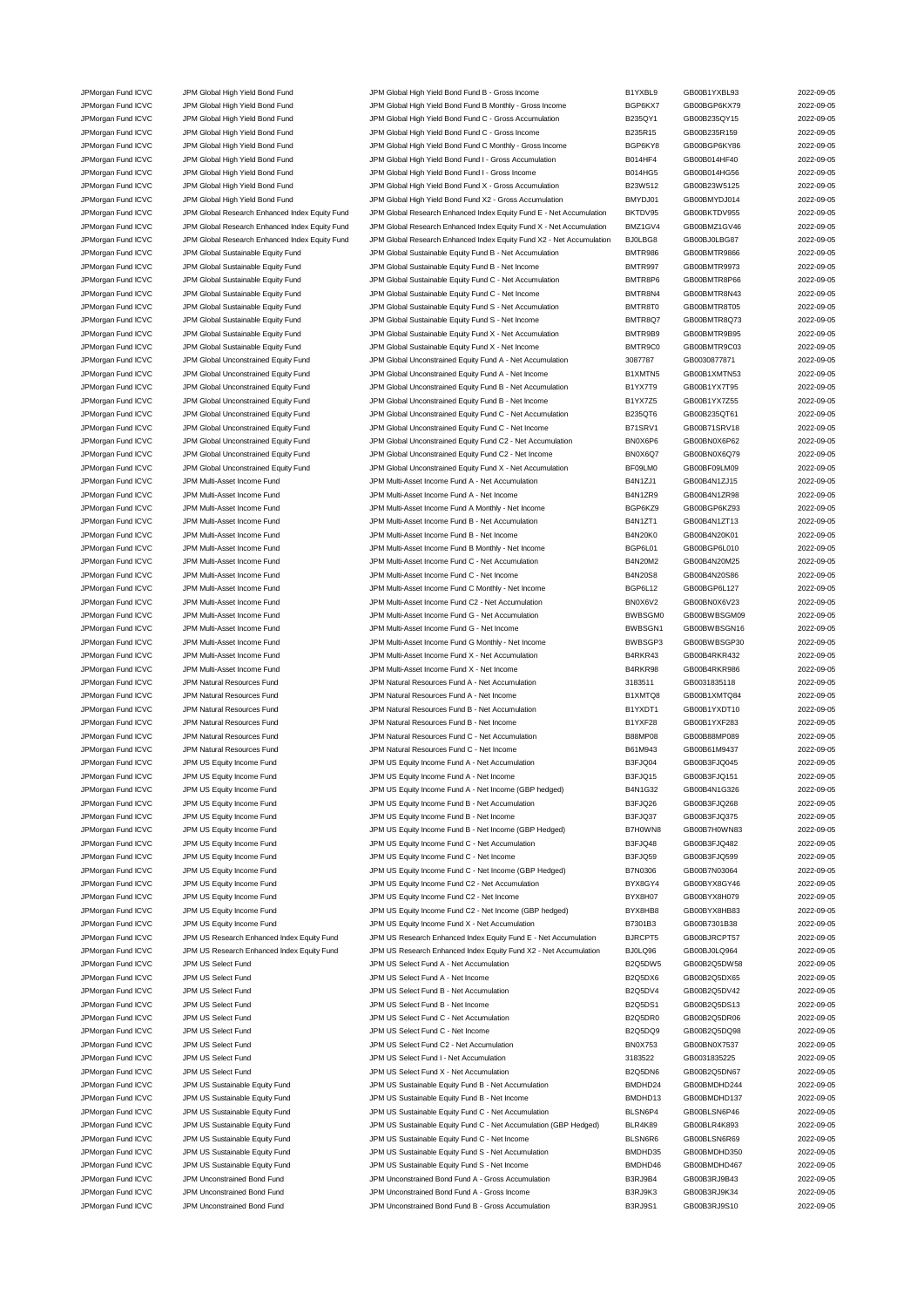| JPMorgan Fund ICVC     | JPM Unconstrained Bond Fund                 | JPM Unconstrained Bond Fund B - Gross Income               | B3RJB41        | GB00B3RJB414 | 2022-09-05 |
|------------------------|---------------------------------------------|------------------------------------------------------------|----------------|--------------|------------|
| JPMorgan Fund ICVC     | JPM Unconstrained Bond Fund                 | JPM Unconstrained Bond Fund C - Gross Accumulation         | B3RJBC9        | GB00B3RJBC99 | 2022-09-05 |
| JPMorgan Fund ICVC     | JPM Unconstrained Bond Fund                 | JPM Unconstrained Bond Fund C - Gross Income               | B3RJBL8        | GB00B3RJBL80 | 2022-09-05 |
| JPMorgan Fund ICVC     | JPM Unconstrained Bond Fund                 | JPM Unconstrained Bond Fund I - Gross Accumulation         | B3RJBY1        | GB00B3RJBY10 | 2022-09-05 |
| JPMorgan Fund ICVC     | JPM Unconstrained Bond Fund                 | JPM Unconstrained Bond Fund I - Gross Income               | B3RJC59        | GB00B3RJC594 | 2022-09-05 |
| JPMorgan Fund ICVC     | JPM Unconstrained Bond Fund                 | JPM Unconstrained Bond Fund I Monthly - Gross Income       | BYP56V0        | GB00BYP56V03 | 2022-09-05 |
| JPMorgan Fund II ICVC  | JPM Global Bond Opportunities Fund          | JPM Global Bond Opportunities Fund A - Gross Accumulation  | BV9GHS2        | GB00BV9GHS23 | 2022-09-05 |
|                        | JPM Global Bond Opportunities Fund          |                                                            |                |              | 2022-09-05 |
| JPMorgan Fund II ICVC  |                                             | JPM Global Bond Opportunities Fund A - Gross Income        | BV9GHR1        | GB00BV9GHR16 |            |
| JPMorgan Fund II ICVC  | JPM Global Bond Opportunities Fund          | JPM Global Bond Opportunities Fund B - Gross Accumulation  | BV9GHV5        | GB00BV9GHV51 | 2022-09-05 |
| JPMorgan Fund II ICVC  | JPM Global Bond Opportunities Fund          | JPM Global Bond Opportunities Fund B - Gross Income        | BV9GHT3        | GB00BV9GHT30 | 2022-09-05 |
| JPMorgan Fund II ICVC  | JPM Global Bond Opportunities Fund          | JPM Global Bond Opportunities Fund C - Gross Accumulation  | BV9GHX7        | GB00BV9GHX75 | 2022-09-05 |
| JPMorgan Fund II ICVC  | JPM Global Bond Opportunities Fund          | JPM Global Bond Opportunities Fund C - Gross Income        | BV9GHW6        | GB00BV9GHW68 | 2022-09-05 |
| JPMorgan Fund II ICVC  | JPM Global Bond Opportunities Fund          | JPM Global Bond Opportunities Fund C2 - Gross Accumulation | BJLV6X9        | GB00BJLV6X97 | 2022-09-05 |
| JPMorgan Fund II ICVC  | JPM Global Bond Opportunities Fund          | JPM Global Bond Opportunities Fund S - Gross Accumulation  | BYMFG79        | GB00BYMFG791 | 2022-09-05 |
| JPMorgan Fund II ICVC  | JPM Global Bond Opportunities Fund          | JPM Global Bond Opportunities Fund X - Gross Accumulation  | BV9GJ31        | GB00BV9GJ311 | 2022-09-05 |
| JPMorgan Fund II ICVC  | JPM US Small Cap Growth Fund                | JPM US Small Cap Growth Fund A - Net Accumulation          | 3088003        | GB0030880032 | 2022-09-05 |
| JPMorgan Fund II ICVC  | JPM US Small Cap Growth Fund                | JPM US Small Cap Growth Fund A - Net Income                | B1XN4Y4        | GB00B1XN4Y45 | 2022-09-05 |
| JPMorgan Fund II ICVC  | JPM US Small Cap Growth Fund                | JPM US Small Cap Growth Fund B - Net Accumulation          | B2359Z3        | GB00B2359Z32 | 2022-09-05 |
|                        |                                             |                                                            | B235B35        |              |            |
| JPMorgan Fund II ICVC  | JPM US Small Cap Growth Fund                | JPM US Small Cap Growth Fund B - Net Income                |                | GB00B235B351 | 2022-09-05 |
| JPMorgan Fund II ICVC  | JPM US Small Cap Growth Fund                | JPM US Small Cap Growth Fund C - Net Accumulation          | <b>B8H99P3</b> | GB00B8H99P30 | 2022-09-05 |
| JPMorgan Fund II ICVC  | JPM US Small Cap Growth Fund                | JPM US Small Cap Growth Fund C - Net Income                | B88VFM7        | GB00B88VFM76 | 2022-09-05 |
| JPMorgan Fund III ICVC | JPM Diversified Growth Fund                 | JPM Diversified Growth Fund A - Net Accumulation           | 3183469        | GB0031834699 | 2022-09-05 |
| JPMorgan Fund III ICVC | JPM Diversified Growth Fund                 | JPM Diversified Growth Fund B - Net Accumulation           | B8325K3        | GB00B8325K37 | 2022-09-05 |
| JPMorgan Fund III ICVC | JPM Diversified Growth Fund                 | JPM Diversified Growth Fund C - Net Accumulation           | <b>B7XL365</b> | GB00B7XL3656 | 2022-09-05 |
| JPMorgan Fund III ICVC | JPM Diversified Growth Fund                 | JPM Diversified Growth Fund X - Net Accumulation           | BN71XG3        | GB00BN71XG30 | 2022-09-05 |
| JPMorgan Fund III ICVC | JPM Multi-Asset Growth Fund                 | JPM Multi-Asset Growth Fund C - Net Accumulation           | BJRDJX0        | GB00BJRDJX09 | 2022-09-05 |
| JPMorgan Fund III ICVC | JPM Multi-Asset Growth Fund                 | JPM Multi-Asset Growth Fund X2 - Net Accumulation          | BJ0LS45        | GB00BJ0LS457 | 2022-09-05 |
| JPMorgan Life Limited  | JPMorgan Life High Yield Opportunities Fund | JPMorgan Life High Yield Opportunities Fund Class 1        | BYW8WR0        | GB00BYW8WR05 | 2022-09-05 |
|                        |                                             |                                                            |                |              |            |
| JPMorgan Fund ICVC     | JPM Asia Growth Fund                        | JPM Asia Growth Fund A - Net Accumulation                  | 3087969        | GB0030879695 | 2022-09-12 |
| JPMorgan Fund ICVC     | JPM Asia Growth Fund                        | JPM Asia Growth Fund A - Net Income                        | B1XMSK5        | GB00B1XMSK57 | 2022-09-12 |
| JPMorgan Fund ICVC     | JPM Asia Growth Fund                        | JPM Asia Growth Fund B - Net Accumulation                  | B1YWMF7        | GB00B1YWMF73 | 2022-09-12 |
| JPMorgan Fund ICVC     | JPM Asia Growth Fund                        | JPM Asia Growth Fund B - Net Income                        | B1YWMK2        | GB00B1YWMK27 | 2022-09-12 |
| JPMorgan Fund ICVC     | JPM Asia Growth Fund                        | JPM Asia Growth Fund C - Net Accumulation                  | <b>B235GR4</b> | GB00B235GR40 | 2022-09-12 |
| JPMorgan Fund ICVC     | JPM Asia Growth Fund                        | JPM Asia Growth Fund C - Net Income                        | B235H04        | GB00B235H044 | 2022-09-12 |
| JPMorgan Fund ICVC     | JPM Asia Growth Fund                        | JPM Asia Growth Fund C2 - Net Accumulation                 | BN0X6C3        | GB00BN0X6C34 | 2022-09-12 |
| JPMorgan Fund ICVC     | JPM Asia Pacific Equity Fund                | JPM Asia Pacific Equity Fund C - Net Accumulation          | <b>BJRD402</b> | GB00BJRD4027 | 2022-09-12 |
| JPMorgan Fund ICVC     | JPM Asia Pacific Equity Fund                | JPM Asia Pacific Equity Fund X - Net Accumulation          | BMZ1GR0        | GB00BMZ1GR00 | 2022-09-12 |
|                        |                                             |                                                            | BJ0LBC4        |              | 2022-09-12 |
| JPMorgan Fund ICVC     | JPM Asia Pacific Equity Fund                | JPM Asia Pacific Equity Fund X2 - Net Accumulation         |                | GB00BJ0LBC40 |            |
| JPMorgan Fund ICVC     | JPM China Fund                              | JPM China Fund B - Net Accumulation                        | BLH0C03        | GB00BLH0C031 | 2022-09-12 |
| JPMorgan Fund ICVC     | JPM China Fund                              | JPM China Fund B - Net Income                              | BLH0C14        | GB00BLH0C148 | 2022-09-12 |
| JPMorgan Fund ICVC     | JPM China Fund                              | JPM China Fund C - Net Accumulation                        | BLH0CG9        | GB00BLH0CG99 | 2022-09-12 |
| JPMorgan Fund ICVC     | JPM China Fund                              | JPM China Fund C - Net Income                              | BLH0CH0        | GB00BLH0CH07 | 2022-09-12 |
| JPMorgan Fund ICVC     | JPM China Fund                              | JPM China Fund S - Net Accumulation                        | <b>BLH3031</b> | GB00BLH30312 | 2022-09-12 |
| JPMorgan Fund ICVC     | JPM China Fund                              | JPM China Fund S - Net Income                              | <b>BLH3042</b> | GB00BLH30429 | 2022-09-12 |
| JPMorgan Fund ICVC     | JPM Emerging Markets Income Fund            | JPM Emerging Markets Income Fund A - Net Accumulation      | <b>B56DF68</b> | GB00B56DF680 | 2022-09-12 |
| JPMorgan Fund ICVC     | JPM Emerging Markets Income Fund            | JPM Emerging Markets Income Fund A - Net Income            | B50VRT5        | GB00B50VRT53 | 2022-09-12 |
|                        | JPM Emerging Markets Income Fund            | JPM Emerging Markets Income Fund B - Net Accumulation      | B5T0GN0        | GB00B5T0GN09 | 2022-09-12 |
| JPMorgan Fund ICVC     |                                             |                                                            |                |              |            |
| JPMorgan Fund ICVC     | JPM Emerging Markets Income Fund            | JPM Emerging Markets Income Fund B - Net Income            | B592H77        | GB00B592H774 | 2022-09-12 |
| JPMorgan Fund ICVC     | JPM Emerging Markets Income Fund            | JPM Emerging Markets Income Fund C - Net Accumulation      | B5M5KY1        | GB00B5M5KY18 | 2022-09-12 |
| JPMorgan Fund ICVC     | JPM Emerging Markets Income Fund            | JPM Emerging Markets Income Fund C - Net Income            | B5N1BC3        | GB00B5N1BC33 | 2022-09-12 |
| JPMorgan Fund ICVC     | JPM Japan Fund                              | JPM Japan Fund A - Net Accumulation                        | 3087947        | GB0030879471 | 2022-09-19 |
| JPMorgan Fund ICVC     | JPM Japan Fund                              | IPM Janan Fund A - Net Income                              | B1XMTP7        | GB00B1XMTP77 | 2022-09-19 |
| JPMorgan Fund ICVC     | JPM Japan Fund                              | JPM Japan Fund B - Net Accumulation                        | B1YXDH9        | GB00B1YXDH97 | 2022-09-19 |
| JPMorgan Fund ICVC     | JPM Japan Fund                              | JPM Japan Fund B - Net Income                              | B1YXDM4        | GB00B1YXDM41 | 2022-09-19 |
| JPMorgan Fund ICVC     | JPM Japan Fund                              | JPM Japan Fund C - GBP Hedged Net Accumulation             |                |              |            |
| JPMorgan Fund ICVC     |                                             |                                                            |                |              |            |
|                        |                                             |                                                            | B9Z1HQ5        | GB00B9Z1HQ52 | 2022-09-19 |
|                        | JPM Japan Fund                              | JPM Japan Fund C - Net Accumulation                        | B235RG0        | GB00B235RG08 | 2022-09-19 |
| JPMorgan Fund ICVC     | JPM Japan Fund                              | JPM Japan Fund C - Net Income                              | B235RJ3        | GB00B235RJ39 | 2022-09-19 |
| JPMorgan Fund ICVC     | JPM Japan Fund                              | JPM Japan Fund C2 - Net Accumulation                       | BN0X6T0        | GB00BN0X6T01 | 2022-09-19 |
| JPMorgan Fund ICVC     | JPM Japan Fund                              | JPM Japan Fund X - Net Accumulation                        | BN71WL1        | GB00BN71WL18 | 2022-09-19 |
| JPMorgan Fund ICVC     | JPM Japan Fund                              | JPM Japan Fund A - Net Accumulation                        | 3087947        | GB0030879471 | 2022-09-23 |
| JPMorgan Fund ICVC     | JPM Japan Fund                              | JPM Japan Fund A - Net Income                              | B1XMTP7        | GB00B1XMTP77 | 2022-09-23 |
| JPMorgan Fund ICVC     | JPM Japan Fund                              | JPM Japan Fund B - Net Accumulation                        | B1YXDH9        | GB00B1YXDH97 | 2022-09-23 |
| JPMorgan Fund ICVC     | JPM Japan Fund                              | JPM Japan Fund B - Net Income                              | B1YXDM4        | GB00B1YXDM41 | 2022-09-23 |
| JPMorgan Fund ICVC     | JPM Japan Fund                              | JPM Japan Fund C - GBP Hedged Net Accumulation             | B9Z1HQ5        | GB00B9Z1HQ52 | 2022-09-23 |
|                        |                                             |                                                            |                |              |            |
| JPMorgan Fund ICVC     | JPM Japan Fund                              | JPM Japan Fund C - Net Accumulation                        | <b>B235RG0</b> | GB00B235RG08 | 2022-09-23 |
| JPMorgan Fund ICVC     | JPM Japan Fund                              | JPM Japan Fund C - Net Income                              | B235RJ3        | GB00B235RJ39 | 2022-09-23 |
| JPMorgan Fund ICVC     | JPM Japan Fund                              | JPM Japan Fund C2 - Net Accumulation                       | BN0X6T0        | GB00BN0X6T01 | 2022-09-23 |
| JPMorgan Fund ICVC     | JPM Japan Fund                              | JPM Japan Fund X - Net Accumulation                        | BN71WL1        | GB00BN71WL18 | 2022-09-23 |
| JPMorgan Fund ICVC     | JPM China Fund                              | JPM China Fund B - Net Accumulation                        | BLH0C03        | GB00BLH0C031 | 2022-10-03 |
| JPMorgan Fund ICVC     | JPM China Fund                              | JPM China Fund B - Net Income                              | BLH0C14        | GB00BLH0C148 | 2022-10-03 |
| JPMorgan Fund ICVC     | JPM China Fund                              | JPM China Fund C - Net Accumulation                        | BLH0CG9        | GB00BLH0CG99 | 2022-10-03 |
| JPMorgan Fund ICVC     | JPM China Fund                              | JPM China Fund C - Net Income                              | BLH0CH0        | GB00BLH0CH07 | 2022-10-03 |
| JPMorgan Fund ICVC     | JPM China Fund                              | JPM China Fund S - Net Accumulation                        | <b>BLH3031</b> | GB00BLH30312 | 2022-10-03 |
| JPMorgan Fund ICVC     | JPM China Fund                              | JPM China Fund S - Net Income                              | <b>BLH3042</b> | GB00BLH30429 | 2022-10-03 |
|                        |                                             |                                                            |                |              |            |
| JPMorgan Fund ICVC     | JPM Asia Growth Fund                        | JPM Asia Growth Fund A - Net Accumulation                  | 3087969        | GB0030879695 | 2022-10-04 |
| JPMorgan Fund ICVC     | JPM Asia Growth Fund                        | JPM Asia Growth Fund A - Net Income                        | B1XMSK5        | GB00B1XMSK57 | 2022-10-04 |
| JPMorgan Fund ICVC     | JPM Asia Growth Fund                        | JPM Asia Growth Fund B - Net Accumulation                  | B1YWMF7        | GB00B1YWMF73 | 2022-10-04 |
| JPMorgan Fund ICVC     | JPM Asia Growth Fund                        | JPM Asia Growth Fund B - Net Income                        | B1YWMK2        | GB00B1YWMK27 | 2022-10-04 |
| JPMorgan Fund ICVC     | JPM Asia Growth Fund                        | JPM Asia Growth Fund C - Net Accumulation                  | B235GR4        | GB00B235GR40 | 2022-10-04 |
| JPMorgan Fund ICVC     | JPM Asia Growth Fund                        | JPM Asia Growth Fund C - Net Income                        | B235H04        | GB00B235H044 | 2022-10-04 |
| JPMorgan Fund ICVC     | JPM Asia Growth Fund                        | JPM Asia Growth Fund C2 - Net Accumulation                 | BN0X6C3        | GB00BN0X6C34 | 2022-10-04 |
| JPMorgan Fund ICVC     | JPM China Fund                              | JPM China Fund B - Net Accumulation                        | BLH0C03        | GB00BLH0C031 | 2022-10-04 |
| JPMorgan Fund ICVC     | JPM China Fund                              | JPM China Fund B - Net Income                              | BLH0C14        | GB00BLH0C148 | 2022-10-04 |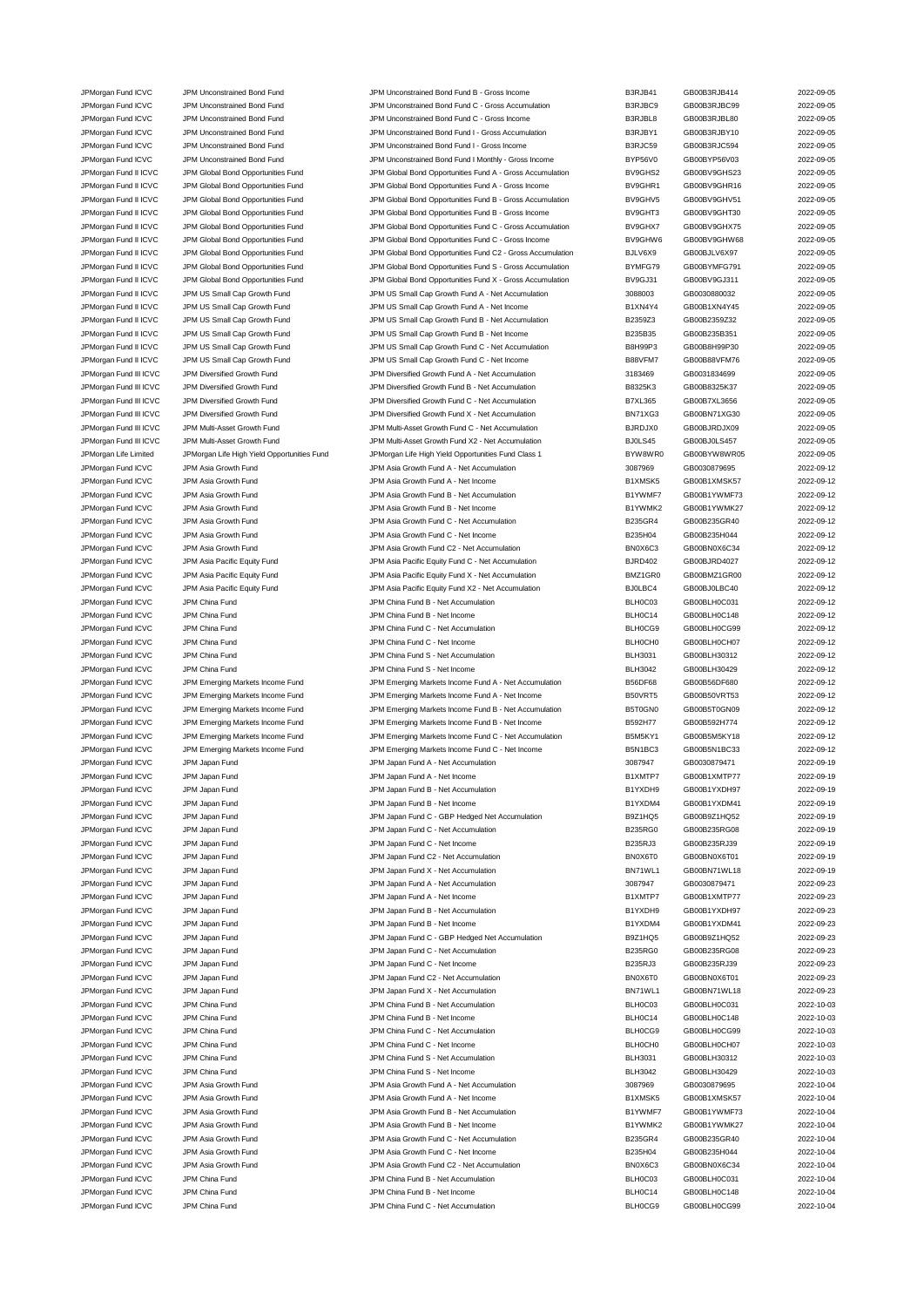JPMorgan Fund ICVC JPM China Fund JPM China Fund S - Net Accumulation BLH3031 GB00BLH30312 2022-10-04 JPMorgan Fund ICVC JPM China Fund China Fund JPM China Fund S - Net Income China Fund BLH3042 GB00BLH30429 2022-10-05<br>JPMorgan Fund ICVC JPM China Fund State of Description JPM China Fund B - Net Accumulation China But BLH JPMorgan Fund ICVC JPM China Fund JPM China Fund B - Net Accumulation BLH0C03 GB00BLH0C031 2022-10-05 JPMorgan Fund ICVC JPM China Fund Studies of the Superior China Fund B - Net Income BLH0C14 BLH0C14 GB00BLH0C148 2022-10-05 JPMorgan Fund ICVC JPM China Fund Studies of the Superior C - Net Accumulation C - Net Accumulation C - Net Accumulation BLH0CG9 GB00BLH0CG99 2022-10-05 JPMorgan Fund ICVC JPM China Fund JPM China Fund C - Net Income BLH0CH0 GB00BLH0CH07 2022-10-05 JPMorgan Fund ICVC JPM China Fund JPM China Fund S - Net Accumulation BLH3031 GB00BLH30312 2022-10-05 JPMorgan Fund ICVC JPM China Fund China Fund S - Net Income BLH3042 GB00BLH30429 2022-10-05 JPMorgan Fund ICVC JPM China Fund China Fund JPM China Fund B - Net Accumulation BLH0C03 GB00BLH0C031 2022-10-06 JPMorgan Fund ICVC JPM China Fund States of the State of the UNCOME STATES of the UNITY OF A GROUBLHOC148 2022-10-06 JPMorgan Fund ICVC JPM China Fund JPM China Fund C - Net Accumulation BLH0CG9 GB00BLH0CG99 2022-10-06 JPMorgan Fund ICVC JPM China Fund China Fund C - Net Income BLH0CH0 GB00BLH0CH07 2022-10-06 JPMorgan Fund ICVC JPM China Fund JPM China Fund S - Net Accumulation BLH3031 GB00BLH30312 2022-10-06 JPMorgan Fund ICVC JPM China Fund JPM China Fund S - Net Income BLH3042 GB00BLH30429 2022-10-06 JPMorgan Fund ICVC JPM China Fund Studies of the Secure JPM China Fund B - Net Accumulation BLH0C03 GB00BLH0C031 2022-10-07 JPMorgan Fund ICVC JPM China Fund JPM China Fund B - Net Income BLH0C14 GB00BLH0C148 2022-10-07 JPMorgan Fund ICVC JPM China Fund C - Net Accumulation C - Net Accumulation BLH0CG9 GB00BLH0CG99 2022-10-07 JPMorgan Fund ICVC JPM China Fund Company of the United States of the United States of the United States of the United States of the United States of the United States of the 2022-10-07 JPMorgan Fund ICVC JPM China Fund JPM China Fund S - Net Accumulation BLH3031 GB00BLH30312 2022-10-07 JPM China Fund China Fund JPM China Fund S - Net Income BLH3042 GB00BLH30429 2022-10-07 JPMorgan Fund ICVC JPM Japan Fund JPM Japan Fund A - Net Accumulation 3087947 GB0030879471 2022-10-10 JPMorgan Fund ICVC JPM Japan Fund 

JPM Japan Fund A - Net Income

JPM Jet and COC JPM Japan Fund A - Net Income

JPM Jet and COC JPM Japan Fund A - Net Income

JPM Jet and COC JPM Japan Fund A - Net Income

JPM Jet and C JPMorgan Fund ICVC JPM Japan Fund JPM Japan Fund B - Net Accumulation B1YXDH9 GB00B1YXDH97 2022-10-10 JPMorgan Fund ICVC JPM Japan Fund 

JPM Japan And B1YNDM Japan Fund B - Net Income B1YXDM4 GB00B1YXDM41 2022-10-10 JPMorgan Fund ICVC JPM Japan Fund JPM Japan Fund C - GBP Hedged Net Accumulation B9Z1HQ5 GB00B9Z1HQ52 2022-10-10 JPMorgan Fund ICVC JPM Japan Fund JPM Japan Fund C - Net Accumulation B235RG0 GB00B235RG08 2022-10-10 JPMorgan Fund ICVC JPM Japan Fund States of the States of the UPM Japan Fund C - Net Income C - Net Income C - Net Income B235RJ3 GB00B235RJ39 2022-10-10 JPMorgan Fund ICVC JPM Japan Fund JPM Japan Fund C2 - Net Accumulation BN0X6T0 GB00BN0X6T01 2022-10-10 JPMorgan Fund ICVC JPM Japan Fund JPM Japan Fund X - Net Accumulation BN71WL1 GB00BN71WL18 2022-10-10 JPMorgan Fund ICVC JPM Japan Fund JPM Japan Fund A - Net Accumulation 3087947 GB0030879471 2022-11-03 JPMorgan Fund ICVC JPM Japan Fund States and A - Net Income CHO CHO A - Net Income B1XMTP7 GB00B1XMTP77 2022-11-03 JPMorgan Fund ICVC JPM Japan Fund JPM Japan Fund B - Net Accumulation B1YXDH9 GB00B1YXDH97 2022-11-03 JPMorgan Fund ICVC JPM Japan Fund ICV JPM Japan Fund B - Net Income B1YXDM4 GB00B1YXDM41 2022-11-03 JPMorgan Fund ICVC JPM Japan Fund JPM Japan Fund C - GBP Hedged Net Accumulation B9Z1HQ5 GB00B9Z1HQ52 2022-11-03 JPMorgan Fund ICVC JPM Japan Fund 10022-11-03 JPM Japan Fund C - Net Accumulation C - Net Accumulation B235RG0 GB00B235RG08 2022-11-03 JPMorgan Fund ICVC JPM Japan Fund States of the States of Lates and C - Net Income C - Net Income C - Net Income B235RJ3 GB00B235RJ39 2022-11-03 JPMorgan Fund ICVC JPM Japan Fund JPM Japan Fund C2 - Net Accumulation BN0X6T0 GB00BN0X6T01 2022-11-03 JPMorgan Fund ICVC JPM Japan Fund JPM Japan Fund X - Net Accumulation BN71WL1 GB00BN71WL18 2022-11-03 JPMorgan Fund ICVC JPM Japan Fund JPM Japan Fund A - Net Accumulation 3087947 GB0030879471 2022-11-23 JPMorgan Fund ICVC JPM Japan Fund **ICVC** JPM Japan Fund A - Net Income **B1XMTP7** GB00B1XMTP77 2022-11-23 JPMorgan Fund ICVC JPM Japan Fund JPM Japan Fund B - Net Accumulation B1YXDH9 GB00B1YXDH97 2022-11-23 JPMorgan Fund ICVC JPM Japan Fund Same JPM Japan Fund B - Net Income CHO CHO B1YXDM4 GB00B1YXDM41 2022-11-23 JPMorgan Fund ICVC JPM Japan Fund JPM Japan Fund C - GBP Hedged Net Accumulation B9Z1HQ5 GB00B9Z1HQ52 2022-11-23 JPMorgan Fund ICVC JPM Japan Fund 12022-11-23 JPM Japan Fund C - Net Accumulation B235RG0 GB00B235RG08 2022-11-23 JPMorgan Fund ICVC JPM Japan Fund JPM Japan Fund C - Net Income B235RJ3 GB00B235RJ39 2022-11-23 JPMorgan Fund ICVC JPM Japan Fund JPM Japan Fund C2 - Net Accumulation BN0X6T0 GB00BN0X6T01 2022-11-23 JPMorgan Fund ICVC JPM Japan Fund JPM Japan Fund X - Net Accumulation BN71WL1 GB00BN71WL18 2022-11-23 JPMorgan Fund ICVC JPM Climate Change Solutions Fund JPM Climate Change Solutions Fund B - Net Accumulation BNKF8Q7 GB00BNKF8Q75 2022-11-24 JPMorgan Fund ICVC JPM Climate Change Solutions Fund JPM Climate Change Solutions Fund C - Net Accumulation BNKF8S9 GB00BNKF8S99 2022-11-24 JPMorgan Fund ICVC JPM Climate Change Solutions Fund JPM Climate Change Solutions Fund S - Net Accumulation BNKF8V2 GB00BNKF8V29 2022-11-24 JPMorgan Fund ICVC JPM Climate Change Solutions Fund JPM Climate Change Solutions Fund X2 - Net Accumulation<br>JPMorgan Fund ICVC JPM Global Corporate Bond Fund JPM Global Corporate Bond Fund C - Gross Accumulation BKTDV73 G JPMorgan Fund ICVC JPM Global Corporate Bond Fund JPM Global Corporate Bond Fund C - Gross Accumulation BKTDV73 GB00BKTDV732 JPMorgan Fund ICVC JPM Global Corporate Bond Fund JPM Global Corporate Bond Fund X2 - Gross Accumulation BK8MBG0 GB00BK8MBG03 2022-11-24 JPMorgan Fund ICVC JPM Global Equity Income Fund JPM Global Equity Income Fund A - Net Accumulation B6TPLD7 GB00B6TPLD77 2022-11-24 JPMorgan Fund ICVC JPM Global Equity Income Fund JPM Global Equity Income Fund A - Net Accumulation (GBP hedged) B1JNDX0 GB00B1JNDX07 2022-11-24 JPMorgan Fund ICVC JPM Global Equity Income Fund JPM Global Equity Income Fund A - Net Income Bind A - Net Income B6X84P5 GB00B6X84P54 2022-11-24 JPMorgan Fund ICVC JPM Global Equity Income Fund JPM Global Equity Income Fund A - Net Income (GBP hedged) B1JNDZ2 GB00B1JNDZ21 2022-11-24 JPMorgan Fund ICVC JPM Global Equity Income Fund JPM Global Equity Income Fund B - Net Accumulation B1YX700 GB00B1YX7005 2022-11-24 JPMorgan Fund ICVC JPM Global Equity Income Fund JPM Global Equity Income Fund B - Net Accumulation (GBP Hedged) BJ4T0C7 GB00BJ4T0C77 2022-11-24 JPMorgan Fund ICVC JPM Global Equity Income Fund JPM Global Equity Income Fund B - Net Income B1YX733 GB00B1YX7336 2022-11-24 JPMorgan Fund ICVC JPM Global Equity Income Fund JPM Global Equity Income Fund B - Net Income (GBP Hedged) BJ2KYR5 GB00BJ2KYR52 2022-11-24 JPMorgan Fund ICVC JPM Global Equity Income Fund JPM Global Equity Income Fund C - Net Accumulation B235J20 GB00B235J206 2022-11-24 JPMorgan Fund ICVC JPM Global Equity Income Fund JPM Global Equity Income Fund C - Net Accumulation (GBP hedged) B8DB5B1 GB00B8DB5B19 2022-11-24 JPMorgan Fund ICVC JPM Global Equity Income Fund JPM Global Equity Income Fund C - Net Income B78FJ53 GB00B78FJ533 2022-11-24 JPMorgan Fund ICVC JPM Global Equity Income Fund JPM Global Equity Income Fund C - Net Income (GBP hedged) B235J31 GB00B235J313 2022-11-24 JPMorgan Fund ICVC JPM Global Equity Income Fund JPM Global Equity Income Fund C2 - Net Accumulation BJLV6Y0 GB00BJLV6Y05 2022-11-24 JPMorgan Fund ICVC JPM Global Equity Income Fund JPM Global Equity Income Fund S - Net Accumulation BLJP712 GB00BLJP7121 2022-11-24 JPMorgan Fund ICVC JPM Global Equity Income Fund JPM Global Equity Income Fund S - Net Income Bund S - BLJP723 GB00BLJP7238 2022-11-24 JPMorgan Fund ICVC JPM Global Equity Income Fund JPM Global Equity Income Fund X - Net Accumulation B1JNF01 GB00B1JNF012 2022-11-24 JPMorgan Fund ICVC JPM Global High Yield Bond Fund JPM Global High Yield Bond Fund A - Gross Accumulation 835097 GB0008350976 2022-11-24 JPMorgan Fund ICVC JPM Global High Yield Bond Fund JPM Global High Yield Bond Fund A - Gross Income 835086 GB0008350869 2022-11-24 JPMorgan Fund ICVC JPM Global High Yield Bond Fund JPM Global High Yield Bond Fund A Monthly - Gross Income BGP6KW6 GB00BGP6KW62 2022-11-24 JPMorgan Fund ICVC JPM Global High Yield Bond Fund JPM Global High Yield Bond Fund B - Gross Accumulation B1YXBH5 GB00B1YXBH57 2022-11-24 JPMorgan Fund ICVC JPM Global High Yield Bond Fund JPM Global High Yield Bond Fund B - Gross Income B1YXBL9 GB00B1YXBL93 2022-11-24 JPMorgan Fund ICVC JPM Global High Yield Bond Fund JPM Global High Yield Bond Fund B Monthly - Gross Income BGP6KX7 GB00BGP6KX79 2022-11-24 JPMorgan Fund ICVC JPM Global High Yield Bond Fund JPM Global High Yield Bond Fund C - Gross Accumulation B235QY1 GB00B235QY15 2022-11-24 JPMorgan Fund ICVC JPM Global High Yield Bond Fund JPM Global High Yield Bond Fund C - Gross Income B235R15 GB00B235R159 2022-11-24 JPMorgan Fund ICVC JPM Global High Yield Bond Fund JPM Global High Yield Bond Fund C Monthly - Gross Income BGP6KY8 GB00BGP6KY86 2022-11-24<br>IPMorgan Fund ICVC JPM Global High Yield Bond Fund JPM Global High Yield Bond Fund JPMorgan Fund ICVC JPM Global High Yield Bond Fund JPM Global High Yield Bond Fund I - Gross Accumulation B014HF4 GB00B014HF40 2022-11-24 JPMorgan Fund ICVC JPM Global High Yield Bond Fund JPM Global High Yield Bond Fund I - Gross Income B014HG5 GB00B014HG56 2022-11-24 JPMorgan Fund ICVC JPM Global High Yield Bond Fund JPM Global High Yield Bond Fund X - Gross Accumulation B23W512 GB00B23W5125 2022-11-24 JPMorgan Fund ICVC JPM Global High Yield Bond Fund JPM Global High Yield Bond Fund X2 - Gross Accumulation BMYDJ01 GB00BMYDJ014 2022-11-24 JPMorgan Fund ICVC JPM Global Research Enhanced Index Equity Fund JPM Global Research Enhanced Index Equity Fund E - Net Accumulation BKTDV95 GB00BKTDV955 2022-11-24

JPMorgan Fund ICVC JPM China Fund CHO JPM China Fund C - Net Income BLH0CH0 GB00BLH0CH07 2022-10-04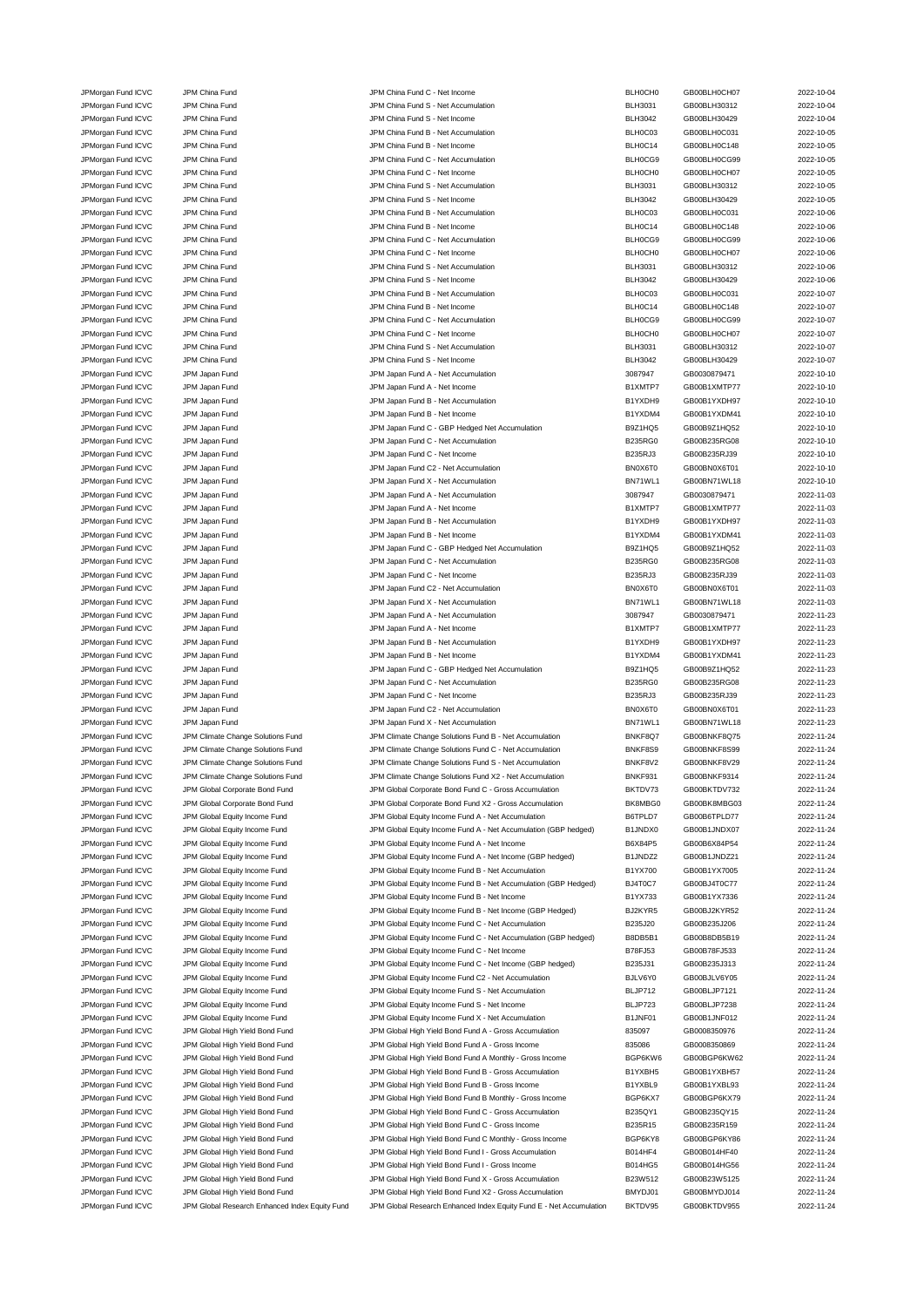JPMorgan Fund ICVC JPM Global Research Enhanced Index Equity Fund JPM Global Research Enhanced Index Equity Fund X - Net Accumulation BMZ1GV4 GB00BMZ1GV46 2022-11-24 JPMorgan Fund ICVC JPM Global Research Enhanced Index Equity Fund JPM Global Research Enhanced Index Equity Fund X2 - Net Accumulation BJ0LBG8 GB00BJ0LBG87 2022-11-24 JPMorgan Fund ICVC JPM Global Sustainable Equity Fund JPM Global Sustainable Equity Fund B - Net Accumulation<br>JPMorgan Fund ICVC JPM Global Sustainable Fouity Fund JPM Global Sustainable Fouity Fund B - Net Income BMTR997 JPMorgan Fund ICVC JPM Global Sustainable Equity Fund JPM Global Sustainable Equity Fund B - Net Income BMTR997 GB00BMTR9973 2022-11-24 JPMorgan Fund ICVC JPM Global Sustainable Equity Fund JPM Global Sustainable Equity Fund C - Net Accumulation BMTR8P6 GB00BMTR8P66 2022-11-24 JPMorgan Fund ICVC JPM Global Sustainable Equity Fund JPM Global Sustainable Equity Fund C - Net Income BMTR8N4 GB00BMTR8N43 2022-11-24 JPMorgan Fund ICVC JPM Global Sustainable Equity Fund JPM Global Sustainable Equity Fund S - Net Accumulation BMTR8T0 GB00BMTR8T05 2022-11-24 JPMorgan Fund ICVC JPM Global Sustainable Equity Fund JPM Global Sustainable Equity Fund S - Net Income BMTR8Q7 GB00BMTR8Q73 2022-11-24<br>- IPMorgan Fund ICVC JPM Global Sustainable Fund JPM Global Sustainable Equity Fund X JPMorgan Fund ICVC JPM Global Sustainable Equity Fund JPM Global Sustainable Equity Fund X - Net Accumulation<br>IDMorgan Fund ICVC JPM Global Sustainable Funity Fund JPM Global Sustainable Funity Fund X - Net Income SMTR9C0 JPMorgan Fund ICVC JPM Global Sustainable Equity Fund JPM Global Sustainable Equity Fund X - Net Income BMTR9C0 GB00BMTR9C03 2022-11-24 JPMorgan Fund ICVC JPM Global Unconstrained Equity Fund JPM Global Unconstrained Equity Fund A - Net Accumulation 3087787 GB0030877871 2022-11-24 JPMorgan Fund ICVC JPM Global Unconstrained Equity Fund JPM Global Unconstrained Equity Fund A - Net Income B1XMTN5 GB00B1XMTN53 2022-11-24 JPMorgan Fund ICVC JPM Global Unconstrained Equity Fund JPM Global Unconstrained Equity Fund B - Net Accumulation B1YX7T9 GB00B1YX7T95 2022-11-24<br>JPMorgan Fund ICVC JPM Global Unconstrained Equity Fund JPM Global Unconstra JPMorgan Fund ICVC JPM Global Unconstrained Equity Fund JPM Global Unconstrained Equity Fund B - Net Income B1YX7Z5 GB00B1YX7Z55 2022-11-24 JPMorgan Fund ICVC JPM Global Unconstrained Equity Fund JPM Global Unconstrained Equity Fund C - Net Accumulation B235QT6 GB00B235QT61 2022-11-24 JPMorgan Fund ICVC JPM Global Unconstrained Equity Fund JPM Global Unconstrained Equity Fund C - Net Income B71SRV1 GB00B71SRV18 2022-11-24 JPMorgan Fund ICVC JPM Global Unconstrained Equity Fund JPM Global Unconstrained Equity Fund C2 - Net Accumulation BN0X6P6 GB00BN0X6P62 2022-11-24 JPMorgan Fund ICVC JPM Global Unconstrained Equity Fund JPM Global Unconstrained Equity Fund C2 - Net Income BN0X6Q7 GB00BN0X6Q79 2022-11-24 JPMorgan Fund ICVC JPM Global Unconstrained Equity Fund JPM Global Unconstrained Equity Fund X - Net Accumulation BF09LM0 GB00BF09LM09 2022-11-24 JPMorgan Fund ICVC JPM Multi-Asset Income Fund JPM Multi-Asset Income Fund A - Net Accumulation B4N1ZJ1 GB00B4N1ZJ15 2022-11-24 JPMorgan Fund ICVC JPM Multi-Asset Income Fund JPM Multi-Asset Income Fund A - Net Income B4N1ZR9 GB00B4N1ZR98 2022-11-24 JPMorgan Fund ICVC JPM Multi-Asset Income Fund JPM Multi-Asset Income Fund A Monthly - Net Income BGP6KZ9 GB00BGP6KZ93 2022-11-24 JPMorgan Fund ICVC JPM Multi-Asset Income Fund JPM Multi-Asset Income Fund B - Net Accumulation B4N1ZT1 GB00B4N1ZT13 2022-11-24 JPMorgan Fund ICVC JPM Multi-Asset Income Fund JPM Multi-Asset Income Fund B - Net Income B4N20K0 GB00B4N20K01 2022-11-24 JPMorgan Fund ICVC JPM Multi-Asset Income Fund JPM Multi-Asset Income Fund B Monthly - Net Income BGP6L01 GB00BGP6L010 2022-11-24 JPMorgan Fund ICVC JPM Multi-Asset Income Fund JPM Multi-Asset Income Fund C - Net Accumulation B4N20M2 GB00B4N20M25 2022-11-24 JPMorgan Fund ICVC JPM Multi-Asset Income Fund JPM Multi-Asset Income Fund C - Net Income B4N20S8 GB00B4N20S86 2022-11-24 JPMorgan Fund ICVC JPM Multi-Asset Income Fund<br>JPMorgan Fund ICVC JPM Multi-Asset Income Fund JPM Multi-Asset Income Fund C2 - Net Accumulation BNOX6V2 GB00BN0X6V23 2022-11-24 JPMorgan Fund ICVC JPM Multi-Asset Income Fund JPM Multi-Asset Income Fund C2 - Net Accumulation BN0X6V2 GB00BN0X6V23 JPMorgan Fund ICVC JPM Multi-Asset Income Fund JPM Multi-Asset Income Fund G - Net Accumulation BWBSGM0 GB00BWBSGM09 2022-11-24 JPMorgan Fund ICVC JPM Multi-Asset Income Fund JPM Multi-Asset Income Fund G - Net Income BWBSGN1 GB00BWBSGN16 2022-11-24 JPMorgan Fund ICVC JPM Multi-Asset Income Fund JPM Multi-Asset Income Fund G Monthly - Net Income BWBSGP3 GB00BWBSGP30 2022-11-24 JPMorgan Fund ICVC JPM Multi-Asset Income Fund JPM Multi-Asset Income Fund X - Net Accumulation B4RKR43 GB00B4RKR432 2022-11-24 JPMorgan Fund ICVC JPM Multi-Asset Income Fund JPM Multi-Asset Income Fund X - Net Income B4RKR98 GB00B4RKR986 2022-11-24 JPMorgan Fund ICVC JPM Natural Resources Fund JPM Natural Resources Fund A - Net Accumulation 3183511 GB0031835118 2022-11-24 JPMorgan Fund ICVC JPM Natural Resources Fund JPM Natural Resources Fund A - Net Income B1XMTQ8 GB00B1XMTQ84 2022-11-24 JPMorgan Fund ICVC JPM Natural Resources Fund JPM Natural Resources Fund B - Net Accumulation B1YXDT1 GB00B1YXDT10 2022-11-24 JPMorgan Fund ICVC JPM Natural Resources Fund JPM Natural Resources Fund B - Net Income B1YXF28 GB00B1YXF283 2022-11-24 JPMorgan Fund ICVC JPM Natural Resources Fund JPM Natural Resources Fund C - Net Accumulation B88MP08 GB00B88MP089 2022-11-24 JPMorgan Fund ICVC JPM Natural Resources Fund JPM Natural Resources Fund C - Net Income B61M943 GB00B61M9437 2022-11-24 JPMorgan Fund ICVC JPM US Equity Income Fund JPM US Equity Income Fund A - Net Accumulation B3FJQ04 GB00B3FJQ045 2022-11-24 JPMorgan Fund ICVC JPM US Equity Income Fund JPM US Equity Income Fund A - Net Income B3FJQ15 GB00B3FJQ151 2022-11-24 JPMorgan Fund ICVC JPM US Equity Income Fund JPM US Equity Income Fund A - Net Income (GBP hedged) B4N1G32 GB00B4N1G326 2022-11-24 JPMorgan Fund ICVC JPM US Equity Income Fund JPM US Equity Income Fund B - Net Accumulation B3FJQ26 GB00B3FJQ268 2022-11-24 JPMorgan Fund ICVC JPM US Equity Income Fund JPM US Equity Income Fund B - Net Income B3FJQ37 GB00B3FJQ375 2022-11-24 JPMorgan Fund ICVC JPM US Equity Income Fund JPM US Equity Income Fund B - Net Income (GBP Hedged) B7H0WN8 GB00B7H0WN83 2022-11-24 JPMorgan Fund ICVC JPM US Equity Income Fund JPM US Equity Income Fund C - Net Accumulation B3FJQ48 GB00B3FJQ482 2022-11-24 JPMorgan Fund ICVC JPM US Equity Income Fund JPM US Equity Income Fund C - Net Income Based and B3FJQ59 GB00B3FJQ599 2022-11-24 JPMorgan Fund ICVC JPM US Equity Income Fund JPM US Equity Income Fund C - Net Income (GBP Hedged) B7N0306 GB00B7N03064 2022-11-24 JPMorgan Fund ICVC JPM US Equity Income Fund JPM US Equity Income Fund C2 - Net Accumulation BYX8GY4 GB00BYX8GY46 2022-11-24 JPMorgan Fund ICVC JPM US Equity Income Fund JPM US Equity Income Fund C2 - Net Income BYX8H07 GB00BYX8H079 2022-11-24 JPMorgan Fund ICVC JPM US Equity Income Fund JPM US Equity Income Fund C2 - Net Income (GBP hedged) BYX8HB8 GB00BYX8HB83 2022-11-24 JPMorgan Fund ICVC JPM US Equity Income Fund JPM US Equity Income Fund X - Net Accumulation B7301B3 GB00B7301B38 2022-11-24 JPMorgan Fund ICVC JPM US Research Enhanced Index Equity Fund JPM US Research Enhanced Index Equity Fund E - Net Accumulation BJRCPT5 GB00BJRCPT57 2022-11-24 JPMorgan Fund ICVC JPM US Research Enhanced Index Equity Fund JPM US Research Enhanced Index Equity Fund X2 - Net Accumulation BJ0LQ96 GB00BJ0LQ964 2022-11-24 JPMorgan Fund ICVC JPM US Select Fund JPM US Select Fund A - Net Accumulation B2Q5DW5 GB00B2Q5DW58 2022-11-24 JPMorgan Fund ICVC JPM US Select Fund **JPM US Select Fund A - Net Income** B2Q5DX6 BB00B2Q5DX65 2022-11-24 JPMorgan Fund ICVC JPM US Select Fund JPM US Select Fund B - Net Accumulation B2Q5DV4 GB00B2Q5DV42 2022-11-24 JPMorgan Fund ICVC JPM US Select Fund JPM US Select Fund B - Net Income B2Q5DS1 GB00B2Q5DS13 2022-11-24 JPMorgan Fund ICVC JPM US Select Fund JPM US Select Fund C - Net Accumulation B2Q5DR0 GB00B2Q5DR06 2022-11-24 JPMorgan Fund ICVC JPM US Select Fund JPM US Select Fund C - Net Income B2Q5DQ9 GB00B2Q5DQ98 2022-11-24 JPMorgan Fund ICVC JPM US Select Fund JPM US Select Fund C2 - Net Accumulation BN0X753 GB00BN0X7537 2022-11-24 JPMorgan Fund ICVC JPM US Select Fund JPM US Select Fund I - Net Accumulation 3183522 GB0031835225 2022-11-24 JPMorgan Fund ICVC JPM US Select Fund JPM US Select Fund X - Net Accumulation B2Q5DN6 GB00B2Q5DN67 2022-11-24<br>JPMorgan Fund ICVC JPM US Sustainable Equity Fund JPM US Sustainable Equity Fund B - Net Accumulation BMDHD24 GB JPMorgan Fund ICVC JPM US Sustainable Equity Fund JPM US Sustainable Equity Fund B - Net Accumulation BMDHD24 GB00BMDHD244 2022-11-24 JPMorgan Fund ICVC JPM US Sustainable Equity Fund JPM US Sustainable Equity Fund B - Net Income BMDHD13 GB00BMDHD137 2022-11-24 JPMorgan Fund ICVC JPM US Sustainable Equity Fund JPM US Sustainable Equity Fund C - Net Accumulation BLSN6P4 GB00BLSN6P46 2022-11-24 JPMorgan Fund ICVC JPM US Sustainable Equity Fund JPM US Sustainable Equity Fund C - Net Accumulation (GBP Hedged) BLR4K89 GB00BLR4K893 2022-11-24 JPMorgan Fund ICVC JPM US Sustainable Equity Fund JPM US Sustainable Equity Fund C - Net Income BLSN6R6 GB00BLSN6R69 2022-11-24 JPMorgan Fund ICVC JPM US Sustainable Equity Fund JPM US Sustainable Equity Fund S - Net Accumulation BMDHD35 GB00BMDHD350 2022-11-24 JPMorgan Fund ICVC JPM US Sustainable Equity Fund JPM US Sustainable Equity Fund S - Net Income BMDHD46 GB00BMDHD467 2022-11-24 JPMorgan Fund ICVC JPM Unconstrained Bond Fund JPM Unconstrained Bond Fund A - Gross Accumulation B3RJ9B4 GB00B3RJ9B43 2022-11-24 JPMorgan Fund ICVC JPM Unconstrained Bond Fund JPM Unconstrained Bond Fund A - Gross Income B3RJ9K3 GB00B3RJ9K34 2022-11-24 JPMorgan Fund ICVC JPM Unconstrained Bond Fund JPM Unconstrained Bond Fund B - Gross Accumulation B3RJ9S1 GB00B3RJ9S10 2022-11-24 JPMorgan Fund ICVC JPM Unconstrained Bond Fund JPM Unconstrained Bond Fund B - Gross Income B3RJB41 GB00B3RJB414 2022-11-24 JPMorgan Fund ICVC JPM Unconstrained Bond Fund JPM Unconstrained Bond Fund C - Gross Accumulation B3RJBC9 GB00B3RJBC99 2022-11-24 JPMorgan Fund ICVC JPM Unconstrained Bond Fund JPM Unconstrained Bond Fund C - Gross Income B3RJBL8 GB00B3RJBL80 2022-11-24 JPMorgan Fund ICVC JPM Unconstrained Bond Fund JPM Unconstrained Bond Fund I - Gross Accumulation B3RJBY1 GB00B3RJBY10 2022-11-24 JPMorgan Fund ICVC JPM Unconstrained Bond Fund JPM Unconstrained Bond Fund I - Gross Income B3RJC59 GB00B3RJC594 2022-11-24 JPMorgan Fund ICVC JPM Unconstrained Bond Fund JPM Unconstrained Bond Fund I Monthly - Gross Income BYP56V0 GB00BYP56V03 2022-11-24 JPMorgan Fund II ICVC JPM Global Bond Opportunities Fund JPM Global Bond Opportunities Fund A - Gross Accumulation BV9GHS2 GB00BV9GHS23 2022-11-24 JPMorgan Fund II ICVC JPM Global Bond Opportunities Fund JPM Global Bond Opportunities Fund A - Gross Income BV9GHR1 GB00BV9GHR16 2022-11-24 JPMorgan Fund II ICVC JPM Global Bond Opportunities Fund JPM Global Bond Opportunities Fund B - Gross Accumulation BV9GHV5 GB00BV9GHV51 2022-11-24 JPMorgan Fund II ICVC JPM Global Bond Opportunities Fund JPM Global Bond Opportunities Fund B - Gross Income BV9GHT3 GB00BV9GHT30 2022-11-24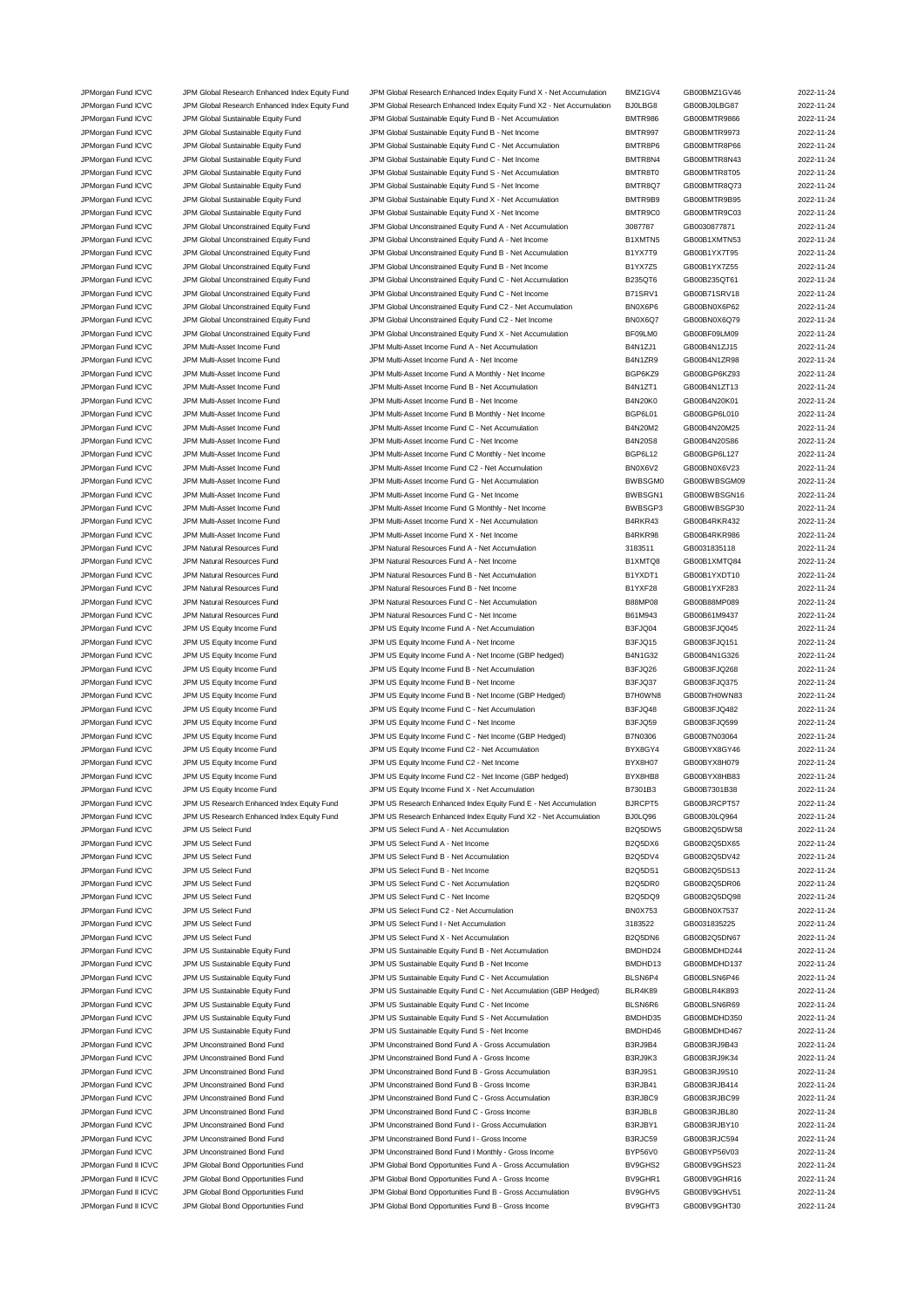JPMorgan Fund II ICVC JPM Global Bond Opportunities Fund JPM Global Bond Opportunities Fund C - Gross Accumulation BV9GHX7 GB00BV9GHX75 2022-11-24 JPMorgan Fund II ICVC JPM Global Bond Opportunities Fund JPM Global Bond Opportunities Fund C - Gross Income BV9GHW6 BO0BV9GHW68 2022-11-24 JPMorgan Fund II ICVC JPM Global Bond Opportunities Fund JPM Global Bond Opportunities Fund C2 - Gross Accumulation BJLV6X9 GB00BJLV6X97 2022-11-24 JPMorgan Fund II ICVC JPM Global Bond Opportunities Fund JPM Global Bond Opportunities Fund S - Gross Accumulation BYMFG79 GB00BYMFG791 2022-11-24 JPMorgan Fund II ICVC JPM Global Bond Opportunities Fund JPM Global Bond Opportunities Fund X - Gross Accumulation BV9GJ31 GB00BV9GJ311 2022-11-24 JPMorgan Fund II ICVC JPM US Small Cap Growth Fund JPM US Small Cap Growth Fund A - Net Accumulation 3088003 GB0030880032 2022-11-24 JPMorgan Fund II ICVC JPM US Small Cap Growth Fund JPM US Small Cap Growth Fund A - Net Income B1XN4Y4 GB00B1XN4Y45 2022-11-24 JPMorgan Fund II ICVC JPM US Small Cap Growth Fund JPM US Small Cap Growth Fund B - Net Accumulation B2359Z3 GB00B2359Z32 2022-11-24 JPMorgan Fund II ICVC JPM US Small Cap Growth Fund JPM US Small Cap Growth Fund B - Net Income B235B35 GB00B235B351 2022-11-24<br>JPMorgan Fund II ICVC JPM US Small Cap Growth Fund JPM US Small Cap Growth Fund C - Net Accumul JPM US Small Cap Growth Fund **IDM US Small Cap Growth Fund C** - Net Accumulation B8H99P3 GB00B8H99P30 2022-11-24 JPMorgan Fund II ICVC JPM US Small Cap Growth Fund JPM US Small Cap Growth Fund C - Net Income B88VFM7 GB00B88VFM76 2022-11-24 JPMorgan Fund III ICVC JPM Diversified Growth Fund JPM Diversified Growth Fund A - Net Accumulation 3183469 GB0031834699 2022-11-24 JPMorgan Fund III ICVC JPM Diversified Growth Fund JPM Diversified Growth Fund B - Net Accumulation B8325K3 GB00B8325K37 2022-11-24 JPMorgan Fund III ICVC JPM Diversified Growth Fund JPM Diversified Growth Fund C - Net Accumulation B7XL365 GB00B7XL3656 2022-11-24 JPMorgan Fund III ICVC JPM Diversified Growth Fund JPM Diversified Growth Fund X - Net Accumulation BN71XG3 GB00BN71XG30 2022-11-24 JPMorgan Fund III ICVC JPM Multi-Asset Growth Fund JPM Multi-Asset Growth Fund C - Net Accumulation BJRDJX0 GB00BJRDJX09 2022-11-24 JPMorgan Fund III ICVC JPM Multi-Asset Growth Fund JPM Multi-Asset Growth Fund X2 - Net Accumulation BJ0LS45 GB00BJ0LS457 2022-11-24 JPMorgan Life Limited JPMorgan Life High Yield Opportunities Fund JPMorgan Life High Yield Opportunities Fund Class 1 BYW8WR0 GB00BYW8WR05 2022-11-24 JPMorgan Fund ICVC JPM Japan Fund JPM Japan Fund A - Net Accumulation 3087947 GB0030879471 2023-01-03 JPMorgan Fund ICVC JPM Japan Fund ICV JPM Japan Fund A - Net Income and A - Net Income B1XMTP7 GB00B1XMTP77 2023-01-03<br>JPMorgan Fund ICVC JPM Japan Fund ICV JPM Japan Fund B - Net Accumulation ICV Strategy B1YXDH9 GB00B1YX JPM Japan Fund ICV JPM Japan Fund B - Net Accumulation B1YXDH9 GB00B1YXDH97 2023-01-03 JPMorgan Fund ICVC JPM Japan Fund Same JPM Japan Fund B - Net Income CHO CHO B1YXDM4 GB00B1YXDM41 2023-01-03 JPMorgan Fund ICVC JPM Japan Fund JPM Japan Fund C - GBP Hedged Net Accumulation B9Z1HQ5 GB00B9Z1HQ52 2023-01-03 JPMorgan Fund ICVC JPM Japan Fund JPM Japan Fund C - Net Accumulation B235RG0 GB00B235RG08 2023-01-03 JPMorgan Fund ICVC JPM Japan Fund States of the United States JPM Japan Fund C - Net Income B235RJ3 GB00B235RJ39 2023-01-03 JPMorgan Fund ICVC JPM Japan Fund 

JPM Japan Fund ICVC JPM Japan Fund C2 - Net Accumulation 

JPMorgan Fund ICVC JPM Japan Fund 2023-01-03 JPMorgan Fund ICVC JPM Japan Fund JPM Japan Fund X - Net Accumulation BN71WL1 GB00BN71WL18 2023-01-03 JPMorgan Fund ICVC JPM Japan Fund JPM Japan Fund A - Net Accumulation 3087947 GB0030879471 2023-01-09 JPMorgan Fund ICVC JPM Japan Fund JPM Japan Fund A - Net Income B1XMTP7 GB00B1XMTP77 2023-01-09 JPMorgan Fund ICVC JPM Japan Fund JPM Japan Fund B - Net Accumulation B1YXDH9 GB00B1YXDH97 2023-01-09 JPMorgan Fund ICVC JPM Japan Fund JPM Japan Fund B - Net Income B1YXDM4 GB00B1YXDM41 2023-01-09 JPMorgan Fund ICVC JPM Japan Fund JPM Japan Fund C - GBP Hedged Net Accumulation B9Z1HQ5 GB00B9Z1HQ52 2023-01-09 JPMorgan Fund ICVC JPM Japan Fund JPM Japan Fund C - Net Accumulation B235RG0 GB00B235RG08 2023-01-09 JPMorgan Fund ICVC JPM Japan Fund C - JPM Japan Fund C - Net Income B235RJ3 B235RJ3 GB00B235RJ39 2023-01-09 JPMorgan Fund ICVC JPM Japan Fund 

JPM Japan Fund ICVC JPM Japan Fund C2 - Net Accumulation 

JPM Japan Fund CC JPM Japan Fund C23-01-09 JPMorgan Fund ICVC JPM Japan Fund 1000 JPM Japan Fund X - Net Accumulation CHO BN71WL1 GB00BN71WL18 2023-01-09 JPMorgan Fund ICVC JPM Climate Change Solutions Fund JPM Climate Change Solutions Fund B - Net Accumulation BNKF8Q7 GB00BNKF8Q75 2023-01-16 JPMorgan Fund ICVC JPM Climate Change Solutions Fund JPM Climate Change Solutions Fund C - Net Accumulation BNKF8S9 GB00BNKF8S99 2023-01-16 JPMorgan Fund ICVC JPM Climate Change Solutions Fund JPM Climate Change Solutions Fund S - Net Accumulation BNKF8V2 GB00BNKF8V29 2023-01-16 JPMorgan Fund ICVC JPM Climate Change Solutions Fund JPM Climate Change Solutions Fund X2 - Net Accumulation BNKF931 GB00BNKF9314 2023-01-16 JPMorgan Fund ICVC JPM Global Corporate Bond Fund JPM Global Corporate Bond Fund C - Gross Accumulation BKTDV73 GB00BKTDV732 2023-01-16 JPMorgan Fund ICVC JPM Global Corporate Bond Fund JPM Global Corporate Bond Fund X2 - Gross Accumulation BK8MBG0 GB00BK8MBG03 2023-01-16 JPMorgan Fund ICVC JPM Global Equity Income Fund JPM Global Equity Income Fund A - Net Accumulation B6TPLD7 GB00B6TPLD77 2023-01-16 JPMorgan Fund ICVC JPM Global Equity Income Fund JPM Global Equity Income Fund A - Net Accumulation (GBP hedged) B1JNDX0 GB00B1JNDX07 2023-01-16 JPMorgan Fund ICVC JPM Global Equity Income Fund JPM Global Equity Income Fund A - Net Income Bind A - Net Income B6X84P5 GB00B6X84P54 2023-01-16 JPMorgan Fund ICVC JPM Global Equity Income Fund JPM Global Equity Income Fund A - Net Income (GBP hedged) B1JNDZ2 GB00B1JNDZ21 2023-01-16 JPMorgan Fund ICVC JPM Global Equity Income Fund JPM Global Equity Income Fund B - Net Accumulation B1YX700 GB00B1YX7005 2023-01-16 JPMorgan Fund ICVC JPM Global Equity Income Fund JPM Global Equity Income Fund B - Net Accumulation (GBP Hedged) BJ4T0C7 GB00BJ4T0C77 2023-01-16 JPMorgan Fund ICVC JPM Global Equity Income Fund JPM Global Equity Income Fund B - Net Income B1YX733 GB00B1YX7336 2023-01-16 JPMorgan Fund ICVC JPM Global Equity Income Fund JPM Global Equity Income Fund B - Net Income (GBP Hedged) BJ2KYR5 GB00BJ2KYR52 2023-01-16 JPMorgan Fund ICVC JPM Global Equity Income Fund JPM Global Equity Income Fund C - Net Accumulation B235J20 GB00B235J206 2023-01-16 JPMorgan Fund ICVC JPM Global Equity Income Fund JPM Global Equity Income Fund C - Net Accumulation (GBP hedged) B8DB5B1 GB00B8DB5B19 2023-01-16 JPMorgan Fund ICVC JPM Global Equity Income Fund JPM Global Equity Income Fund C - Net Income B78FJ53 GB00B78FJ533 2023-01-16 JPMorgan Fund ICVC JPM Global Equity Income Fund JPM Global Equity Income Fund C - Net Income (GBP hedged) B235J31 GB00B235J313 2023-01-16 JPMorgan Fund ICVC JPM Global Equity Income Fund JPM Global Equity Income Fund C2 - Net Accumulation BJLV6Y0 GB00BJLV6Y05 2023-01-16 JPMorgan Fund ICVC JPM Global Equity Income Fund JPM Global Equity Income Fund S - Net Accumulation BLJP712 GB00BLJP7121 2023-01-16 JPMorgan Fund ICVC JPM Global Equity Income Fund JPM Global Equity Income Fund S - Net Income Bund S - BLJP723 GB00BLJP7238 2023-01-16 JPMorgan Fund ICVC JPM Global Equity Income Fund JPM Global Equity Income Fund X - Net Accumulation B1JNF01 GB00B1JNF012 2023-01-16<br>JPMorgan Fund ICVC JPM Global High Yield Bond Fund JPM Global High Yield Bond Fund A - Gro JPM Global High Yield Bond Fund JPM Global High Yield Bond Fund A - Gross Accumulation 835097 GB0008350976 2023-01-16 JPMorgan Fund ICVC JPM Global High Yield Bond Fund JPM Global High Yield Bond Fund A - Gross Income 835086 GB0008350869 2023-01-16 JPMorgan Fund ICVC JPM Global High Yield Bond Fund JPM Global High Yield Bond Fund A Monthly - Gross Income BGP6KW6 GB00BGP6KW62 2023-01-16 JPMorgan Fund ICVC JPM Global High Yield Bond Fund JPM Global High Yield Bond Fund B - Gross Accumulation B1YXBH5 GB00B1YXBH57 2023-01-16 JPMorgan Fund ICVC JPM Global High Yield Bond Fund JPM Global High Yield Bond Fund B - Gross Income B1YXBL9 GB00B1YXBL93 2023-01-16 JPMorgan Fund ICVC JPM Global High Yield Bond Fund JPM Global High Yield Bond Fund B Monthly - Gross Income BGP6KX7 GB00BGP6KX79 2023-01-16 JPMorgan Fund ICVC JPM Global High Yield Bond Fund JPM Global High Yield Bond Fund C - Gross Accumulation B235QY1 GB00B235QY15 2023-01-16 JPMorgan Fund ICVC JPM Global High Yield Bond Fund JPM Global High Yield Bond Fund C - Gross Income B235R15 GB00B235R159 2023-01-16 JPMorgan Fund ICVC JPM Global High Yield Bond Fund JPM Global High Yield Bond Fund C Monthly - Gross Income BGP6KY8 GB00BGP6KY86 2023-01-16 JPMorgan Fund ICVC JPM Global High Yield Bond Fund JPM Global High Yield Bond Fund I - Gross Accumulation B014HF4 GB00B014HF40 2023-01-16 JPMorgan Fund ICVC JPM Global High Yield Bond Fund JPM Global High Yield Bond Fund I - Gross Income B014HG5 GB00B014HG56 2023-01-16 JPMorgan Fund ICVC JPM Global High Yield Bond Fund JPM Global High Yield Bond Fund X - Gross Accumulation B23W512 GB00B23W5125 2023-01-16 JPMorgan Fund ICVC JPM Global High Yield Bond Fund JPM Global High Yield Bond Fund X2 - Gross Accumulation BMYDJ01 GB00BMYDJ014 2023-01-16 JPMorgan Fund ICVC JPM Global Research Enhanced Index Equity Fund JPM Global Research Enhanced Index Equity Fund E - Net Accumulation BKTDV95 GB00BKTDV955 2023-01-16 JPMorgan Fund ICVC JPM Global Research Enhanced Index Equity Fund JPM Global Research Enhanced Index Equity Fund X - Net Accumulation BMZ1GV4 GB00BMZ1GV46 2023-01-16 JPMorgan Fund ICVC JPM Global Research Enhanced Index Equity Fund JPM Global Research Enhanced Index Equity Fund X2 - Net Accumulation BJ0LBG8 GB00BJ0LBG87 2023-01-16 JPMorgan Fund ICVC JPM Global Sustainable Equity Fund JPM Global Sustainable Equity Fund B - Net Accumulation BMTR986 GB00BMTR9866 2023-01-16 JPMorgan Fund ICVC JPM Global Sustainable Equity Fund JPM Global Sustainable Equity Fund B - Net Income BMTR997 GB00BMTR9973 2023-01-16 JPMorgan Fund ICVC JPM Global Sustainable Equity Fund JPM Global Sustainable Equity Fund C - Net Accumulation BMTR8P6 GB00BMTR8P66 2023-01-16 JPMorgan Fund ICVC JPM Global Sustainable Equity Fund JPM Global Sustainable Equity Fund C - Net Income BMTR8N4 GB00BMTR8N43 2023-01-16 JPMorgan Fund ICVC JPM Global Sustainable Equity Fund JPM Global Sustainable Equity Fund S - Net Accumulation BMTR8T0 GB00BMTR8T05 2023-01-16 JPMorgan Fund ICVC JPM Global Sustainable Equity Fund JPM Global Sustainable Equity Fund S - Net Income BMTR8Q7 GB00BMTR8Q73 2023-01-16 JPMorgan Fund ICVC JPM Global Sustainable Equity Fund JPM Global Sustainable Equity Fund X - Net Accumulation BMTR9B9 GB00BMTR9B95 2023-01-16 JPMorgan Fund ICVC JPM Global Sustainable Equity Fund JPM Global Sustainable Equity Fund X - Net Income BMTR9C0 GB00BMTR9C03 2023-01-16 JPMorgan Fund ICVC JPM Global Unconstrained Equity Fund JPM Global Unconstrained Equity Fund A - Net Accumulation 3087787 GB0030877871 2023-01-16 JPMorgan Fund ICVC JPM Global Unconstrained Equity Fund JPM Global Unconstrained Equity Fund A - Net Income B1XMTN5 GB00B1XMTN53 2023-01-16

| GHX7             | GB00BV9GHX75 | 2022-11- |
|------------------|--------------|----------|
| GHW6             | GB00BV9GHW68 | 2022-11- |
| /6X9             | GB00BJLV6X97 | 2022-11- |
| IFG79            | GB00BYMFG791 | 2022-11- |
| GJ31             | GB00BV9GJ311 | 2022-11- |
| 3003             | GB0030880032 | 2022-11- |
| N4Y4             | GB00B1XN4Y45 | 2022-11- |
| 59Z3             | GB00B2359Z32 | 2022-11- |
| 5B35             | GB00B235B351 | 2022-11- |
| 99P3             | GB00B8H99P30 | 2022-11- |
| VFM7             | GB00B88VFM76 | 2022-11- |
| 3469             | GB0031834699 | 2022-11- |
| 25K3             | GB00B8325K37 | 2022-11- |
| L365             | GB00B7XL3656 | 2022-11- |
| 1XG3             | GB00BN71XG30 | 2022-11- |
| DJX0             | GB00BJRDJX09 | 2022-11- |
| S45              | GB00BJ0LS457 | 2022-11- |
| /8WR0            | GB00BYW8WR05 | 2022-11- |
| 7947             | GB0030879471 | 2023-01- |
| MTP7             | GB00B1XMTP77 | 2023-01- |
| XDH9             | GB00B1YXDH97 | 2023-01- |
| XDM4             | GB00B1YXDM41 | 2023-01- |
| 1HQ5             | GB00B9Z1HQ52 | 2023-01- |
| 5RG0             | GB00B235RG08 | 2023-01- |
| 5RJ3             | GB00B235RJ39 | 2023-01- |
| OT6X             | GB00BN0X6T01 | 2023-01- |
| 1WL1             | GB00BN71WL18 | 2023-01- |
| '947             | GB0030879471 | 2023-01- |
| MTP7             | GB00B1XMTP77 | 2023-01- |
| RHQX             | GB00B1YXDH97 | 2023-01- |
| XDM4             | GB00B1YXDM41 | 2023-01- |
| 1HQ5             | GB00B9Z1HQ52 | 2023-01- |
| 5RG0             | GB00B235RG08 | 2023-01- |
| 5RJ3             | GB00B235RJ39 | 2023-01- |
| OT6X             | GB00BN0X6T01 | 2023-01- |
| 1WL1             | GB00BN71WL18 | 2023-01- |
| F8Q7             | GB00BNKF8Q75 | 2023-01- |
| F8S9             | GB00BNKF8S99 | 2023-01- |
| F8V2             | GB00BNKF8V29 | 2023-01- |
| F931             | GB00BNKF9314 | 2023-01- |
| DV73             | GB00BKTDV732 | 2023-01- |
| MBG0             | GB00BK8MBG03 | 2023-01- |
| PLD7             | GB00B6TPLD77 | 2023-01- |
| <b>NDX0</b>      | GB00B1JNDX07 | 2023-01- |
| 84P5             | GB00B6X84P54 | 2023-01- |
| <b>NDZ2</b>      | GB00B1JNDZ21 | 2023-01- |
| X700             | GB00B1YX7005 | 2023-01- |
| T0C7             | GB00BJ4T0C77 | 2023-01- |
| X733             | GB00B1YX7336 | 2023-01- |
| <b>YR5</b>       | GB00BJ2KYR52 | 2023-01- |
| 5J20             | GB00B235J206 | 2023-01- |
|                  |              |          |
| B5B1             | GB00B8DB5B19 | 2023-01- |
| FJ53             | GB00B78FJ533 | 2023-01- |
| 5J31             | GB00B235J313 | 2023-01- |
| /6Y0             | GB00BJLV6Y05 | 2023-01- |
| P712             | GB00BLJP7121 | 2023-01- |
| P723             | GB00BLJP7238 | 2023-01- |
| NF <sub>01</sub> | GB00B1JNF012 | 2023-01- |
| )97              | GB0008350976 | 2023-01- |
| 86               | GB0008350869 | 2023-01- |
| 6KW6             | GB00BGP6KW62 | 2023-01- |
| XBH5             | GB00B1YXBH57 | 2023-01- |
| XBL9             | GB00B1YXBL93 | 2023-01- |
| '6KX7            | GB00BGP6KX79 | 2023-01- |
| 5QY1             | GB00B235QY15 | 2023-01- |
| 5R15             | GB00B235R159 | 2023-01- |
| 6KY8             | GB00BGP6KY86 | 2023-01- |
| 4HF4             | GB00B014HF40 | 2023-01- |
| 4HG5             | GB00B014HG56 | 2023-01- |
| W512             | GB00B23W5125 | 2023-01- |
| DJ01             | GB00BMYDJ014 | 2023-01- |
| DV95             | GB00BKTDV955 | 2023-01- |
| 1GV4             | GB00BMZ1GV46 | 2023-01- |
| BG8              | GB00BJ0LBG87 | 2023-01- |
| R986             | GB00BMTR9866 | 2023-01- |
| R997             | GB00BMTR9973 | 2023-01- |
| R8P6             | GB00BMTR8P66 | 2023-01- |
| R8N4             | GB00BMTR8N43 | 2023-01- |
| R8T0             | GB00BMTR8T05 | 2023-01- |
| R8Q7             | GB00BMTR8Q73 | 2023-01- |
| R9B9             | GB00BMTR9B95 | 2023-01- |
| R9C0             | GB00BMTR9C03 | 2023-01- |
| 787              | GB0030877871 | 2023-01- |
|                  |              |          |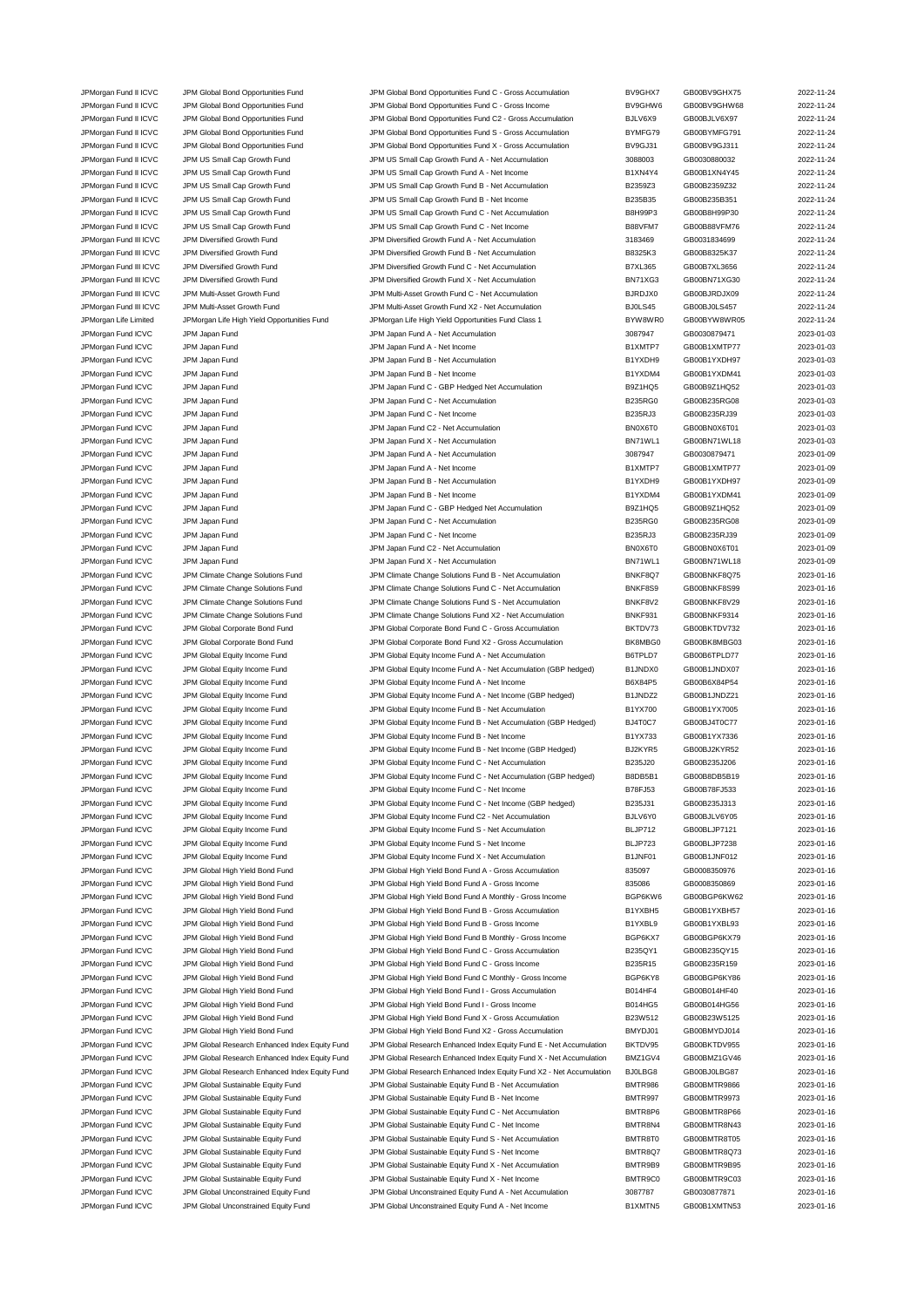JPMorgan Fund ICVC JPM Global Unconstrained Equity Fund JPM Global Unconstrained Equity Fund B - Net Accumulation B1YX7T9 GB00B1YX7T95 2023-01-16 JPMorgan Fund ICVC JPM Global Unconstrained Equity Fund JPM Global Unconstrained Equity Fund B - Net Income B1YX7Z5 GB00B1YX7Z55 2023-01-16 JPMorgan Fund ICVC JPM Global Unconstrained Equity Fund JPM Global Unconstrained Equity Fund C - Net Accumulation B235QT6 GB00B235QT61 2023-01-16 JPMorgan Fund ICVC JPM Global Unconstrained Equity Fund JPM Global Unconstrained Equity Fund C - Net Income B71SRV1 GB00B71SRV18 2023-01-16 JPMorgan Fund ICVC JPM Global Unconstrained Equity Fund JPM Global Unconstrained Equity Fund C2 - Net Accumulation BN0X6P6 GB00BN0X6P62 2023-01-16 JPMorgan Fund ICVC JPM Global Unconstrained Equity Fund JPM Global Unconstrained Equity Fund C2 - Net Income BN0X6Q7 GB00BN0X6Q79 2023-01-16 JPMorgan Fund ICVC JPM Global Unconstrained Equity Fund JPM Global Unconstrained Equity Fund X - Net Accumulation BF09LM0 GB00BF09LM09 2023-01-16 JPMorgan Fund ICVC JPM Multi-Asset Income Fund JPM Multi-Asset Income Fund A - Net Accumulation B4N1ZJ1 GB00B4N1ZJ15 2023-01-16 JPMorgan Fund ICVC JPM Multi-Asset Income Fund JPM Multi-Asset Income Fund A - Net Income B4N1ZR9 GB00B4N1ZR98 2023-01-16 JPMorgan Fund ICVC JPM Multi-Asset Income Fund JPM Multi-Asset Income Fund A Monthly - Net Income BGP6KZ9 GB00BGP6KZ93 2023-01-16 JPMorgan Fund ICVC JPM Multi-Asset Income Fund JPM Multi-Asset Income Fund B - Net Accumulation B4N1ZT1 GB00B4N1ZT13 2023-01-16<br>JPMorgan Fund ICVC JPM Multi-Asset Income Fund JPM Multi-Asset Income Fund B - Net Income B4N2 JPMorgan Fund ICVC JPM Multi-Asset Income Fund JPM Multi-Asset Income Fund B - Net Income B4N20K0 GB00B4N20K01 2023-01-16 JPMorgan Fund ICVC JPM Multi-Asset Income Fund JPM Multi-Asset Income Fund B Monthly - Net Income BGP6L01 GB00BGP6L010 2023-01-16 JPMorgan Fund ICVC JPM Multi-Asset Income Fund JPM Multi-Asset Income Fund C - Net Accumulation B4N20M2 GB00B4N20M25 2023-01-16 JPMorgan Fund ICVC JPM Multi-Asset Income Fund JPM Multi-Asset Income Fund C - Net Income B4N20S8 GB00B4N20S86 2023-01-16 JPMorgan Fund ICVC JPM Multi-Asset Income Fund JPM Multi-Asset Income Fund C Monthly - Net Income BGP6L12 GB00BGP6L127 2023-01-16 JPMorgan Fund ICVC JPM Multi-Asset Income Fund JPM Multi-Asset Income Fund C2 - Net Accumulation BN0X6V2 GB00BN0X6V23 2023-01-16 JPMorgan Fund ICVC JPM Multi-Asset Income Fund JPM Multi-Asset Income Fund G - Net Accumulation BWBSGM0 GB00BWBSGM09 2023-01-16 JPMorgan Fund ICVC JPM Multi-Asset Income Fund South Asset Income Fund G - Net Income BWBSGN1 GB00BWBSGN16 2023-01-16 JPMorgan Fund ICVC JPM Multi-Asset Income Fund JPM Multi-Asset Income Fund G Monthly - Net Income BWBSGP3 GB00BWBSGP30 2023-01-16<br>JPMorgan Fund ICVC JPM Multi-Asset Income Fund JPM Multi-Asset Income Fund X - Net Accumulat JPMorgan Fund ICVC JPM Multi-Asset Income Fund JPM Multi-Asset Income Fund X - Net Accumulation B4RKR43 GB00B4RKR432 2023-01-16 JPMorgan Fund ICVC JPM Multi-Asset Income Fund JPM Multi-Asset Income Fund X - Net Income B4RKR98 GB00B4RKR986 2023-01-16 JPMorgan Fund ICVC JPM Natural Resources Fund JPM Natural Resources Fund A - Net Accumulation 3183511 GB0031835118 2023-01-16 JPMorgan Fund ICVC JPM Natural Resources Fund JPM Natural Resources Fund A - Net Income B1XMTQ8 GB00B1XMTQ84 2023-01-16 JPMorgan Fund ICVC JPM Natural Resources Fund JPM Natural Resources Fund B - Net Accumulation B1YXDT1 GB00B1YXDT10 2023-01-16 JPMorgan Fund ICVC JPM Natural Resources Fund JPM Natural Resources Fund B - Net Income B1YXF28 GB00B1YXF283 2023-01-16 JPMorgan Fund ICVC JPM Natural Resources Fund JPM Natural Resources Fund C - Net Accumulation B88MP08 GB00B88MP089 2023-01-16 JPMorgan Fund ICVC JPM Natural Resources Fund JPM Natural Resources Fund C - Net Income B61M943 GB00B61M9437 2023-01-16 JPMorgan Fund ICVC JPM US Equity Income Fund JPM US Equity Income Fund A - Net Accumulation B3FJQ04 GB00B3FJQ045 2023-01-16 JPMorgan Fund ICVC JPM US Equity Income Fund JPM US Equity Income Fund A - Net Income B3FJQ15 GB00B3FJQ151 2023-01-16 JPMorgan Fund ICVC JPM US Equity Income Fund JPM US Equity Income Fund A - Net Income (GBP hedged) B4N1G32 GB00B4N1G326 2023-01-16 JPMorgan Fund ICVC JPM US Equity Income Fund JPM US Equity Income Fund B - Net Accumulation B3FJQ26 GB00B3FJQ268 2023-01-16 JPMorgan Fund ICVC JPM US Equity Income Fund JPM US Equity Income Fund B - Net Income B3FJQ37 GB00B3FJQ375 2023-01-16 JPMorgan Fund ICVC JPM US Equity Income Fund JPM US Equity Income Fund B - Net Income (GBP Hedged) B7H0WN8 GB00B7H0WN83 2023-01-16 JPMorgan Fund ICVC JPM US Equity Income Fund JPM US Equity Income Fund C - Net Accumulation B3FJQ48 GB00B3FJQ482 2023-01-16 JPMorgan Fund ICVC JPM US Equity Income Fund JPM US Equity Income Fund C - Net Income COME B3FJQ59 GB00B3FJQ599 2023-01-16 JPMorgan Fund ICVC JPM US Equity Income Fund JPM US Equity Income Fund C - Net Income (GBP Hedged) B7N0306 GB00B7N03064 2023-01-16 JPMorgan Fund ICVC JPM US Equity Income Fund JPM US Equity Income Fund C2 - Net Accumulation BYX8GY4 GB00BYX8GY46 2023-01-16 JPMorgan Fund ICVC JPM US Equity Income Fund JPM US Equity Income Fund C2 - Net Income<br>JPMorgan Fund ICVC JPM US Equity Income Fund JPM US Equity Income Fund C2 - Net Income (GBP hedged) BYX8HB8 GB00BYX8HB83 2023-01-16 JPMorgan Fund ICVC JPM US Equity Income Fund JPM US Equity Income Fund C2 - Net Income (GBP hedged) BYX8HB8 GB00BYX8HB83 2023-01-16 JPMorgan Fund ICVC JPM US Equity Income Fund JPM US Equity Income Fund X - Net Accumulation B7301B3 GB00B7301B38 2023-01-16 JPMorgan Fund ICVC JPM US Research Enhanced Index Equity Fund JPM US Research Enhanced Index Equity Fund E - Net Accumulation BJRCPT5 GB00BJRCPT57 2023-01-16 JPMorgan Fund ICVC JPM US Research Enhanced Index Equity Fund JPM US Research Enhanced Index Equity Fund X2 - Net Accumulation BJ0LQ96 GB00BJ0LQ964 2023-01-16 JPMorgan Fund ICVC JPM US Select Fund JPM US Select Fund A - Net Accumulation B2Q5DW5 GB00B2Q5DW58 2023-01-16 JPMorgan Fund ICVC JPM US Select Fund COVID TO A - Net Income COVID-16 B2Q5DX6 GB00B2Q5DX65 2023-01-16 JPMorgan Fund ICVC JPM US Select Fund 3000 JPM US Select Fund B - Net Accumulation B2Q5DV4 GB00B2Q5DV42 2023-01-16 JPMorgan Fund ICVC JPM US Select Fund JPM US Select Fund B - Net Income B2Q5DS1 GB00B2Q5DS13 2023-01-16 JPMorgan Fund ICVC JPM US Select Fund JPM US Select Fund C - Net Accumulation B2Q5DR0 GB00B2Q5DR06 2023-01-16 JPMorgan Fund ICVC JPM US Select Fund COVER JPM US Select Fund C - Net Income B2Q5DQ9 GB00B2Q5DQ98 2023-01-16 JPMorgan Fund ICVC JPM US Select Fund JPM US Select Fund C2 - Net Accumulation BN0X753 GB00BN0X7537 2023-01-16 JPMorgan Fund ICVC JPM US Select Fund JPM US Select Fund I - Net Accumulation 3183522 GB0031835225 2023-01-16 JPMorgan Fund ICVC JPM US Select Fund JPM US Select Fund X - Net Accumulation B2Q5DN6 GB00B2Q5DN67 2023-01-16 JPMorgan Fund ICVC JPM US Sustainable Equity Fund JPM US Sustainable Equity Fund B - Net Accumulation BMDHD24 GB00BMDHD244 2023-01-16 JPMorgan Fund ICVC JPM US Sustainable Equity Fund JPM US Sustainable Equity Fund B - Net Income BMDHD13 GB00BMDHD137 2023-01-16 JPMorgan Fund ICVC JPM US Sustainable Equity Fund JPM US Sustainable Equity Fund C - Net Accumulation BLSN6P4 GB00BLSN6P46 2023-01-16 JPMorgan Fund ICVC JPM US Sustainable Equity Fund JPM US Sustainable Equity Fund C - Net Accumulation (GBP Hedged) BLR4K89 GB00BLR4K893 2023-01-16 JPMorgan Fund ICVC JPM US Sustainable Equity Fund JPM US Sustainable Equity Fund C - Net Income BLSN6R6 GB00BLSN6R69 2023-01-16<br>- IPMorgan Fund ICVC JPM US Sustainable Equity Fund JPM US Sustainable Equity Fund S - Net Acc JPMorgan Fund ICVC JPM US Sustainable Equity Fund JPM US Sustainable Equity Fund S - Net Accumulation BMDHD35 GB00BMDHD350 2023-01-16 JPMorgan Fund ICVC JPM US Sustainable Equity Fund JPM US Sustainable Equity Fund S - Net Income BMDHD46 GB00BMDHD467 2023-01-16 JPMorgan Fund ICVC JPM Unconstrained Bond Fund JPM Unconstrained Bond Fund A - Gross Accumulation B3RJ9B4 GB00B3RJ9B43 2023-01-16 JPMorgan Fund ICVC JPM Unconstrained Bond Fund JPM Unconstrained Bond Fund A - Gross Income B3RJ9K3 GB00B3RJ9K34 2023-01-16 JPMorgan Fund ICVC JPM Unconstrained Bond Fund JPM Unconstrained Bond Fund B - Gross Accumulation B3RJ9S1 GB00B3RJ9S10 2023-01-16 JPMorgan Fund ICVC JPM Unconstrained Bond Fund JPM Unconstrained Bond Fund B - Gross Income B3RJB41 GB00B3RJB414 2023-01-16 JPMorgan Fund ICVC JPM Unconstrained Bond Fund JPM Unconstrained Bond Fund C - Gross Accumulation B3RJBC9 GB00B3RJBC99 2023-01-16 JPMorgan Fund ICVC JPM Unconstrained Bond Fund JPM Unconstrained Bond Fund C - Gross Income B3RJBL8 GB00B3RJBL80 2023-01-16 JPMorgan Fund ICVC JPM Unconstrained Bond Fund JPM Unconstrained Bond Fund I - Gross Accumulation B3RJBY1 GB00B3RJBY10 2023-01-16 JPMorgan Fund ICVC JPM Unconstrained Bond Fund JPM Unconstrained Bond Fund I - Gross Income B3RJC59 GB00B3RJC594 2023-01-16 JPMorgan Fund ICVC JPM Unconstrained Bond Fund JPM Unconstrained Bond Fund I Monthly - Gross Income BYP56V0 GB00BYP56V03 2023-01-16 JPMorgan Fund II ICVC JPM Global Bond Opportunities Fund JPM Global Bond Opportunities Fund A - Gross Accumulation BV9GHS2 GB00BV9GHS23 2023-01-16 JPMorgan Fund II ICVC JPM Global Bond Opportunities Fund JPM Global Bond Opportunities Fund A - Gross Income BV9GHR1 GB00BV9GHR16 2023-01-16 JPMorgan Fund II ICVC JPM Global Bond Opportunities Fund JPM Global Bond Opportunities Fund B - Gross Accumulation BV9GHV5 GB00BV9GHV51 2023-01-16 JPMorgan Fund II ICVC JPM Global Bond Opportunities Fund JPM Global Bond Opportunities Fund B - Gross Income BV9GHT3 GB00BV9GHT30 2023-01-16 JPMorgan Fund II ICVC JPM Global Bond Opportunities Fund JPM Global Bond Opportunities Fund C - Gross Accumulation BV9GHX7 GB00BV9GHX75 2023-01-16 JPMorgan Fund II ICVC JPM Global Bond Opportunities Fund JPM Global Bond Opportunities Fund C - Gross Income BV9GHW6 GB00BV9GHW68 2023-01-16 JPMorgan Fund II ICVC JPM Global Bond Opportunities Fund JPM Global Bond Opportunities Fund C2 - Gross Accumulation BJLV6X9 GB00BJLV6X97 2023-01-16 JPMorgan Fund II ICVC JPM Global Bond Opportunities Fund JPM Global Bond Opportunities Fund S - Gross Accumulation BYMFG79 GB00BYMFG791 2023-01-16 JPMorgan Fund II ICVC JPM Global Bond Opportunities Fund JPM Global Bond Opportunities Fund X - Gross Accumulation BV9GJ31 GB00BV9GJ311 2023-01-16 JPMorgan Fund II ICVC JPM US Small Cap Growth Fund JPM US Small Cap Growth Fund A - Net Accumulation 3088003 GB0030880032 2023-01-16 JPMorgan Fund II ICVC JPM US Small Cap Growth Fund JPM US Small Cap Growth Fund A - Net Income B1XN4Y4 GB00B1XN4Y45 2023-01-16 JPMorgan Fund II ICVC JPM US Small Cap Growth Fund JPM US Small Cap Growth Fund B - Net Accumulation B2359Z3 GB00B2359Z32 2023-01-16 JPMorgan Fund II ICVC JPM US Small Cap Growth Fund JPM US Small Cap Growth Fund B - Net Income B235B35 GB00B235B351 2023-01-16 JPMorgan Fund II ICVC JPM US Small Cap Growth Fund JPM US Small Cap Growth Fund C - Net Accumulation B8H99P3 GB00B8H99P30 2023-01-16 JPMorgan Fund II ICVC JPM US Small Cap Growth Fund JPM US Small Cap Growth Fund C - Net Income B88VFM7 GB00B88VFM76 2023-01-16 JPMorgan Fund III ICVC JPM Diversified Growth Fund JPM Diversified Growth Fund A - Net Accumulation 3183469 GB0031834699 2023-01-16

| K7T9                                 | GB00B1YX7T95                 | 2023-01-             |
|--------------------------------------|------------------------------|----------------------|
| K7Z5                                 | GB00B1YX7Z55                 | 2023-01-             |
| GTG                                  | GB00B235QT61                 | 2023-01-             |
| SRV1                                 | GB00B71SRV18                 | 2023-01-             |
| X6P6                                 | GB00BN0X6P62                 | 2023-01-             |
| <b>X6Q7</b><br>LM <sub>0</sub>       | GB00BN0X6Q79<br>GB00BF09LM09 | 2023-01-             |
| 1ZJ1                                 | GB00B4N1ZJ15                 | 2023-01-<br>2023-01- |
| 1ZR9                                 | GB00B4N1ZR98                 | 2023-01-             |
| 6KZ9                                 | GB00BGP6KZ93                 | 2023-01-             |
| 1ZT1                                 | GB00B4N1ZT13                 | 2023-01-             |
| 20K0                                 | GB00B4N20K01                 | 2023-01-             |
| 6L01                                 | GB00BGP6L010                 | 2023-01-             |
| 20M2                                 | GB00B4N20M25                 | 2023-01-             |
| 20S8                                 | GB00B4N20S86                 | 2023-01-             |
| 6L12                                 | GB00BGP6L127                 | 2023-01-             |
| X6V2                                 | GB00BN0X6V23                 | 2023-01-             |
| SGM0                                 | GB00BWBSGM09                 | 2023-01-             |
| SGN1                                 | GB00BWBSGN16                 | 2023-01-             |
| SGP3                                 | GB00BWBSGP30                 | 2023-01-             |
| KR43                                 | GB00B4RKR432                 | 2023-01-             |
| <b>KR98</b><br>511                   | GB00B4RKR986<br>GB0031835118 | 2023-01-<br>2023-01- |
| 8OTM                                 | GB00B1XMTQ84                 | 2023-01-             |
| KDT1                                 | GB00B1YXDT10                 | 2023-01-             |
| KF28                                 | GB00B1YXF283                 | 2023-01-             |
| AP08                                 | GB00B88MP089                 | 2023-01-             |
| 1943                                 | GB00B61M9437                 | 2023-01-             |
| IQ04                                 | GB00B3FJQ045                 | 2023-01-             |
| IQ15                                 | GB00B3FJQ151                 | 2023-01-             |
| 1G32                                 | GB00B4N1G326                 | 2023-01-             |
| IQ26                                 | GB00B3FJQ268                 | 2023-01-             |
| IQ37                                 | GB00B3FJQ375                 | 2023-01-             |
| 8V WC                                | GB00B7H0WN83                 | 2023-01-             |
| IQ48                                 | GB00B3FJQ482                 | 2023-01-             |
| IQ59                                 | GB00B3FJQ599                 | 2023-01-             |
| 0306                                 | GB00B7N03064                 | 2023-01-             |
| BGY4<br>8H07                         | GB00BYX8GY46<br>GB00BYX8H079 | 2023-01-<br>2023-01- |
| BHB8                                 | GB00BYX8HB83                 | 2023-01-             |
| )1B3                                 | GB00B7301B38                 | 2023-01-             |
| CPT5                                 | GB00BJRCPT57                 | 2023-01-             |
| Q96.                                 | GB00BJ0LQ964                 | 2023-01-             |
| 5DW5                                 | GB00B2Q5DW58                 | 2023-01-             |
| 5DX6                                 | GB00B2Q5DX65                 | 2023-01-             |
| 5DV4                                 | GB00B2Q5DV42                 | 2023-01-             |
| 5DS1                                 | GB00B2Q5DS13                 | 2023-01-             |
| 5DR0                                 | GB00B2Q5DR06                 | 2023-01-             |
| 5DQ9                                 | GB00B2Q5DQ98                 | 2023-01-             |
| X753                                 | GB00BN0X7537                 | 2023-01-             |
| 522                                  | GB0031835225                 | 2023-01-             |
| 5DN6                                 | GB00B2Q5DN67                 | 2023-01-             |
| HD <sub>24</sub><br>HD <sub>13</sub> | GB00BMDHD244<br>GB00BMDHD137 | 2023-01-<br>2023-01- |
| <b>N6P4</b>                          | GB00BLSN6P46                 | 2023-01-             |
| 4K89                                 | GB00BLR4K893                 | 2023-01-             |
| <b>N6R6</b>                          | GB00BLSN6R69                 | 2023-01-             |
| HD35                                 | GB00BMDHD350                 | 2023-01-             |
| HD46                                 | GB00BMDHD467                 | 2023-01-             |
| J9B4                                 | GB00B3RJ9B43                 | 2023-01-             |
| J9K3                                 | GB00B3RJ9K34                 | 2023-01-             |
| J9S1                                 | GB00B3RJ9S10                 | 2023-01-             |
| JB41                                 | GB00B3RJB414                 | 2023-01-             |
| JBC9                                 | GB00B3RJBC99                 | 2023-01-             |
| JBL8                                 | GB00B3RJBL80                 | 2023-01-             |
| JBY1                                 | GB00B3RJBY10                 | 2023-01-             |
| JC59                                 | GB00B3RJC594                 | 2023-01-             |
| 56V0                                 | GB00BYP56V03                 | 2023-01-             |
| <b>GHS2</b><br>GHR1                  | GB00BV9GHS23<br>GB00BV9GHR16 | 2023-01-<br>2023-01- |
| <b>GHV5</b>                          | GB00BV9GHV51                 | 2023-01-             |
| ЗНТЗ                                 | GB00BV9GHT30                 | 2023-01-             |
| GHX7                                 | GB00BV9GHX75                 | 2023-01-             |
| GHW6                                 | GB00BV9GHW68                 | 2023-01-             |
| /6X9                                 | GB00BJLV6X97                 | 2023-01-             |
| FG79                                 | GB00BYMFG791                 | 2023-01-             |
| 3J31                                 | GB00BV9GJ311                 | 2023-01-             |
| 003                                  | GB0030880032                 | 2023-01-             |
| 4Y4 V                                | GB00B1XN4Y45                 | 2023-01-             |
| 59Z3                                 | GB00B2359Z32                 | 2023-01-             |
| 5B35                                 | GB00B235B351                 | 2023-01-             |
| 99P3                                 | GB00B8H99P30                 | 2023-01-             |
| /FM7                                 | GB00B88VFM76                 | 2023-01-             |
| 469                                  | GB0031834699                 | 2023-01-             |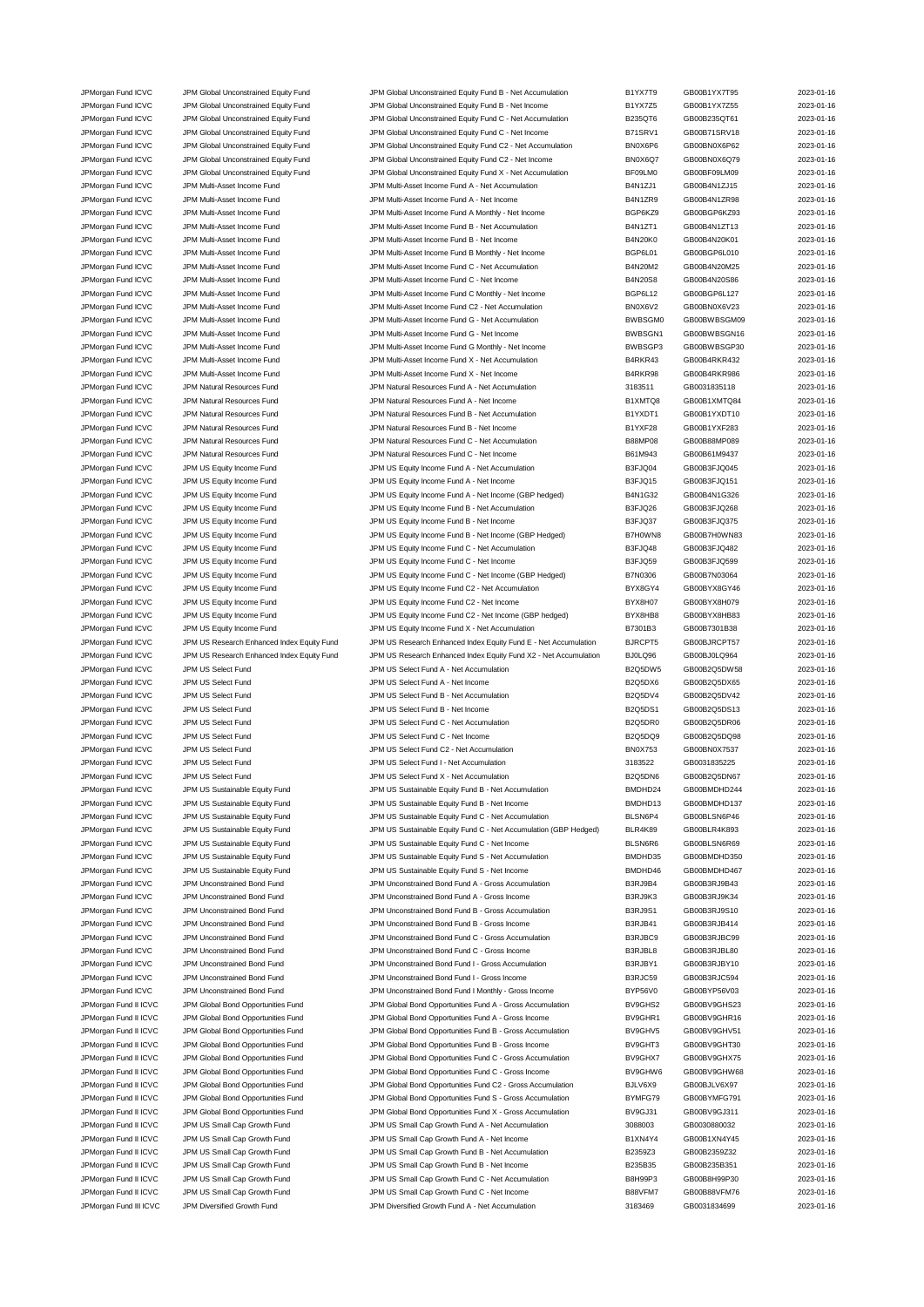JPMorgan Fund III ICVC JPM Diversified Growth Fund JPM Diversified Growth Fund C - Net Accumulation B7XL365 GB00B7XL3656 2023-01-16 JPMorgan Fund III ICVC JPM Diversified Growth Fund JPM Diversified Growth Fund X - Net Accumulation BN71XG3 GB00BN71XG30 2023-01-16<br>JPM Multi-Asset Growth Fund JPM Multi-Asset Growth Fund C - Net Accumulation Bure BJRDJX0 JPMorgan Fund III ICVC JPM Multi-Asset Growth Fund JPM Multi-Asset Growth Fund C - Net Accumulation BJRDJX0 GB00BJRDJX09 2023-01-16 JPMorgan Fund III ICVC JPM Multi-Asset Growth Fund JPM Multi-Asset Growth Fund X2 - Net Accumulation BJ0LS45 GB00BJ0LS457 2023-01-16 JPMorgan Life Limited JPMorgan Life High Yield Opportunities Fund JPMorgan Life High Yield Opportunities Fund Class 1 BYW8WR0 GB00BYW8WR05 2023-01-16 JPMorgan Fund ICVC JPM Asia Growth Fund JPM Asia Growth Fund A - Net Accumulation 3087969 GB0030879695 2023-01-23 JPMorgan Fund ICVC JPM Asia Growth Fund JPM Asia Growth Fund A - Net Income B1XMSK5 GB00B1XMSK57 2023-01-23 JPMorgan Fund ICVC JPM Asia Growth Fund JPM Asia Growth Fund B - Net Accumulation B1YWMF7 GB00B1YWMF73 2023-01-23 JPMorgan Fund ICVC JPM Asia Growth Fund JPM Asia Growth Fund B - Net Income B1YWMK2 GB00B1YWMK27 2023-01-23 JPMorgan Fund ICVC JPM Asia Growth Fund JPM Asia Growth Fund C - Net Accumulation B235GR4 GB00B235GR40 2023-01-23 JPMorgan Fund ICVC JPM Asia Growth Fund JPM Asia Growth Fund C - Net Income **B235H04** GB00B235H044 CH00B235H044 2023-01-23 JPMorgan Fund ICVC JPM Asia Growth Fund JPM Asia Growth Fund C2 - Net Accumulation BN0X6C3 GB00BN0X6C34 2023-01-23 JPMorgan Fund ICVC JPM Asia Pacific Equity Fund JPM Asia Pacific Equity Fund C - Net Accumulation BJRD402 GB00BJRD4027 2023-01-23 JPMorgan Fund ICVC JPM Asia Pacific Equity Fund JPM Asia Pacific Equity Fund X - Net Accumulation BMZ1GR0 GB00BMZ1GR00 2023-01-23 JPMorgan Fund ICVC JPM Asia Pacific Equity Fund JPM Asia Pacific Equity Fund X2 - Net Accumulation BJ0LBC4 GB00BJ0LBC40 2023-01-23 JPMorgan Fund ICVC JPM China Fund JPM China Fund B - Net Accumulation BLH0C03 GB00BLH0C031 2023-01-23 JPMorgan Fund ICVC JPM China Fund JPM China Fund B - Net Income BLH0C14 GB00BLH0C148 2023-01-23 JPMorgan Fund ICVC JPM China Fund Studies of the Superior C - Net Accumulation C - Net Accumulation C - Net Accumulation BLH0CG9 GB00BLH0CG99 2023-01-23 JPMorgan Fund ICVC JPM China Fund JPM China Fund C - Net Income BLH0CH0 GB00BLH0CH07 2023-01-23 JPMorgan Fund ICVC JPM China Fund Server China Fund S - Net Accumulation CHE SERVER BLH3031 GB00BLH30312 2023-01-23 JPMorgan Fund ICVC JPM China Fund Class of the UPM China Fund S - Net Income Class of BLH3042 GB00BLH30429 2023-01-23<br>JPMorgan Fund ICVC JPM Emerging Markets Fund JPM Emerging Markets Fund A - Net Accumulation 3088155 3088 JPM Emerging Markets Fund A - Net Accumulation 3088155 GB0030881550 30881550 30881550 JPMorgan Fund ICVC JPM Emerging Markets Fund JPM Emerging Markets Fund A - Net Income B1XMSZ0 GB00B1XMSZ01 2023-01-23 JPMorgan Fund ICVC JPM Emerging Markets Fund JPM Emerging Markets Fund B - Net Accumulation B1YX4S7 GB00B1YX4S73 2023-01-23 JPMorgan Fund ICVC JPM Emerging Markets Fund JPM Emerging Markets Fund B - Net Income B1YX4W1 GB00B1YX4W10 2023-01-23 JPMorgan Fund ICVC JPM Emerging Markets Fund JPM Emerging Markets Fund C - Net Accumulation 3088177 GB0030881774 2023-01-23 JPMorgan Fund ICVC JPM Emerging Markets Fund JPM Emerging Markets Fund C - Net Income BBVHWS8 GB00BBVHWS80 2023-01-23<br>JPMorgan Fund ICVC JPM Emerging Markets Fund JPM Emerging Markets Fund C2 - Net Accumulation BNOX6M3 GB0 JPMorgan Fund ICVC JPM Emerging Markets Fund JPM Emerging Markets Fund C2 - Net Accumulation JPMorgan Fund ICVC JPM Emerging Markets Fund JPM Emerging Markets Fund X - Net Accumulation BD02KW8 GB00BD02KW80 2023-01-23 JPMorgan Fund ICVC JPM Emerging Markets Fund JPM Emerging Markets Fund X - Net Income BD02KV7 GB00BD02KV73 2023-01-23 JPMorgan Fund ICVC JPM Emerging Markets Fund JPM Emerging Markets Fund X2 - Net Accumulation BJXD1H2 GB00BJXD1H20 2023-01-23 JPMorgan Fund ICVC JPM Emerging Markets Income Fund JPM Emerging Markets Income Fund A - Net Accumulation B56DF68 GB00B56DF680 2023-01-23 JPMorgan Fund ICVC JPM Emerging Markets Income Fund JPM Emerging Markets Income Fund A - Net Income B50VRT5 GB00B50VRT53 2023-01-23 JPMorgan Fund ICVC JPM Emerging Markets Income Fund JPM Emerging Markets Income Fund B - Net Accumulation B5T0GN0 GB00B5T0GN09 2023-01-23 JPMorgan Fund ICVC JPM Emerging Markets Income Fund JPM Emerging Markets Income Fund B - Net Income B592H77 GB00B592H774 2023-01-23 JPMorgan Fund ICVC JPM Emerging Markets Income Fund JPM Emerging Markets Income Fund C - Net Accumulation B5M5KY1 GB00B5M5KY18 2023-01-23 JPMorgan Fund ICVC JPM Emerging Markets Income Fund JPM Emerging Markets Income Fund C - Net Income B5N1BC3 GB00B5N1BC33 2023-01-23 JPMorgan Fund ICVC JPM Emerging Markets Sustainable Equity Fund JPM Emerging Markets Sustainable Equity Fund B - Net Accumulation BL0DTM0 GB00BL0DTM02 2023-01-23 JPMorgan Fund ICVC JPM Emerging Markets Sustainable Equity Fund JPM Emerging Markets Sustainable Equity Fund C - Net Accumulation BL0DTP3 GB00BL0DTP33 2023-01-23 JPMorgan Fund ICVC JPM Emerging Markets Sustainable Equity Fund JPM Emerging Markets Sustainable Equity Fund C - Net Income BL0DTN1 GB00BL0DTN19 2023-01-23 JPMorgan Fund ICVC JPM Emerging Markets Sustainable Equity Fund JPM Emerging Markets Sustainable Equity Fund S - Net Accumulation BL0DTQ4 GB00BL0DTQ40 2023-01-23 JPMorgan Fund ICVC JPM Emerging Markets Sustainable Equity Fund JPM Emerging Markets Sustainable Equity Fund S - Net Income BL0DTR5 GB00BL0DTR56 2023-01-23 JPMorgan Fund ICVC JPM Emerging Markets Sustainable Equity Fund JPM Emerging Markets Sustainable Equity Fund X - Net Accumulation BL0DTS6 GB00BL0DTS63 2023-01-23 JPMorgan Fund ICVC JPM Asia Growth Fund JPM Asia Growth Fund A - Net Accumulation 3087969 GB0030879695 2023-01-24 JPMorgan Fund ICVC JPM Asia Growth Fund JPM Asia Growth Fund A - Net Income B1XMSK5 GB00B1XMSK57 2023-01-24 JPMorgan Fund ICVC JPM Asia Growth Fund JPM Asia Growth Fund B - Net Accumulation B1YWMF7 GB00B1YWMF73 2023-01-24 JPMorgan Fund ICVC JPM Asia Growth Fund JPM Asia Growth Fund B - Net Income B1YWMK2 GB00B1YWMK27 2023-01-24 JPMorgan Fund ICVC JPM Asia Growth Fund JPM Asia Growth Fund C - Net Accumulation B235GR4 GB00B235GR40 2023-01-24 JPMorgan Fund ICVC JPM Asia Growth Fund C CHO CHO Asia Growth Fund C - Net Income C - Net Income B235H04 GB00B235H044 2023-01-24 JPMorgan Fund ICVC JPM Asia Growth Fund JPM Asia Growth Fund C2 - Net Accumulation BN0X6C3 GB00BN0X6C34 2023-01-24 JPMorgan Fund ICVC JPM Asia Pacific Equity Fund JPM Asia Pacific Equity Fund C - Net Accumulation BJRD402 GB00BJRD4027 2023-01-24 JPMorgan Fund ICVC JPM Asia Pacific Equity Fund JPM Asia Pacific Equity Fund X - Net Accumulation BMZ1GR0 GB00BMZ1GR00 2023-01-24 JPMorgan Fund ICVC JPM Asia Pacific Equity Fund JPM Asia Pacific Equity Fund X2 - Net Accumulation BJ0LBC4 GB00BJ0LBC40 2023-01-24 JPMorgan Fund ICVC JPM China Fund JPM China Fund B - Net Accumulation BLH0C03 GB00BLH0C031 2023-01-24 JPMorgan Fund ICVC JPM China Fund JPM China Fund B - Net Income BLH0C14 GB00BLH0C148 2023-01-24 JPMorgan Fund ICVC JPM China Fund Studies of the Superior C - Net Accumulation C - Net Accumulation C - Net Accumulation BLH0CG9 GB00BLH0CG99 2023-01-24 JPMorgan Fund ICVC JPM China Fund Company of the United States of the United States of the United States of the United States of the United States of the DV23-01-24 JPMorgan Fund ICVC JPM China Fund Server China Fund S - Net Accumulation CHINA COMBLE BLH3031 GB00BLH30312 2023-01-24 JPMorgan Fund ICVC JPM China Fund Class of the UPM China Fund S - Net Income Class of BLH3042 GB00BLH30429 2023-01-24<br>JPMorgan Fund ICVC JPM Emerging Markets Fund JPM Emerging Markets Fund A - Net Accumulation 3088155 3088 JPMorgan Fund ICVC JPM Emerging Markets Fund JPM Emerging Markets Fund A - Net Accumulation 3088155 GB0030881550 2023-01-24 JPMorgan Fund ICVC JPM Emerging Markets Fund JPM Emerging Markets Fund A - Net Income B1XMSZ0 GB00B1XMSZ01 2023-01-24 JPMorgan Fund ICVC JPM Emerging Markets Fund JPM Emerging Markets Fund B - Net Accumulation B1YX4S7 GB00B1YX4S73 2023-01-24 JPMorgan Fund ICVC JPM Emerging Markets Fund JPM Emerging Markets Fund B - Net Income B1YX4W1 GB00B1YX4W10 2023-01-24 JPMorgan Fund ICVC JPM Emerging Markets Fund JPM Emerging Markets Fund C - Net Accumulation 3088177 GB0030881774 2023-01-24 JPMorgan Fund ICVC JPM Emerging Markets Fund JPM Emerging Markets Fund C - Net Income BBVHWS8 GB00BBVHWS80 2023-01-24 JPMorgan Fund ICVC JPM Emerging Markets Fund JPM Emerging Markets Fund C2 - Net Accumulation BN0X6M3 GB00BN0X6M32 2023-01-24 JPMorgan Fund ICVC JPM Emerging Markets Fund JPM Emerging Markets Fund X - Net Accumulation BD02KW8 GB00BD02KW80 2023-01-24 JPMorgan Fund ICVC JPM Emerging Markets Fund 3003-01-24 JPM Emerging Markets Fund X - Net Income BD02KV7 GB00BD02KV73 2023-01-24 JPMorgan Fund ICVC JPM Emerging Markets Fund JPM Emerging Markets Fund X2 - Net Accumulation BJXD1H2 GB00BJXD1H20 2023-01-24 JPMorgan Fund ICVC JPM Emerging Markets Income Fund JPM Emerging Markets Income Fund A - Net Accumulation B56DF68 GB00B56DF680 2023-01-24 JPMorgan Fund ICVC JPM Emerging Markets Income Fund JPM Emerging Markets Income Fund A - Net Income B50VRT5 GB00B50VRT53 2023-01-24 JPMorgan Fund ICVC JPM Emerging Markets Income Fund JPM Emerging Markets Income Fund B - Net Accumulation B5T0GN0 GB00B5T0GN09 2023-01-24 JPMorgan Fund ICVC JPM Emerging Markets Income Fund JPM Emerging Markets Income Fund B - Net Income B592H77 GB00B592H774 2023-01-24 JPMorgan Fund ICVC JPM Emerging Markets Income Fund JPM Emerging Markets Income Fund C - Net Accumulation B5M5KY1 GB00B5M5KY18 2023-01-24 JPMorgan Fund ICVC JPM Emerging Markets Income Fund JPM Emerging Markets Income Fund C - Net Income B5N1BC3 GB00B5N1BC33 2023-01-24 JPMorgan Fund ICVC JPM Emerging Markets Sustainable Equity Fund JPM Emerging Markets Sustainable Equity Fund B - Net Accumulation BL0DTM0 GB00BL0DTM02 2023-01-24 JPMorgan Fund ICVC JPM Emerging Markets Sustainable Equity Fund JPM Emerging Markets Sustainable Equity Fund C - Net Accumulation BL0DTP3 GB00BL0DTP33 2023-01-24 JPMorgan Fund ICVC JPM Emerging Markets Sustainable Equity Fund JPM Emerging Markets Sustainable Equity Fund C - Net Income BL0DTN1 GB00BL0DTN19 2023-01-24<br>JPMorgan Fund ICVC JPM Emerging Markets Sustainable Equity Fund JP JPMorgan Fund ICVC JPM Emerging Markets Sustainable Equity Fund JPM Emerging Markets Sustainable Equity Fund S - Net Accumulation BL0DTQ4 GB00BL0DTQ40 2023-01-24 JPMorgan Fund ICVC JPM Emerging Markets Sustainable Equity Fund JPM Emerging Markets Sustainable Equity Fund S - Net Income BL0DTR5 GB00BL0DTR56 2023-01-24<br>JPMorgan Fund ICVC JPM Emerging Markets Sustainable Equity Fund JP JPMorgan Fund ICVC JPM Emerging Markets Sustainable Equity Fund JPM Emerging Markets Sustainable Equity Fund X - Net Accumulation BL0DTS6 GB00BL0DTS63 2023-01-24 JPMorgan Fund ICVC JPM Asia Growth Fund JPM Asia Growth Fund A - Net Accumulation 3087969 GB0030879695 2023-01-25 JPMorgan Fund ICVC JPM Asia Growth Fund JPM Asia Growth Fund A - Net Income B1XMSK5 GB00B1XMSK57 2023-01-25

JPMorgan Fund III ICVC JPM Diversified Growth Fund JPM Diversified Growth Fund B - Net Accumulation B - Net Accumulation B8325K3 GB00B8325K37 2023-01-16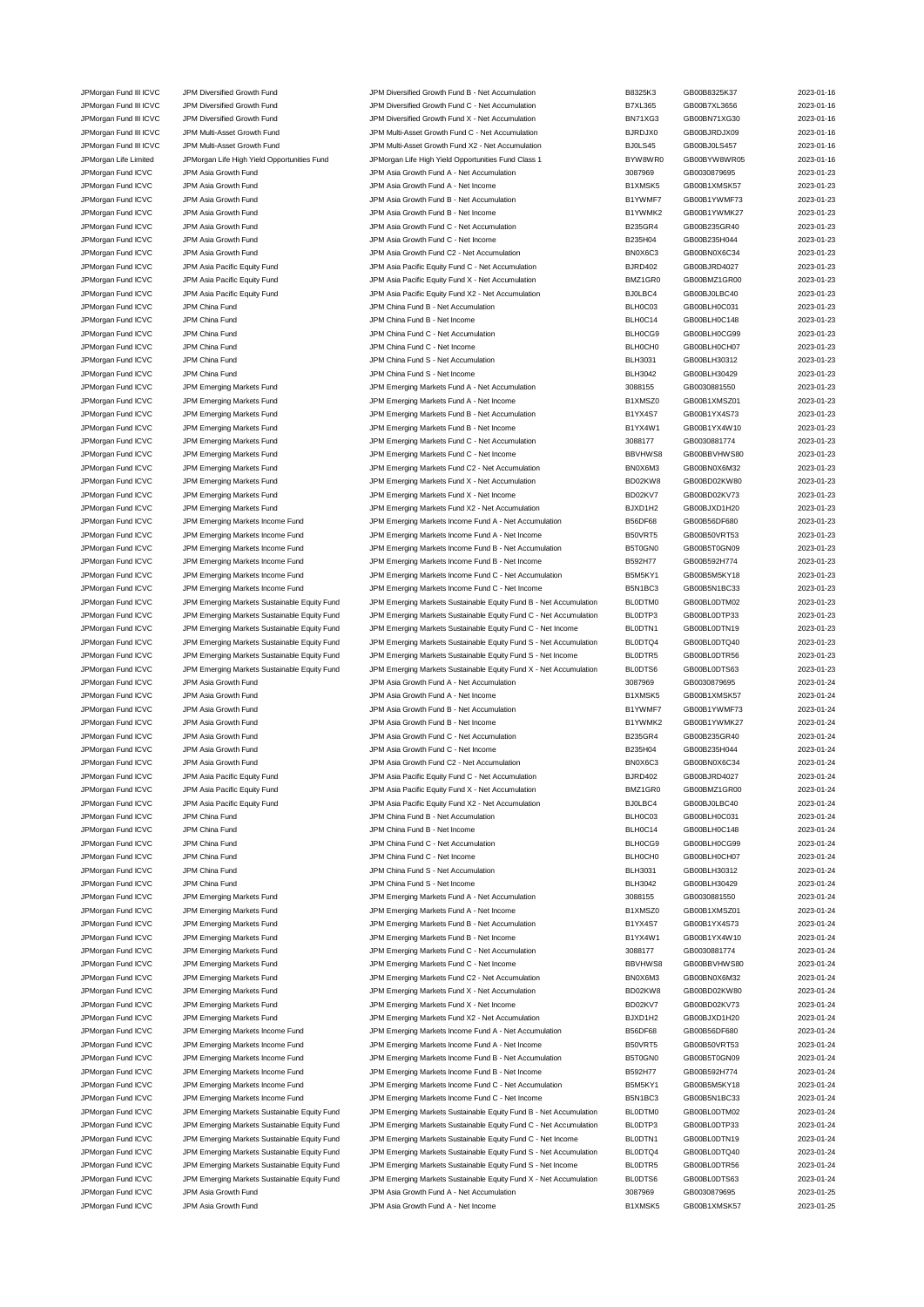| JPMorgan Fund ICVC   | JPM Asia Growth Fund                           | JPM Asia Growth Fund B - Net Accumulation                           | B1YWMF7        | GB00B1YWMF73   | 2023-01-25 |
|----------------------|------------------------------------------------|---------------------------------------------------------------------|----------------|----------------|------------|
|                      |                                                |                                                                     |                |                |            |
| JPMorgan Fund ICVC   | JPM Asia Growth Fund                           | JPM Asia Growth Fund B - Net Income                                 | B1YWMK2        | GB00B1YWMK27   | 2023-01-25 |
| JPMorgan Fund ICVC   | JPM Asia Growth Fund                           | JPM Asia Growth Fund C - Net Accumulation                           | <b>B235GR4</b> | GB00B235GR40   | 2023-01-25 |
| JPMorgan Fund ICVC   | JPM Asia Growth Fund                           | JPM Asia Growth Fund C - Net Income                                 | B235H04        | GB00B235H044   | 2023-01-25 |
| JPMorgan Fund ICVC   | JPM Asia Growth Fund                           | JPM Asia Growth Fund C2 - Net Accumulation                          | BN0X6C3        | GB00BN0X6C34   | 2023-01-25 |
|                      | JPM Asia Pacific Equity Fund                   | JPM Asia Pacific Equity Fund C - Net Accumulation                   | <b>BJRD402</b> | GB00BJRD4027   | 2023-01-25 |
| JPMorgan Fund ICVC   |                                                |                                                                     |                |                |            |
| JPMorgan Fund ICVC   | JPM Asia Pacific Equity Fund                   | JPM Asia Pacific Equity Fund X - Net Accumulation                   | BMZ1GR0        | GB00BMZ1GR00   | 2023-01-25 |
| JPMorgan Fund ICVC   | JPM Asia Pacific Equity Fund                   | JPM Asia Pacific Equity Fund X2 - Net Accumulation                  | BJ0LBC4        | GB00BJ0LBC40   | 2023-01-25 |
| JPMorgan Fund ICVC   | JPM China Fund                                 | JPM China Fund B - Net Accumulation                                 | BLH0C03        | GB00BLH0C031   | 2023-01-25 |
| JPMorgan Fund ICVC   | JPM China Fund                                 | JPM China Fund B - Net Income                                       | BLH0C14        | GB00BLH0C148   | 2023-01-25 |
|                      |                                                |                                                                     |                |                |            |
| JPMorgan Fund ICVC   | JPM China Fund                                 | JPM China Fund C - Net Accumulation                                 | BLH0CG9        | GB00BLH0CG99   | 2023-01-25 |
| JPMorgan Fund ICVC   | JPM China Fund                                 | JPM China Fund C - Net Income                                       | <b>BLHOCHO</b> | GB00BLH0CH07   | 2023-01-25 |
| JPMorgan Fund ICVC   | JPM China Fund                                 | JPM China Fund S - Net Accumulation                                 | <b>BLH3031</b> | GB00BLH30312   | 2023-01-25 |
| JPMorgan Fund ICVC   | JPM China Fund                                 | JPM China Fund S - Net Income                                       | <b>BLH3042</b> | GB00BLH30429   | 2023-01-25 |
| JPMorgan Fund ICVC   | JPM Emerging Markets Income Fund               | JPM Emerging Markets Income Fund A - Net Accumulation               | <b>B56DF68</b> | GB00B56DF680   | 2023-01-25 |
|                      |                                                |                                                                     |                |                |            |
| JPMorgan Fund ICVC   | JPM Emerging Markets Income Fund               | JPM Emerging Markets Income Fund A - Net Income                     | B50VRT5        | GB00B50VRT53   | 2023-01-25 |
| JPMorgan Fund ICVC   | JPM Emerging Markets Income Fund               | JPM Emerging Markets Income Fund B - Net Accumulation               | B5T0GN0        | GB00B5T0GN09   | 2023-01-25 |
| JPMorgan Fund ICVC   | JPM Emerging Markets Income Fund               | JPM Emerging Markets Income Fund B - Net Income                     | B592H77        | GB00B592H774   | 2023-01-25 |
| JPMorgan Fund ICVC   | JPM Emerging Markets Income Fund               | JPM Emerging Markets Income Fund C - Net Accumulation               | B5M5KY1        | GB00B5M5KY18   | 2023-01-25 |
|                      |                                                |                                                                     | B5N1BC3        |                | 2023-01-25 |
| JPMorgan Fund ICVC   | JPM Emerging Markets Income Fund               | JPM Emerging Markets Income Fund C - Net Income                     |                | GB00B5N1BC33   |            |
| JPMorgan Fund ICVC   | JPM Emerging Markets Sustainable Equity Fund   | JPM Emerging Markets Sustainable Equity Fund B - Net Accumulation   | BL0DTM0        | GB00BL0DTM02   | 2023-01-25 |
| JPMorgan Fund ICVC   | JPM Emerging Markets Sustainable Equity Fund   | JPM Emerging Markets Sustainable Equity Fund C - Net Accumulation   | BL0DTP3        | GB00BL0DTP33   | 2023-01-25 |
| JPMorgan Fund ICVC   | JPM Emerging Markets Sustainable Equity Fund   | JPM Emerging Markets Sustainable Equity Fund C - Net Income         | BLODTN1        | GB00BL0DTN19   | 2023-01-25 |
| JPMorgan Fund ICVC   | JPM Emerging Markets Sustainable Equity Fund   | JPM Emerging Markets Sustainable Equity Fund S - Net Accumulation   | BL0DTQ4        | GB00BL0DTQ40   | 2023-01-25 |
|                      |                                                |                                                                     |                |                |            |
| JPMorgan Fund ICVC   | JPM Emerging Markets Sustainable Equity Fund   | JPM Emerging Markets Sustainable Equity Fund S - Net Income         | BL0DTR5        | GB00BL0DTR56   | 2023-01-25 |
| JPMorgan Fund ICVC   | JPM Emerging Markets Sustainable Equity Fund   | JPM Emerging Markets Sustainable Equity Fund X - Net Accumulation   | BL0DTS6        | GB00BL0DTS63   | 2023-01-25 |
| JPMorgan Fund ICVC   | JPM Asia Pacific Equity Fund                   | JPM Asia Pacific Equity Fund C - Net Accumulation                   | <b>BJRD402</b> | GB00BJRD4027   | 2023-01-26 |
| JPMorgan Fund ICVC   | JPM Asia Pacific Equity Fund                   | JPM Asia Pacific Equity Fund X - Net Accumulation                   | BMZ1GR0        | GB00BMZ1GR00   | 2023-01-26 |
|                      |                                                |                                                                     |                |                |            |
| JPMorgan Fund ICVC   | JPM Asia Pacific Equity Fund                   | JPM Asia Pacific Equity Fund X2 - Net Accumulation                  | BJ0LBC4        | GB00BJ0LBC40   | 2023-01-26 |
| JPMorgan Fund ICVC   | JPM China Fund                                 | JPM China Fund B - Net Accumulation                                 | BLH0C03        | GB00BLH0C031   | 2023-01-26 |
| JPMorgan Fund ICVC   | JPM China Fund                                 | JPM China Fund B - Net Income                                       | BLH0C14        | GB00BLH0C148   | 2023-01-26 |
| JPMorgan Fund ICVC   | JPM China Fund                                 | JPM China Fund C - Net Accumulation                                 | BLH0CG9        | GB00BLH0CG99   | 2023-01-26 |
|                      |                                                |                                                                     |                |                |            |
| JPMorgan Fund ICVC   | JPM China Fund                                 | JPM China Fund C - Net Income                                       | <b>BLHOCHO</b> | GB00BLH0CH07   | 2023-01-26 |
| JPMorgan Fund ICVC   | JPM China Fund                                 | JPM China Fund S - Net Accumulation                                 | <b>BLH3031</b> | GB00BLH30312   | 2023-01-26 |
| JPMorgan Fund ICVC   | JPM China Fund                                 | JPM China Fund S - Net Income                                       | <b>BLH3042</b> | GB00BLH30429   | 2023-01-26 |
| JPMorgan Fund ICVC   | JPM Emerging Markets Sustainable Equity Fund   | JPM Emerging Markets Sustainable Equity Fund B - Net Accumulation   | BL0DTM0        | GB00BL0DTM02   | 2023-01-26 |
|                      |                                                |                                                                     | BLODTP3        | GB00BL0DTP33   | 2023-01-26 |
| JPMorgan Fund ICVC   | JPM Emerging Markets Sustainable Equity Fund   | JPM Emerging Markets Sustainable Equity Fund C - Net Accumulation   |                |                |            |
| JPMorgan Fund ICVC   | JPM Emerging Markets Sustainable Equity Fund   | JPM Emerging Markets Sustainable Equity Fund C - Net Income         | BL0DTN1        | GB00BL0DTN19   | 2023-01-26 |
| JPMorgan Fund ICVC   | JPM Emerging Markets Sustainable Equity Fund   | JPM Emerging Markets Sustainable Equity Fund S - Net Accumulation   | BL0DTQ4        | GB00BL0DTQ40   | 2023-01-26 |
| JPMorgan Fund ICVC   | JPM Emerging Markets Sustainable Equity Fund   | JPM Emerging Markets Sustainable Equity Fund S - Net Income         | BL0DTR5        | GB00BL0DTR56   | 2023-01-26 |
| JPMorgan Fund ICVC   | JPM Emerging Markets Sustainable Equity Fund   | JPM Emerging Markets Sustainable Equity Fund X - Net Accumulation   | BL0DTS6        | GB00BL0DTS63   | 2023-01-26 |
|                      |                                                |                                                                     |                |                |            |
| JPMorgan Fund ICVC   | JPM China Fund                                 | JPM China Fund B - Net Accumulation                                 | BLH0C03        | GB00BLH0C031   | 2023-01-27 |
| JPMorgan Fund ICVC   | JPM China Fund                                 | JPM China Fund B - Net Income                                       | BLH0C14        | GB00BLH0C148   | 2023-01-27 |
| JPMorgan Fund ICVC   | JPM China Fund                                 | JPM China Fund C - Net Accumulation                                 | BLH0CG9        | GB00BLH0CG99   | 2023-01-27 |
| JPMorgan Fund ICVC   | JPM China Fund                                 | JPM China Fund C - Net Income                                       | <b>BLHOCHO</b> | GB00BLH0CH07   | 2023-01-27 |
|                      |                                                |                                                                     |                |                |            |
| JPMorgan Fund ICVC   | JPM China Fund                                 | JPM China Fund S - Net Accumulation                                 | <b>BLH3031</b> | GB00BLH30312   | 2023-01-27 |
| JPMorgan Fund ICVC   | JPM China Fund                                 | JPM China Fund S - Net Income                                       | <b>BLH3042</b> | GB00BLH30429   | 2023-01-27 |
| JPMorgan Fund ICVC   | JPM Climate Change Solutions Fund              | JPM Climate Change Solutions Fund B - Net Accumulation              | BNKF8Q7        | GB00BNKF8Q75   | 2023-02-20 |
| JPMorgan Fund ICVC   | JPM Climate Change Solutions Fund              | JPM Climate Change Solutions Fund C - Net Accumulation              | BNKF8S9        | GB00BNKF8S99   | 2023-02-20 |
| JPMorgan Fund ICVC   | JPM Climate Change Solutions Fund              | JPM Climate Change Solutions Fund S - Net Accumulation              | BNKF8V2        | GB00BNKF8V29   | 2023-02-20 |
|                      |                                                |                                                                     |                |                |            |
| JPMorgan Fund ICVC   | JPM Climate Change Solutions Fund              | JPM Climate Change Solutions Fund X2 - Net Accumulation             | BNKF931        | GB00BNKF9314   | 2023-02-20 |
| JPMorgan Fund ICVC   | JPM Global Corporate Bond Fund                 | JPM Global Corporate Bond Fund C - Gross Accumulation               | BKTDV73        | GB00BKTDV732   | 2023-02-20 |
| JPMorgan Fund ICVC   | JPM Global Corporate Bond Fund                 | JPM Global Corporate Bond Fund X2 - Gross Accumulation              | BK8MBG0        | GB00BK8MBG03   | 2023-02-20 |
| JPMorgan Fund ICVC   | JPM Global Equity Income Fund                  | JPM Global Equity Income Fund A - Net Accumulation                  | B6TPLD7        | GB00B6TPLD77   | 2023-02-20 |
|                      |                                                |                                                                     |                |                |            |
| JPMorgan Fund ICVC   | JPM Global Equity Income Fund                  | JPM Global Equity Income Fund A - Net Accumulation (GBP hedged)     | B1JNDX0        | GB00B1JNDX07   | 2023-02-20 |
| JPMorgan Fund ICVC   | JPM Global Equity Income Fund                  | JPM Global Equity Income Fund A - Net Income                        | B6X84P5        | GB00B6X84P54   | 2023-02-20 |
| JPMorgan Fund ICVC   | JPM Global Equity Income Fund                  | JPM Global Equity Income Fund A - Net Income (GBP hedged)           | B1JNDZ2        | GB00B1JNDZ21   | 2023-02-20 |
| JPMorgan Fund ICVC   | JPM Global Equity Income Fund                  | JPM Global Equity Income Fund B - Net Accumulation                  | B1YX700        | GB00B1YX7005   | 2023-02-20 |
| JPMorgan Fund ICVC   | JPM Global Equity Income Fund                  | JPM Global Equity Income Fund B - Net Accumulation (GBP Hedged)     | BJ4T0C7        | GB00BJ4T0C77   | 2023-02-20 |
|                      |                                                |                                                                     |                |                |            |
| JPMorgan Fund ICVC   | JPM Global Equity Income Fund                  | JPM Global Equity Income Fund B - Net Income                        | B1YX733        | GB00B1YX7336   | 2023-02-20 |
| JPMorgan Fund ICVC   | JPM Global Equity Income Fund                  | JPM Global Equity Income Fund B - Net Income (GBP Hedged)           | BJ2KYR5        | GB00BJ2KYR52   | 2023-02-20 |
| JPMorgan Fund ICVC   | JPM Global Equity Income Fund                  | JPM Global Equity Income Fund C - Net Accumulation                  | B235J20        | GB00B235J206   | 2023-02-20 |
| JPMorgan Fund ICVC   | JPM Global Equity Income Fund                  | JPM Global Equity Income Fund C - Net Accumulation (GBP hedged)     | B8DB5B1        | GB00B8DB5B19   | 2023-02-20 |
|                      | JPM Global Equity Income Fund                  |                                                                     |                |                |            |
| JPMorgan Fund ICVC   |                                                | JPM Global Equity Income Fund C - Net Income                        | B78FJ53        | GB00B78FJ533   | 2023-02-20 |
| JPMorgan Fund ICVC   | JPM Global Equity Income Fund                  | JPM Global Equity Income Fund C - Net Income (GBP hedged)           | B235J31        | GB00B235J313   | 2023-02-20 |
| JPMorgan Fund ICVC   | JPM Global Equity Income Fund                  | JPM Global Equity Income Fund C2 - Net Accumulation                 | BJLV6Y0        | GB00BJLV6Y05   | 2023-02-20 |
| JPMorgan Fund ICVC   | JPM Global Equity Income Fund                  | JPM Global Equity Income Fund S - Net Accumulation                  | BLJP712        | GB00BLJP7121   | 2023-02-20 |
| JPMorgan Fund ICVC   | JPM Global Equity Income Fund                  | JPM Global Equity Income Fund S - Net Income                        | BLJP723        | GB00BLJP7238   | 2023-02-20 |
|                      |                                                |                                                                     |                |                |            |
| JPMorgan Fund ICVC   | JPM Global Equity Income Fund                  | JPM Global Equity Income Fund X - Net Accumulation                  | B1JNF01        | GB00B1JNF012   | 2023-02-20 |
| JPMorgan Fund ICVC   | JPM Global High Yield Bond Fund                | JPM Global High Yield Bond Fund A - Gross Accumulation              | 835097         | GB0008350976   | 2023-02-20 |
| JPMorgan Fund ICVC   | JPM Global High Yield Bond Fund                | JPM Global High Yield Bond Fund A - Gross Income                    | 835086         | GB0008350869   | 2023-02-20 |
| JPMorgan Fund ICVC   | JPM Global High Yield Bond Fund                | JPM Global High Yield Bond Fund A Monthly - Gross Income            | BGP6KW6        | GB00BGP6KW62   | 2023-02-20 |
|                      |                                                |                                                                     |                |                |            |
| JPMorgan Fund ICVC   | JPM Global High Yield Bond Fund                | JPM Global High Yield Bond Fund B - Gross Accumulation              | B1YXBH5        | GB00B1YXBH57   | 2023-02-20 |
| JPMorgan Fund ICVC   | JPM Global High Yield Bond Fund                | JPM Global High Yield Bond Fund B - Gross Income                    | B1YXBL9        | GB00B1YXBL93   | 2023-02-20 |
| JPMorgan Fund ICVC   | JPM Global High Yield Bond Fund                | JPM Global High Yield Bond Fund B Monthly - Gross Income            | BGP6KX7        | GB00BGP6KX79   | 2023-02-20 |
| JPMorgan Fund ICVC   | JPM Global High Yield Bond Fund                | JPM Global High Yield Bond Fund C - Gross Accumulation              | B235QY1        | GB00B235QY15   | 2023-02-20 |
| JPMorgan Fund ICVC   | JPM Global High Yield Bond Fund                | JPM Global High Yield Bond Fund C - Gross Income                    | B235R15        | GB00B235R159   | 2023-02-20 |
|                      |                                                |                                                                     |                |                |            |
| JPMorgan Fund ICVC   | JPM Global High Yield Bond Fund                | JPM Global High Yield Bond Fund C Monthly - Gross Income            | BGP6KY8        | GB00BGP6KY86   | 2023-02-20 |
| JPMorgan Fund ICVC   | JPM Global High Yield Bond Fund                | JPM Global High Yield Bond Fund I - Gross Accumulation              | <b>B014HF4</b> | GB00B014HF40   | 2023-02-20 |
| JPMorgan Fund ICVC   | JPM Global High Yield Bond Fund                | JPM Global High Yield Bond Fund I - Gross Income                    | B014HG5        | GB00B014HG56   | 2023-02-20 |
| JPMorgan Fund ICVC   | JPM Global High Yield Bond Fund                | JPM Global High Yield Bond Fund X - Gross Accumulation              | B23W512        | GB00B23W5125   | 2023-02-20 |
| JPMorgan Fund ICVC   | JPM Global High Yield Bond Fund                | JPM Global High Yield Bond Fund X2 - Gross Accumulation             | BMYDJ01        | GB00BMYDJ014   | 2023-02-20 |
|                      |                                                |                                                                     |                |                |            |
| JPMorgan Fund ICVC   | JPM Global Research Enhanced Index Equity Fund | JPM Global Research Enhanced Index Equity Fund E - Net Accumulation | BKTDV95        | GB00BKTDV955   | 2023-02-20 |
| IDMorgen Ex<br>41010 | IDM CIAL<br>ol Denocrab Enhanced Indov E.      | onsels Enhanced Indov Equity Fund V. Not A<br>IDM Clobal De         | <b>DM74CV4</b> | CDOOD1174C1140 | 2022.02.20 |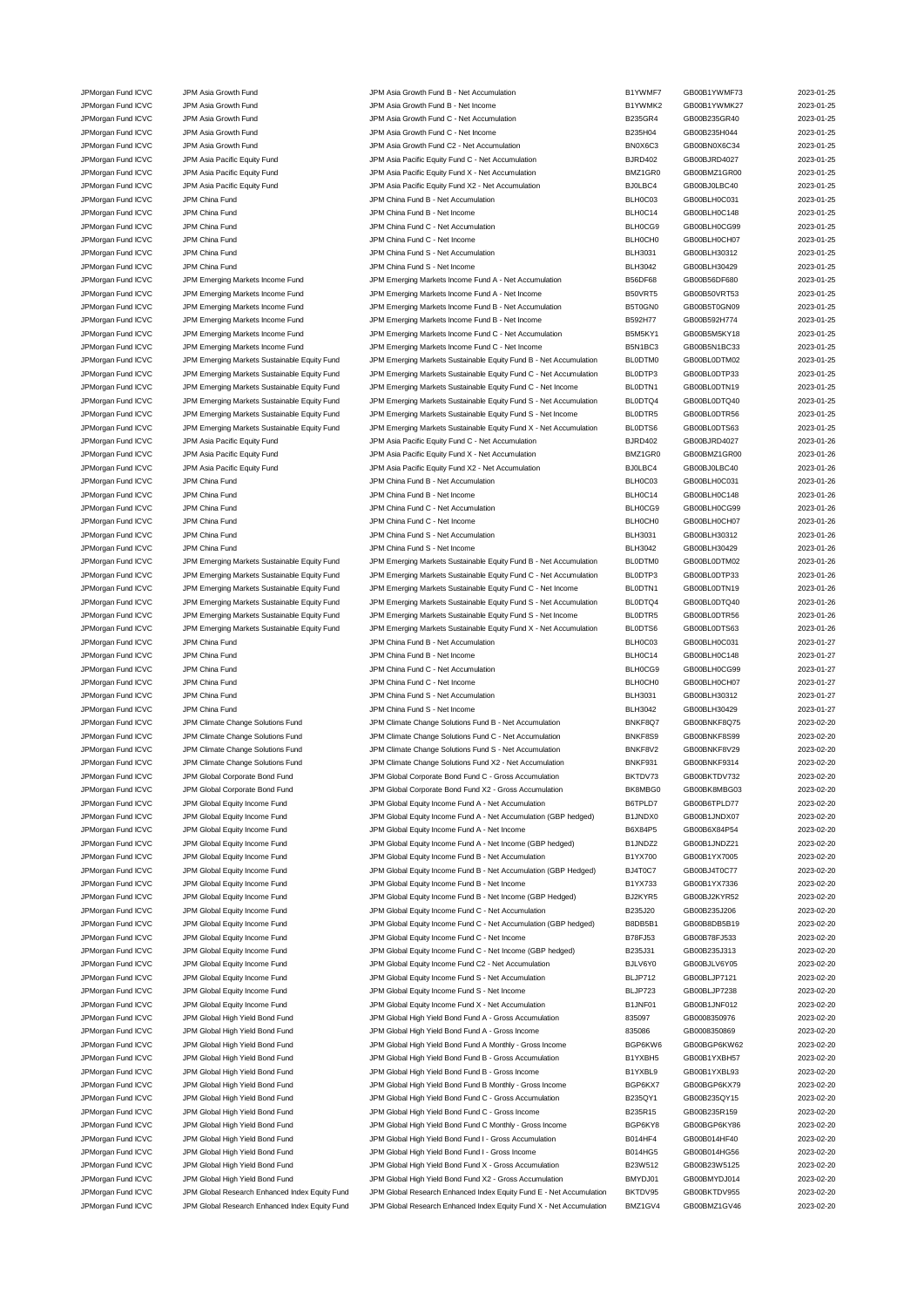JPMorgan Fund ICVC JPM Global Research Enhanced Index Equity Fund JPM Global Research Enhanced Index Equity Fund X2 - Net Accumulation BJ0LBG8 GB00BJ0LBG87 2023-02-20 JPMorgan Fund ICVC JPM Global Sustainable Equity Fund JPM Global Sustainable Equity Fund B - Net Accumulation BMTR986 GB00BMTR9866 2023-02-20 JPMorgan Fund ICVC JPM Global Sustainable Equity Fund JPM Global Sustainable Equity Fund B - Net Income BMTR997 GB00BMTR9973 2023-02-20 JPMorgan Fund ICVC JPM Global Sustainable Equity Fund JPM Global Sustainable Equity Fund C - Net Accumulation BMTR8P6 GB00BMTR8P66 2023-02-20 JPMorgan Fund ICVC JPM Global Sustainable Equity Fund JPM Global Sustainable Equity Fund C - Net Income BMTR8N4 GB00BMTR8N43 2023-02-20 JPMorgan Fund ICVC JPM Global Sustainable Equity Fund JPM Global Sustainable Equity Fund S - Net Accumulation BMTR8T0 GB00BMTR8T05 2023-02-20 JPMorgan Fund ICVC JPM Global Sustainable Equity Fund JPM Global Sustainable Equity Fund S - Net Income BMTR8Q7 GB00BMTR8Q73 2023-02-20 JPMorgan Fund ICVC JPM Global Sustainable Equity Fund JPM Global Sustainable Equity Fund X - Net Accumulation BMTR9B9 GB00BMTR9B95 2023-02-20 JPMorgan Fund ICVC JPM Global Sustainable Equity Fund JPM Global Sustainable Equity Fund X - Net Income BMTR9C0 GB00BMTR9C03 2023-02-20 JPMorgan Fund ICVC JPM Global Unconstrained Equity Fund JPM Global Unconstrained Equity Fund A - Net Accumulation 3087787 GB0030877871 2023-02-20 JPMorgan Fund ICVC JPM Global Unconstrained Equity Fund JPM Global Unconstrained Equity Fund A - Net Income B1XMTN5 GB00B1XMTN53 2023-02-20 JPMorgan Fund ICVC JPM Global Unconstrained Equity Fund JPM Global Unconstrained Equity Fund B - Net Accumulation B1YX7T9 GB00B1YX7T95 2023-02-20 JPMorgan Fund ICVC JPM Global Unconstrained Equity Fund JPM Global Unconstrained Equity Fund B - Net Income B1YX7Z5 GB00B1YX7Z55 2023-02-20 JPMorgan Fund ICVC JPM Global Unconstrained Equity Fund JPM Global Unconstrained Equity Fund C - Net Accumulation B235QT6 GB00B235QT61 2023-02-20 JPMorgan Fund ICVC JPM Global Unconstrained Equity Fund JPM Global Unconstrained Equity Fund C - Net Income B71SRV1 GB00B71SRV18 2023-02-20 JPMorgan Fund ICVC JPM Global Unconstrained Equity Fund JPM Global Unconstrained Equity Fund C2 - Net Accumulation BN0X6P6 GB00BN0X6P62 2023-02-20 JPMorgan Fund ICVC JPM Global Unconstrained Equity Fund JPM Global Unconstrained Equity Fund C2 - Net Income BN0X6Q7 GB00BN0X6Q79 2023-02-20 JPMorgan Fund ICVC JPM Global Unconstrained Equity Fund JPM Global Unconstrained Equity Fund X - Net Accumulation BF09LM0 GB00BF09LM09 2023-02-20 JPMorgan Fund ICVC JPM Multi-Asset Income Fund JPM Multi-Asset Income Fund A - Net Accumulation B4N1ZJ1 GB00B4N1ZJ15 2023-02-20 JPMorgan Fund ICVC JPM Multi-Asset Income Fund JPM Multi-Asset Income Fund A - Net Income Band A - Net Income<br>JPMorgan Fund ICVC JPM Multi-Asset Income Fund JPM Multi-Asset Income Fund A Monthly - Net Income BGP6K29 GB00BG JPMorgan Fund ICVC JPM Multi-Asset Income Fund JPM Multi-Asset Income Fund A Monthly - Net Income BGP6KZ9 GB00BGP6KZ93 2023-02-20 JPMorgan Fund ICVC JPM Multi-Asset Income Fund JPM Multi-Asset Income Fund B - Net Accumulation B4N1ZT1 GB00B4N1ZT13 2023-02-20 JPMorgan Fund ICVC JPM Multi-Asset Income Fund JPM Multi-Asset Income Fund B - Net Income B4N20K0 GB00B4N20K01 2023-02-20 JPMorgan Fund ICVC JPM Multi-Asset Income Fund Come Fund B Month JPM Multi-Asset Income Fund B Monthly - Net Income BGP6L01 GB00BGP6L010 2023-02-20 JPMorgan Fund ICVC JPM Multi-Asset Income Fund JPM Multi-Asset Income Fund C - Net Accumulation B4N20M2 GB00B4N20M25 2023-02-20 JPMorgan Fund ICVC JPM Multi-Asset Income Fund JPM Multi-Asset Income Fund C - Net Income B4N20S8 GB00B4N20S86 2023-02-20 JPMorgan Fund ICVC JPM Multi-Asset Income Fund JPM Multi-Asset Income Fund C Monthly - Net Income BGP6L12 GB00BGP6L127 2023-02-20 JPMorgan Fund ICVC JPM Multi-Asset Income Fund JPM Multi-Asset Income Fund C2 - Net Accumulation BN0X6V2 GB00BN0X6V23 2023-02-20 JPMorgan Fund ICVC JPM Multi-Asset Income Fund JPM Multi-Asset Income Fund G - Net Accumulation BWBSGM0 GB00BWBSGM09 2023-02-20 JPMorgan Fund ICVC JPM Multi-Asset Income Fund JPM Multi-Asset Income Fund G - Net Income BWBSGN1 GB00BWBSGN16 2023-02-20 JPMorgan Fund ICVC JPM Multi-Asset Income Fund JPM Multi-Asset Income Fund G Monthly - Net Income BWBSGP3 GB00BWBSGP30 2023-02-20 JPMorgan Fund ICVC JPM Multi-Asset Income Fund JPM Multi-Asset Income Fund X - Net Accumulation B4RKR43 GB00B4RKR432 2023-02-20 JPMorgan Fund ICVC JPM Multi-Asset Income Fund JPM Multi-Asset Income Fund X - Net Income B4RKR98 GB00B4RKR986 2023-02-20 JPMorgan Fund ICVC JPM Natural Resources Fund JPM Natural Resources Fund A - Net Accumulation 3183511 GB0031835118 2023-02-20 JPMorgan Fund ICVC JPM Natural Resources Fund JPM Natural Resources Fund A - Net Income B1XMTQ8 GB00B1XMTQ84 2023-02-20 JPMorgan Fund ICVC JPM Natural Resources Fund JPM Natural Resources Fund B - Net Accumulation B1YXDT1 GB00B1YXDT10 2023-02-20 JPMorgan Fund ICVC JPM Natural Resources Fund JPM Natural Resources Fund B - Net Income B1YXF28 GB00B1YXF283 2023-02-20 JPMorgan Fund ICVC JPM Natural Resources Fund JPM Natural Resources Fund C - Net Accumulation B88MP08 GB00B88MP089 2023-02-20 JPMorgan Fund ICVC JPM Natural Resources Fund JPM Natural Resources Fund C - Net Income B61M943 GB00B61M9437 2023-02-20 JPMorgan Fund ICVC JPM US Equity Income Fund JPM US Equity Income Fund A - Net Accumulation B3FJQ04 GB00B3FJQ045 2023-02-20 JPMorgan Fund ICVC JPM US Equity Income Fund JPM US Equity Income Fund A - Net Income Fund A - Net Income CO23-02-20 B3FJQ15 GB00B3FJQ151 2023-02-20 JPMorgan Fund ICVC JPM US Equity Income Fund JPM US Equity Income Fund A - Net Income (GBP hedged) B4N1G32 GB00B4N1G326 2023-02-20 JPMorgan Fund ICVC JPM US Equity Income Fund JPM US Equity Income Fund B - Net Accumulation B3FJQ26 GB00B3FJQ268 2023-02-20 JPMorgan Fund ICVC JPM US Equity Income Fund JPM US Equity Income Fund B - Net Income Base JO37 GB00B3FJQ375 2023-02-20 JPMorgan Fund ICVC JPM US Equity Income Fund JPM US Equity Income Fund B - Net Income (GBP Hedged) B7H0WN8 GB00B7H0WN83 2023-02-20 JPMorgan Fund ICVC JPM US Equity Income Fund JPM US Equity Income Fund C - Net Accumulation B3FJQ48 GB00B3FJQ482 2023-02-20 JPMorgan Fund ICVC JPM US Equity Income Fund JPM US Equity Income Fund C - Net Income B3FJQ59 GB00B3FJQ599 2023-02-20 JPMorgan Fund ICVC JPM US Equity Income Fund JPM US Equity Income Fund C - Net Income (GBP Hedged) B7N0306 GB00B7N03064 2023-02-20 JPMorgan Fund ICVC JPM US Equity Income Fund JPM US Equity Income Fund C2 - Net Accumulation BYX8GY4 GB00BYX8GY46 2023-02-20 JPMorgan Fund ICVC JPM US Equity Income Fund JPM US Equity Income Fund C2 - Net Income BYX8H07 GB00BYX8H079 2023-02-20 JPMorgan Fund ICVC JPM US Equity Income Fund JPM US Equity Income Fund C2 - Net Income (GBP hedged) BYX8HB8 GB00BYX8HB83 2023-02-20 JPMorgan Fund ICVC JPM US Equity Income Fund JPM US Equity Income Fund X - Net Accumulation B7301B3 GB00B7301B38 2023-02-20 JPMorgan Fund ICVC JPM US Research Enhanced Index Equity Fund JPM US Research Enhanced Index Equity Fund E - Net Accumulation BJRCPT5 GB00BJRCPT57 2023-02-20 JPMorgan Fund ICVC JPM US Research Enhanced Index Equity Fund JPM US Research Enhanced Index Equity Fund X2 - Net Accumulation BJ0LQ96 GB00BJ0LQ964 2023-02-20 JPMorgan Fund ICVC JPM US Select Fund JPM US Select Fund A - Net Accumulation B2Q5DW5 GB00B2Q5DW58 2023-02-20 JPMorgan Fund ICVC JPM US Select Fund CO23-02-20<br>
JPM US Select Fund A - Net Income Company B2Q5DX6 GB00B2Q5DX65 2023-02-20 JPMorgan Fund ICVC JPM US Select Fund JPM US Select Fund B - Net Accumulation B2Q5DV4 GB00B2Q5DV42 2023-02-20 JPMorgan Fund ICVC JPM US Select Fund JPM US Select Fund B - Net Income B2Q5DS1 GB00B2Q5DS13 2023-02-20 JPMorgan Fund ICVC JPM US Select Fund JPM US Select Fund C - Net Accumulation B2Q5DR0 GB00B2Q5DR06 2023-02-20 JPMorgan Fund ICVC JPM US Select Fund JPM US Select Fund C - Net Income B2Q5DQ9 GB00B2Q5DQ98 2023-02-20 JPMorgan Fund ICVC JPM US Select Fund JPM US Select Fund C2 - Net Accumulation BN0X753 GB00BN0X7537 2023-02-20 JPMorgan Fund ICVC JPM US Select Fund JPM US Select Fund I - Net Accumulation 3183522 GB0031835225 2023-02-20 JPMorgan Fund ICVC JPM US Select Fund JPM US Select Fund X - Net Accumulation B2Q5DN6 GB00B2Q5DN67 2023-02-20 JPMorgan Fund ICVC JPM US Sustainable Equity Fund JPM US Sustainable Equity Fund B - Net Accumulation BMDHD24 GB00BMDHD244 2023-02-20<br>JPMorgan Fund ICVC JPM US Sustainable Equity Fund JPM US Sustainable Equity Fund B - Net JPMorgan Fund ICVC JPM US Sustainable Equity Fund JPM US Sustainable Equity Fund B - Net Income BMDHD13 GB00BMDHD137 2023-02-20 JPMorgan Fund ICVC JPM US Sustainable Equity Fund JPM US Sustainable Equity Fund C - Net Accumulation BLSN6P4 GB00BLSN6P46 2023-02-20 JPMorgan Fund ICVC JPM US Sustainable Equity Fund JPM US Sustainable Equity Fund C - Net Accumulation (GBP Hedged) BLR4K89 GB00BLR4K893 2023-02-20 JPMorgan Fund ICVC JPM US Sustainable Equity Fund JPM US Sustainable Equity Fund C - Net Income BLSN6R6 GB00BLSN6R69 2023-02-20 JPMorgan Fund ICVC JPM US Sustainable Equity Fund JPM US Sustainable Equity Fund S - Net Accumulation BMDHD35 GB00BMDHD350 2023-02-20 JPMorgan Fund ICVC JPM US Sustainable Equity Fund JPM US Sustainable Equity Fund S - Net Income BMDHD46 GB00BMDHD467 2023-02-20 JPMorgan Fund ICVC JPM Unconstrained Bond Fund JPM Unconstrained Bond Fund A - Gross Accumulation B3RJ9B4 GB00B3RJ9B43 2023-02-20 JPMorgan Fund ICVC JPM Unconstrained Bond Fund JPM Unconstrained Bond Fund A - Gross Income B3RJ9K3 GB00B3RJ9K34 2023-02-20 JPMorgan Fund ICVC JPM Unconstrained Bond Fund JPM Unconstrained Bond Fund B - Gross Accumulation B3RJ9S1 GB00B3RJ9S10 2023-02-20 JPMorgan Fund ICVC JPM Unconstrained Bond Fund JPM Unconstrained Bond Fund B - Gross Income B3RJB41 GB00B3RJB414 2023-02-20 JPMorgan Fund ICVC JPM Unconstrained Bond Fund JPM Unconstrained Bond Fund C - Gross Accumulation B3RJBC9 GB00B3RJBC99 2023-02-20 JPMorgan Fund ICVC JPM Unconstrained Bond Fund JPM Unconstrained Bond Fund C - Gross Income B3RJBL8 GB00B3RJBL80 2023-02-20 JPMorgan Fund ICVC JPM Unconstrained Bond Fund JPM Unconstrained Bond Fund I - Gross Accumulation B3RJBY1 GB00B3RJBY10 2023-02-20 JPMorgan Fund ICVC JPM Unconstrained Bond Fund JPM Unconstrained Bond Fund I - Gross Income B3RJC59 GB00B3RJC594 2023-02-20 JPMorgan Fund ICVC JPM Unconstrained Bond Fund JPM Unconstrained Bond Fund I Monthly - Gross Income BYP56V0 GB00BYP56V03 2023-02-20 JPMorgan Fund II ICVC JPM Global Bond Opportunities Fund 30 JPM Global Bond Opportunities Fund A - Gross Accumulation BV9GHS2 GB00BV9GHS23 2023-02-20 JPMorgan Fund II ICVC JPM Global Bond Opportunities Fund JPM Global Bond Opportunities Fund A - Gross Income BV9GHR1 GB00BV9GHR16 2023-02-20 JPMorgan Fund II ICVC JPM Global Bond Opportunities Fund JPM Global Bond Opportunities Fund B - Gross Accumulation BV9GHV5 GB00BV9GHV51 2023-02-20 JPMorgan Fund II ICVC JPM Global Bond Opportunities Fund JPM Global Bond Opportunities Fund B - Gross Income BV9GHT3 GB00BV9GHT30 2023-02-20 JPMorgan Fund II ICVC JPM Global Bond Opportunities Fund JPM Global Bond Opportunities Fund C - Gross Accumulation BV9GHX7 GB00BV9GHX75 2023-02-20

| LBG8                  | GB00BJ0LBG87                 | 2023-02-2              |
|-----------------------|------------------------------|------------------------|
| <b>TR986</b>          | GB00BMTR9866                 | 2023-02-2              |
| <b>TR997</b>          | GB00BMTR9973                 | 2023-02-2              |
| TR8P6<br>TR8N4        | GB00BMTR8P66<br>GB00BMTR8N43 | 2023-02-2              |
| TR8T0                 | GB00BMTR8T05                 | 2023-02-2<br>2023-02-2 |
| <b>TR8Q7</b>          | GB00BMTR8Q73                 | 2023-02-2              |
| TR9B9                 | GB00BMTR9B95                 | 2023-02-2              |
| TR9C0                 | GB00BMTR9C03                 | 2023-02-2              |
| 37787                 | GB0030877871                 | 2023-02-2              |
| KMTN5                 | GB00B1XMTN53                 | 2023-02-2              |
| YX7T9                 | GB00B1YX7T95                 | 2023-02-2              |
| YX7Z5                 | GB00B1YX7Z55                 | 2023-02-2              |
| 35QT6                 | GB00B235QT61                 | 2023-02-2              |
| <b>ISRV1</b>          | GB00B71SRV18                 | 2023-02-2              |
| 0X6P6<br>0X6Q7        | GB00BN0X6P62                 | 2023-02-2              |
| 09LM0                 | GB00BN0X6Q79<br>GB00BF09LM09 | 2023-02-2<br>2023-02-2 |
| N1ZJ1                 | GB00B4N1ZJ15                 | 2023-02-2              |
| N1ZR9                 | GB00B4N1ZR98                 | 2023-02-2              |
| P6KZ9                 | GB00BGP6KZ93                 | 2023-02-2              |
| N1ZT1                 | GB00B4N1ZT13                 | 2023-02-2              |
| <b>N20K0</b>          | GB00B4N20K01                 | 2023-02-2              |
| P6L01                 | GB00BGP6L010                 | 2023-02-2              |
| <b>N20M2</b>          | GB00B4N20M25                 | 2023-02-2              |
| <b>N20S8</b>          | GB00B4N20S86                 | 2023-02-2              |
| P6L12                 | GB00BGP6L127                 | 2023-02-2              |
| 0X6V2                 | GB00BN0X6V23                 | 2023-02-2              |
| BSGM0<br>/BSGN1       | GB00BWBSGM09<br>GB00BWBSGN16 | 2023-02-2<br>2023-02-2 |
| /BSGP3                | GB00BWBSGP30                 | 2023-02-2              |
| RKR43                 | GB00B4RKR432                 | 2023-02-2              |
| <b>RKR98</b>          | GB00B4RKR986                 | 2023-02-2              |
| 33511                 | GB0031835118                 | 2023-02-2              |
| 8QTMX                 | GB00B1XMTQ84                 | 2023-02-2              |
| YXDT1                 | GB00B1YXDT10                 | 2023-02-2              |
| YXF28                 | GB00B1YXF283                 | 2023-02-2              |
| 3MP08                 | GB00B88MP089                 | 2023-02-2              |
| 1 M943                | GB00B61M9437                 | 2023-02-2              |
| FJQ04                 | GB00B3FJQ045<br>GB00B3FJQ151 | 2023-02-2              |
| FJQ15<br><b>V1G32</b> | GB00B4N1G326                 | 2023-02-2<br>2023-02-2 |
| 5JQ26                 | GB00B3FJQ268                 | 2023-02-2              |
| FJQ37                 | GB00B3FJQ375                 | 2023-02-2              |
| 8NW0H                 | GB00B7H0WN83                 | 2023-02-2              |
| FJQ48                 | GB00B3FJQ482                 | 2023-02-2              |
| FJQ59                 | GB00B3FJQ599                 | 2023-02-2              |
| <b>N0306</b>          | GB00B7N03064                 | 2023-02-2              |
| X8GY4                 | GB00BYX8GY46                 | 2023-02-2              |
| X8H07                 | GB00BYX8H079                 | 2023-02-2              |
| X8HB8                 | GB00BYX8HB83                 | 2023-02-2              |
| 301B3<br><b>RCPT5</b> | GB00B7301B38<br>GB00BJRCPT57 | 2023-02-2<br>2023-02-2 |
| JLQ96                 | GB00BJ0LQ964                 | 2023-02-2              |
| 25DW5                 | GB00B2Q5DW58                 | 2023-02-2              |
| Q5DX6                 | GB00B2Q5DX65                 | 2023-02-2              |
| 25DV4                 | GB00B2Q5DV42                 | 2023-02-2              |
| 25DS1                 | GB00B2Q5DS13                 | 2023-02-2              |
| Q5DR0                 | GB00B2Q5DR06                 | 2023-02-2              |
| Q5DQ9                 | GB00B2Q5DQ98                 | 2023-02-2              |
| 0X753                 | GB00BN0X7537                 | 2023-02-2              |
| 33522                 | GB0031835225                 | 2023-02-2              |
| Q5DN6                 | GB00B2Q5DN67                 | 2023-02-2<br>2023-02-2 |
| DHD24<br>DHD13        | GB00BMDHD244<br>GB00BMDHD137 | 2023-02-2              |
| SN6P4                 | GB00BLSN6P46                 | 2023-02-2              |
| R4K89                 | GB00BLR4K893                 | 2023-02-2              |
| SN6R6                 | GB00BLSN6R69                 | 2023-02-2              |
| DHD35                 | GB00BMDHD350                 | 2023-02-2              |
| DHD46                 | GB00BMDHD467                 | 2023-02-2              |
| RJ9B4                 | GB00B3RJ9B43                 | 2023-02-2              |
| RJ9K3                 | GB00B3RJ9K34                 | 2023-02-2              |
| RJ9S1                 | GB00B3RJ9S10                 | 2023-02-2              |
| RJB41                 | GB00B3RJB414                 | 2023-02-2              |
| RJBC9                 | GB00B3RJBC99<br>GB00B3RJBL80 | 2023-02-2<br>2023-02-2 |
| RJBL8<br>RJBY1        | GB00B3RJBY10                 | 2023-02-2              |
| RJC59                 | GB00B3RJC594                 | 2023-02-2              |
| P56V0                 | GB00BYP56V03                 | 2023-02-2              |
| 9GHS2                 | GB00BV9GHS23                 | 2023-02-2              |
| 9GHR1                 | GB00BV9GHR16                 | 2023-02-2              |
| 9GHV5                 | GB00BV9GHV51                 | 2023-02-2              |
| 9GHT3                 | GB00BV9GHT30                 | 2023-02-2              |
| 9GHX7                 | GB00BV9GHX75                 | 2023-02-2              |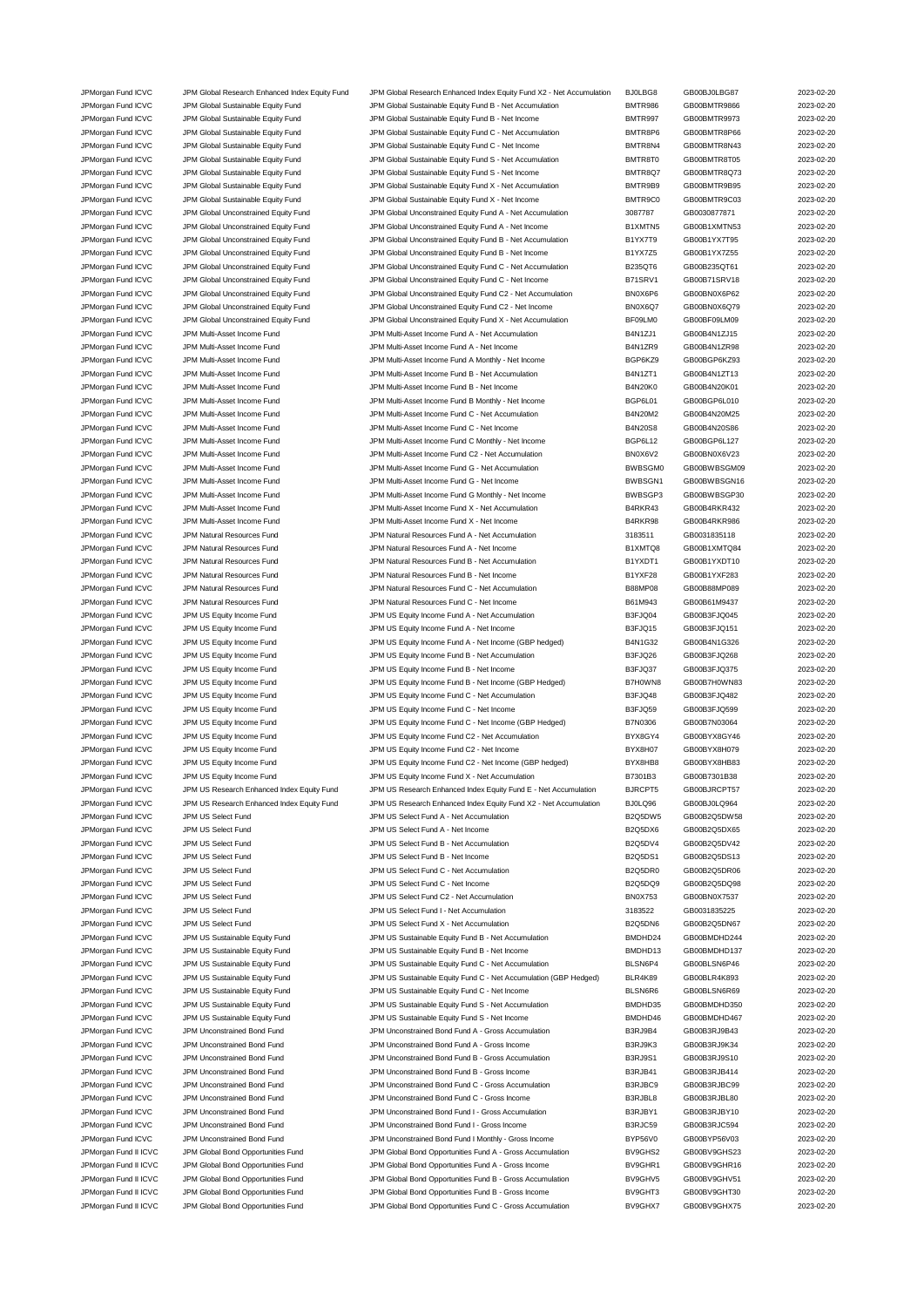JPMorgan Fund II ICVC JPM Global Bond Opportunities Fund JPM Global Bond Opportunities Fund C2 - Gross Accumulation BJLV6X9 GB00BJLV6X97 2023-02-20 JPMorgan Fund II ICVC JPM Global Bond Opportunities Fund JPM Global Bond Opportunities Fund S - Gross Accumulation BYMFG79 GB00BYMFG791 2023-02-20 JPMorgan Fund II ICVC JPM Global Bond Opportunities Fund JPM Global Bond Opportunities Fund X - Gross Accumulation BV9GJ31 GB00BV9GJ311 2023-02-20 JPMorgan Fund II ICVC JPM US Small Cap Growth Fund JPM US Small Cap Growth Fund A - Net Accumulation 3088003 GB0030880032 2023-02-20 JPMorgan Fund II ICVC JPM US Small Cap Growth Fund JPM US Small Cap Growth Fund A - Net Income B1XN4Y4 GB00B1XN4Y45 2023-02-20 JPMorgan Fund II ICVC JPM US Small Cap Growth Fund JPM US Small Cap Growth Fund B - Net Accumulation B2359Z3 GB00B2359Z32 2023-02-20 JPMorgan Fund II ICVC JPM US Small Cap Growth Fund JPM US Small Cap Growth Fund B - Net Income B235B35 GB00B235B351 2023-02-20 JPMorgan Fund II ICVC JPM US Small Cap Growth Fund JPM US Small Cap Growth Fund C - Net Accumulation B8H99P3 GB00B8H99P30 2023-02-20<br>JPMorgan Fund II ICVC JPM US Small Cap Growth Fund JPM US Small Cap Growth Fund C - Net I JPMorgan Fund II ICVC JPM US Small Cap Growth Fund JPM US Small Cap Growth Fund C - Net Income B88VFM7 GB00B88VFM76 2023-02-20 JPMorgan Fund III ICVC JPM Diversified Growth Fund JPM Diversified Growth Fund A - Net Accumulation 3183469 GB0031834699 2023-02-20 JPMorgan Fund III ICVC JPM Diversified Growth Fund JPM Diversified Growth Fund B - Net Accumulation B8325K3 GB00B8325K37 2023-02-20 JPMorgan Fund III ICVC JPM Diversified Growth Fund JPM Diversified Growth Fund C - Net Accumulation B7XL365 GB00B7XL3656 2023-02-20<br>JPMorgan Fund III ICVC JPM Diversified Growth Fund JPM Diversified Growth Fund X - Net Acc JPMorgan Fund III ICVC JPM Diversified Growth Fund JPM Diversified Growth Fund X - Net Accumulation BN71XG3 GB00BN71XG30 2023-02-20 JPMorgan Fund III ICVC JPM Multi-Asset Growth Fund JPM Multi-Asset Growth Fund C - Net Accumulation BJRDJX0 GB00BJRDJX09 2023-02-20 JPMorgan Fund III ICVC JPM Multi-Asset Growth Fund JPM Multi-Asset Growth Fund X2 - Net Accumulation BJ0LS45 GB00BJ0LS457 2023-02-20 JPMorgan Life Limited JPMorgan Life High Yield Opportunities Fund JPMorgan Life High Yield Opportunities Fund Class 1 BYW8WR0 GB00BYW8WR05 2023-02-20 JPMorgan Fund ICVC JPM Japan Fund JPM Japan Fund A - Net Accumulation 3087947 GB0030879471 2023-02-23 JPMorgan Fund ICVC JPM Japan Fund JPM Japan Fund A - Net Income B1XMTP7 GB00B1XMTP77 2023-02-23 JPMorgan Fund ICVC JPM Japan Fund JPM Japan Fund B - Net Accumulation B1YXDH9 GB00B1YXDH97 2023-02-23 JPMorgan Fund ICVC JPM Japan Fund States and B1-Met Income and B1-Net Income B1YXDM4 GB00B1YXDM41 2023-02-23-02-23 JPMorgan Fund ICVC JPM Japan Fund JPM Japan Fund C - GBP Hedged Net Accumulation B9Z1HQ5 GB00B9Z1HQ52 2023-02-23 JPMorgan Fund ICVC JPM Japan Fund JPM Japan Fund C - Net Accumulation B235RG0 GB00B235RG08 2023-02-23 JPMorgan Fund ICVC JPM Japan Fund JPM Japan Fund C - Net Income B235RJ3 GB00B235RJ39 2023-02-23 JPMorgan Fund ICVC JPM Japan Fund 

JPM Japan Tund C2 - Net Accumulation 

JPM Japan Fund C2 - Net Accumulation

JPMorgan Fund ICVC JPM Japan Fund 2023-02-23 JPMorgan Fund ICVC JPM Japan Fund JPM Japan Fund X - Net Accumulation BN71WL1 GB00BN71WL18 2023-02-23 JPMorgan Fund ICVC JPM Japan Fund JPM Japan Fund A - Net Accumulation 3087947 GB0030879471 2023-03-21 JPMorgan Fund ICVC JPM Japan Fund JPM Japan Fund A - Net Income B1XMTP7 GB00B1XMTP77 2023-03-21 JPMorgan Fund ICVC JPM Japan Fund JPM Japan Fund B - Net Accumulation B1YXDH9 GB00B1YXDH97 2023-03-21 JPMorgan Fund ICVC JPM Japan Fund JPM Japan Fund B - Net Income B1YXDM4 GB00B1YXDM41 2023-03-21 JPMorgan Fund ICVC JPM Japan Fund JPM Japan Fund C - GBP Hedged Net Accumulation B9Z1HQ5 GB00B9Z1HQ52 2023-03-21 JPMorgan Fund ICVC JPM Japan Fund States and Secure JPM Japan Fund C - Net Accumulation C - Net Accumulation B235RG0 GB00B235RG08 2023-03-21 JPMorgan Fund ICVC JPM Japan Fund JPM Japan Fund C - Net Income B235RJ3 GB00B235RJ39 2023-03-21 JPMorgan Fund ICVC JPM Japan Fund JPM Japan Fund C2 - Net Accumulation BN0X6T0 GB00BN0X6T01 2023-03-21 JPMorgan Fund ICVC JPM Japan Fund JPM Japan Fund X - Net Accumulation BN71WL1 GB00BN71WL18 2023-03-21 JPMorgan Fund ICVC JPM Asia Growth Fund JPM Asia Growth Fund A - Net Accumulation 3087969 GB0030879695 2023-04-05 JPMorgan Fund ICVC JPM Asia Growth Fund JPM Asia Growth Fund A - Net Income B1XMSK5 GB00B1XMSK57 2023-04-05 JPMorgan Fund ICVC JPM Asia Growth Fund JPM Asia Growth Fund B - Net Accumulation B1YWMF7 GB00B1YWMF73 2023-04-05 JPMorgan Fund ICVC JPM Asia Growth Fund JPM Asia Growth Fund B - Net Income B1YWMK2 GB00B1YWMK27 2023-04-05 JPMorgan Fund ICVC JPM Asia Growth Fund JPM Asia Growth Fund C - Net Accumulation B235GR4 GB00B235GR40 2023-04-05 JPMorgan Fund ICVC JPM Asia Growth Fund JPM Asia Growth Fund C - Net Income B235H04 B235H04 GB00B235H044 2023-04-05 JPMorgan Fund ICVC JPM Asia Growth Fund JPM Asia Growth Fund C2 - Net Accumulation BN0X6C3 GB00BN0X6C34 2023-04-05 JPMorgan Fund ICVC JPM Asia Pacific Equity Fund JPM Asia Pacific Equity Fund C - Net Accumulation BJRD402 GB00BJRD4027 2023-04-05 JPMorgan Fund ICVC JPM Asia Pacific Equity Fund JPM Asia Pacific Equity Fund X - Net Accumulation BMZ1GR0 GB00BMZ1GR00 2023-04-05 JPMorgan Fund ICVC JPM Asia Pacific Equity Fund JPM Asia Pacific Equity Fund X2 - Net Accumulation BJ0LBC4 GB00BJ0LBC40 2023-04-05 JPMorgan Fund ICVC JPM China Fund JPM China Fund B - Net Accumulation BLH0C03 GB00BLH0C031 2023-04-05 JPM Crina Fund ICVC JPM China Fund CHO JPM China Fund B - Net Income BLHOC14 GB00BLH0C148 2023-04-05 JPMorgan Fund ICVC JPM China Fund C - JPM China Fund C - Net Accumulation CHONGG9 GB00BLH0CG99 2023-04-05 JPMorgan Fund ICVC JPM China Fund Company of the United States of the United States of the United States of the United States of the United States of the United States of the United States of the United States of the Unite JPMorgan Fund ICVC JPM China Fund JPM China Fund S - Net Accumulation BLH3031 GB00BLH30312 2023-04-05 JPMorgan Fund ICVC JPM China Fund China Fund S - Net Income China Fund S - Net Income BLH3042 GB00BLH30429 2023-04-05 JPMorgan Fund ICVC JPM Emerging Markets Income Fund JPM Emerging Markets Income Fund A - Net Accumulation B56DF68 GB00B56DF680 2023-04-05 JPMorgan Fund ICVC JPM Emerging Markets Income Fund JPM Emerging Markets Income Fund A - Net Income B50VRT5 GB00B50VRT53 2023-04-05 JPMorgan Fund ICVC JPM Emerging Markets Income Fund JPM Emerging Markets Income Fund B - Net Accumulation B5T0GN0 GB00B5T0GN09 2023-04-05 JPMorgan Fund ICVC JPM Emerging Markets Income Fund JPM Emerging Markets Income Fund B - Net Income B592H77 GB00B592H774 2023-04-05 JPMorgan Fund ICVC JPM Emerging Markets Income Fund JPM Emerging Markets Income Fund C - Net Accumulation B5M5KY1 GB00B5M5KY18 2023-04-05 JPMorgan Fund ICVC JPM Emerging Markets Income Fund JPM Emerging Markets Income Fund C - Net Income B5N1BC3 GB00B5N1BC33 2023-04-05 JPMorgan Fund ICVC JPM Emerging Markets Sustainable Equity Fund JPM Emerging Markets Sustainable Equity Fund B - Net Accumulation BL0DTM0 GB00BL0DTM02 2023-04-05 JPMorgan Fund ICVC JPM Emerging Markets Sustainable Equity Fund JPM Emerging Markets Sustainable Equity Fund C - Net Accumulation BL0DTP3 GB00BL0DTP33 2023-04-05 JPMorgan Fund ICVC JPM Emerging Markets Sustainable Equity Fund JPM Emerging Markets Sustainable Equity Fund C - Net Income BL0DTN1 GB00BL0DTN19 2023-04-05 JPMorgan Fund ICVC JPM Emerging Markets Sustainable Equity Fund JPM Emerging Markets Sustainable Equity Fund S - Net Accumulation BL0DTQ4 GB00BL0DTQ40 2023-04-05 JPMorgan Fund ICVC JPM Emerging Markets Sustainable Equity Fund JPM Emerging Markets Sustainable Equity Fund S - Net Income BL0DTR5 GB00BL0DTR56 2023-04-05 JPMorgan Fund ICVC JPM Emerging Markets Sustainable Equity Fund JPM Emerging Markets Sustainable Equity Fund X - Net Accumulation BL0DTS6 GB00BL0DTS63 2023-04-05 JPMorgan Fund ICVC JPM China Fund China Fund JPM China Fund B - Net Accumulation BLH0C03 GB00BLH0C031 2023-05-02 JPMorgan Fund ICVC JPM China Fund JPM China Fund B - Net Income BLH0C14 GB00BLH0C148 2023-05-02 JPMorgan Fund ICVC JPM China Fund JPM China Fund C - Net Accumulation BLH0CG9 GB00BLH0CG99 2023-05-02 JPMorgan Fund ICVC JPM China Fund C - Net Income C - Net Income C - Net Income BLH0CH0 GB00BLH0CH07 2023-05-02 JPMorgan Fund ICVC JPM China Fund S - Net Accumulation JPM China Fund S - Net Accumulation BLH3031 GB00BLH30312 2023-05-02 JPMorgan Fund ICVC JPM China Fund S - Net Income CHINA China Fund S - Net Income BLH3042 GB00BLH30429 2023-05-02 JPMorgan Fund ICVC JPM China Fund 3023-05-03<br>JPM China Fund Hotel Description B - Net Accumulation BLH0C03 GB00BLH0C031 2023-05-03 JPMorgan Fund ICVC JPM China Fund **JPM China Fund B** - Net Income **BLHOC14** GB00BLH0C148 2023-05-03 JPMorgan Fund ICVC JPM China Fund CHINA China Fund C - Net Accumulation CHINA CONSIDERED BLH0CG9 GB00BLH0CG99 2023-05-03 JPMorgan Fund ICVC JPM China Fund Company of the United States of the United States of the United States of the United States of the United States of the United States of the United States of the United States of the Unite JPMorgan Fund ICVC JPM China Fund Server China Fund S - Net Accumulation CHE SERVER BLH3031 GB00BLH30312 2023-05-03 JPMorgan Fund ICVC JPM China Fund China Fund S - Net Income BLH3042 GB00BLH30429 2023-05-03 JPMorgan Fund ICVC JPM Japan Fund JPM Japan Fund A - Net Accumulation 3087947 GB0030879471 2023-05-03 JPMorgan Fund ICVC JPM Japan Fund JPM Japan Fund A - Net Income B1XMTP7 GB00B1XMTP77 2023-05-03 JPMorgan Fund ICVC JPM Japan Fund JPM Japan Fund B - Net Accumulation B1YXDH9 GB00B1YXDH97 2023-05-03 JPMorgan Fund ICVC JPM Japan Fund JPM Japan Fund B - Net Income B1YXDM4 GB00B1YXDM41 2023-05-03 JPMorgan Fund ICVC JPM Japan Fund JPM Japan Fund C - GBP Hedged Net Accumulation B9Z1HQ5 GB00B9Z1HQ52 2023-05-03 JPMorgan Fund ICVC JPM Japan Fund JPM Japan Fund C - Net Accumulation B235RG0 GB00B235RG08 2023-05-03 JPMorgan Fund ICVC JPM Japan Fund States and States JPM Japan Fund C - Net Income C - Net Income B235RJ3 GB00B235RJ39 2023-05-03 JPMorgan Fund ICVC JPM Japan Fund 1000 JPM Japan Fund C2 - Net Accumulation 1999 BN0X6T0 GB00BN0X6T01 2023-05-03 JPMorgan Fund ICVC JPM Japan Fund 1000 JPM Japan Fund X - Net Accumulation CHO BN71WL1 GB00BN71WL18 2023-05-03

JPMorgan Fund II ICVC JPM Global Bond Opportunities Fund JPM Global Bond Opportunities Fund C - Gross Income BV9GHW6 BV9GHW6 GB00BV9GHW68 2023-02-20